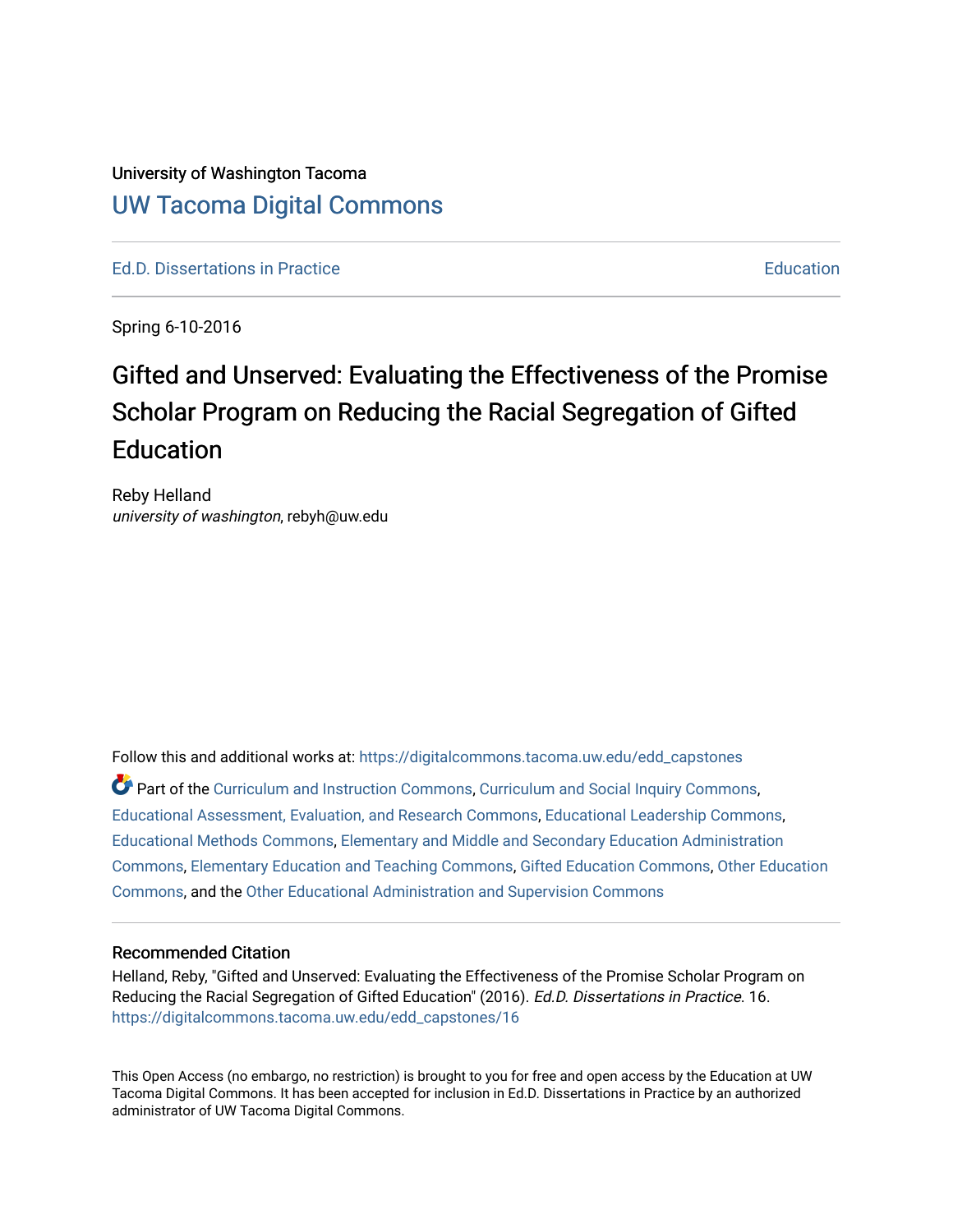Gifted and Unserved:

Evaluating the Effectiveness of the Promise Scholar Program on Reducing the Racial

Segregation of Gifted Education

Reby Helland

A capstone project submitted for partial fulfillment

of the requirements for the degree of the

Doctorate of Education

In Education Leadership

University of Washington, Tacoma

Supervisory Committee: Ginger MacDonald, Ph.D., chair Gregory Benner, Ph.D., member James Hager, Ph.D., member

Program Authorized to Offer Degree: UWT Education Program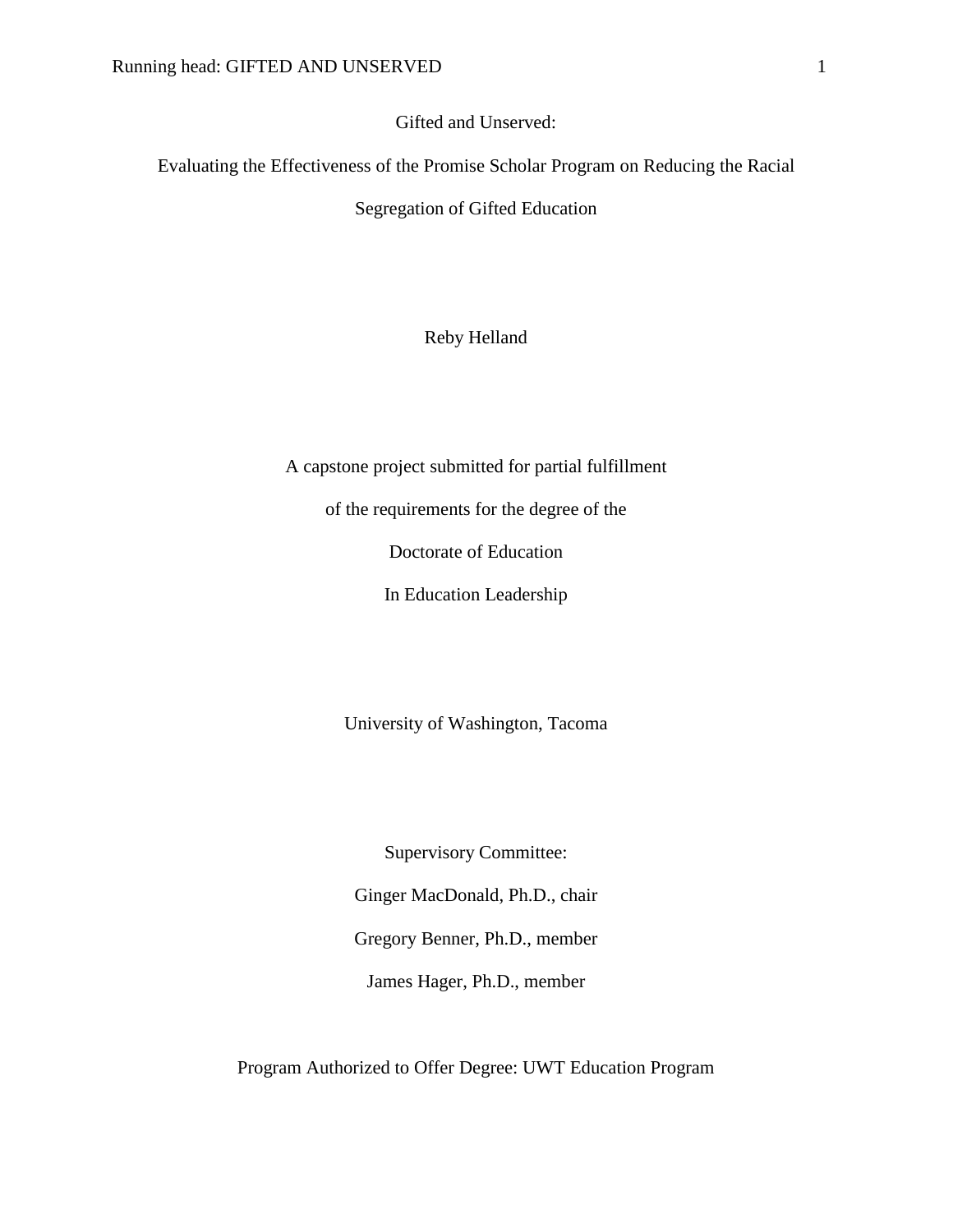# Dedication

To my wonderful parents. To my amazing sister Kaly, Isidro, and my favorite nephews Lucas and Neymar. Thank you all for supporting me through these past several years and reminding me life is good.

To Chase for pushing me through this process. I couldn't have done it without you by my side, wiping my tears, and being my number one cheerleader. Team Parsley.

To all of the gifted children not being served. I know you're out there and you deserve a choice.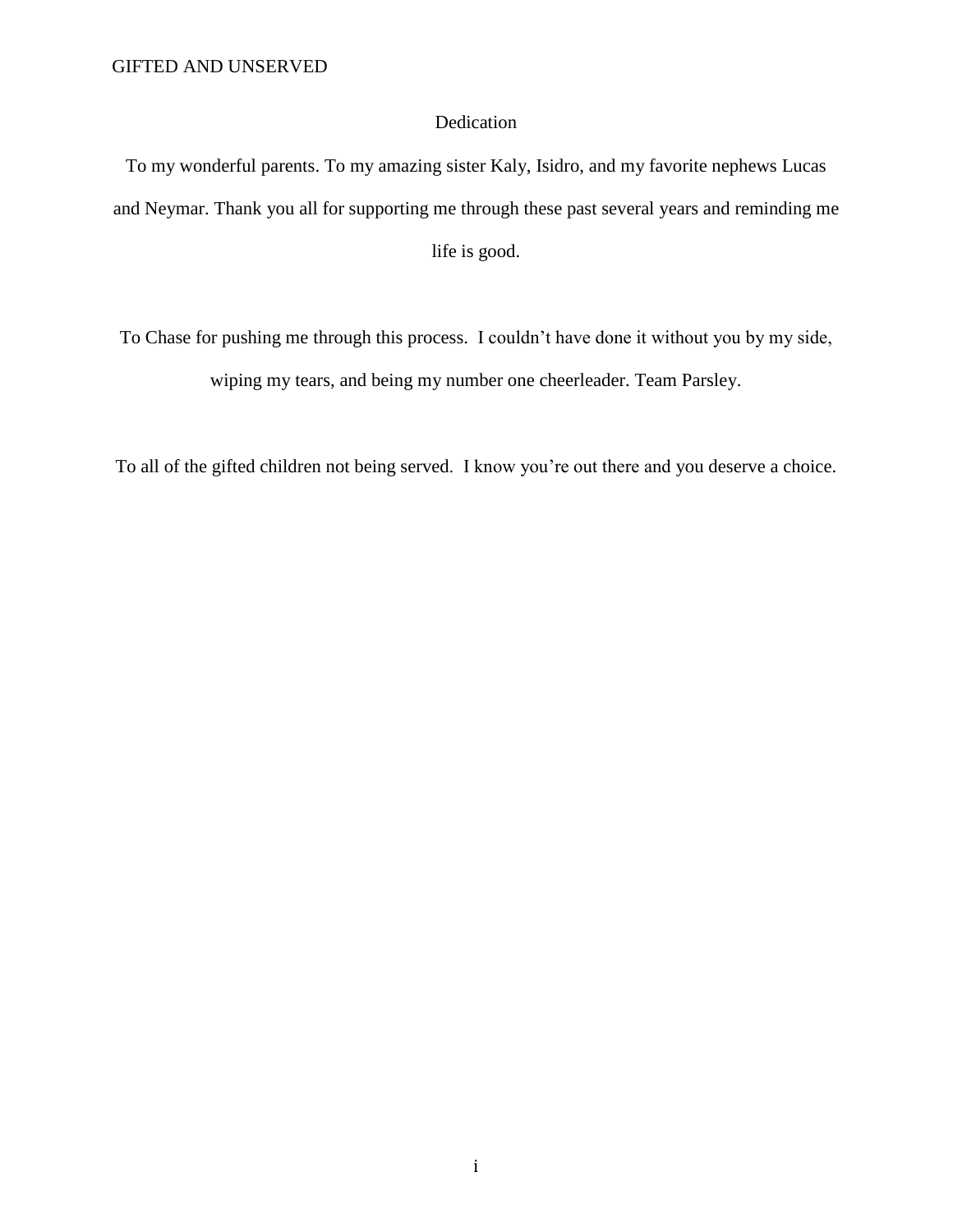### Acknowledgements

It has been a privilege to work with gifted students over the past decade in my career. Each student's individual voice resides in this paper as an inspiration to do better for our future generations. As a long-forgotten population, gifted students are often put on the back burner in the day and age of academic accountability and proficiency. No more. It is time to bring the issues of gifted education to the forefront and make necessary services for students a reality.

I am so grateful to work under the direction of Ginger MacDonald, my capstone chair. Gregory Benner and James Hager, members of my capstone committee, have also provided much support through this entire process. Through their guidance and direction my research has become a reality.

I have not done this work alone. There are many people in my life that have provided inspiration, support, and guidance. Thank you to Karen Stevens for providing me the opportunity to pursue my passion for gifted education. Thank you to Paul and Becky McFadden and Kaly and Isidro Gomez for your support and guidance. Finally, thank you to Chase Parsley for believing in me and pushing me to follow my passions.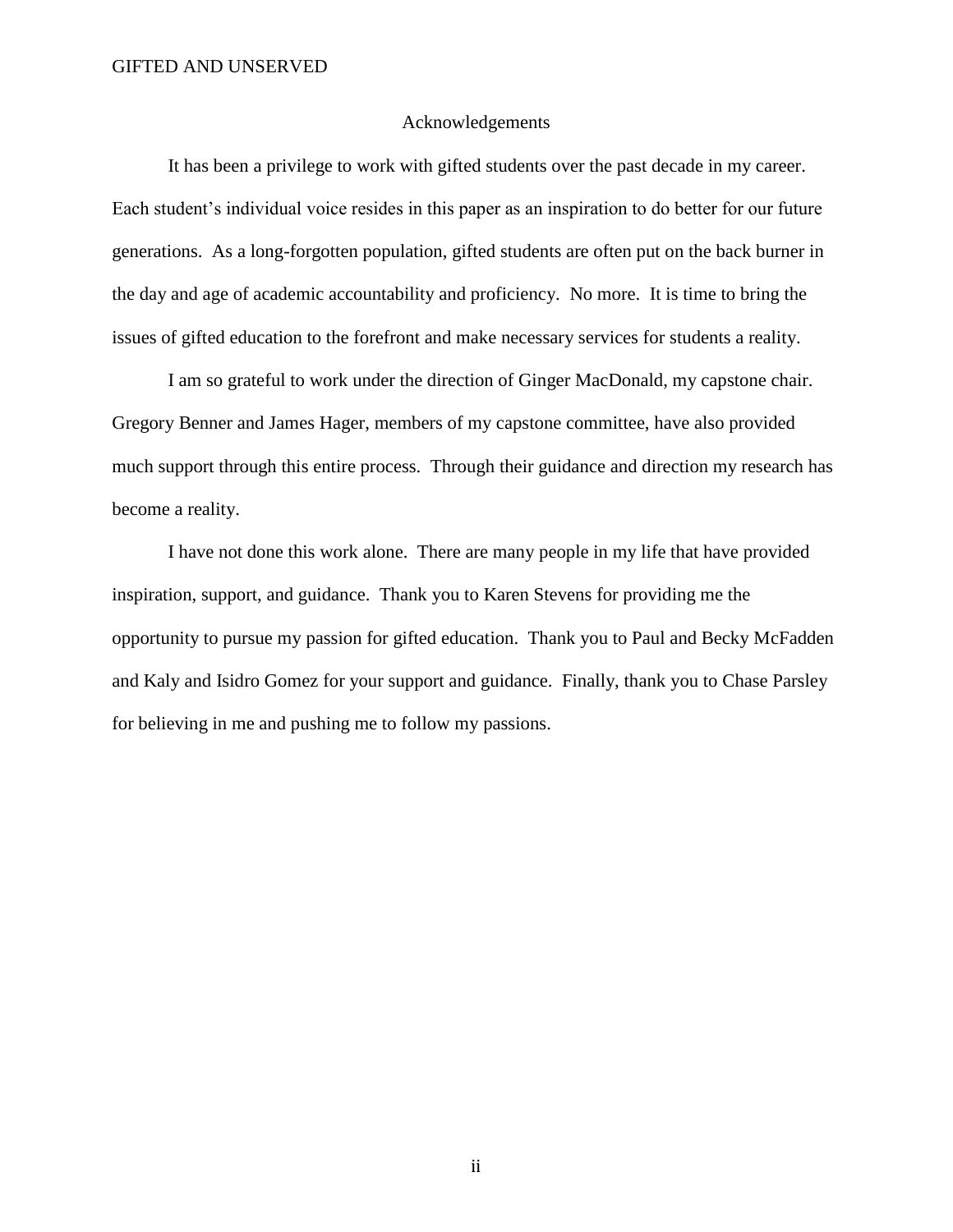# **Table of Contents**

| The Current Trend: Underrepresentation of Minority Students in Gifted Education14 |
|-----------------------------------------------------------------------------------|
|                                                                                   |
| 18<br>Biased identification tools                                                 |
|                                                                                   |
|                                                                                   |
|                                                                                   |
|                                                                                   |
|                                                                                   |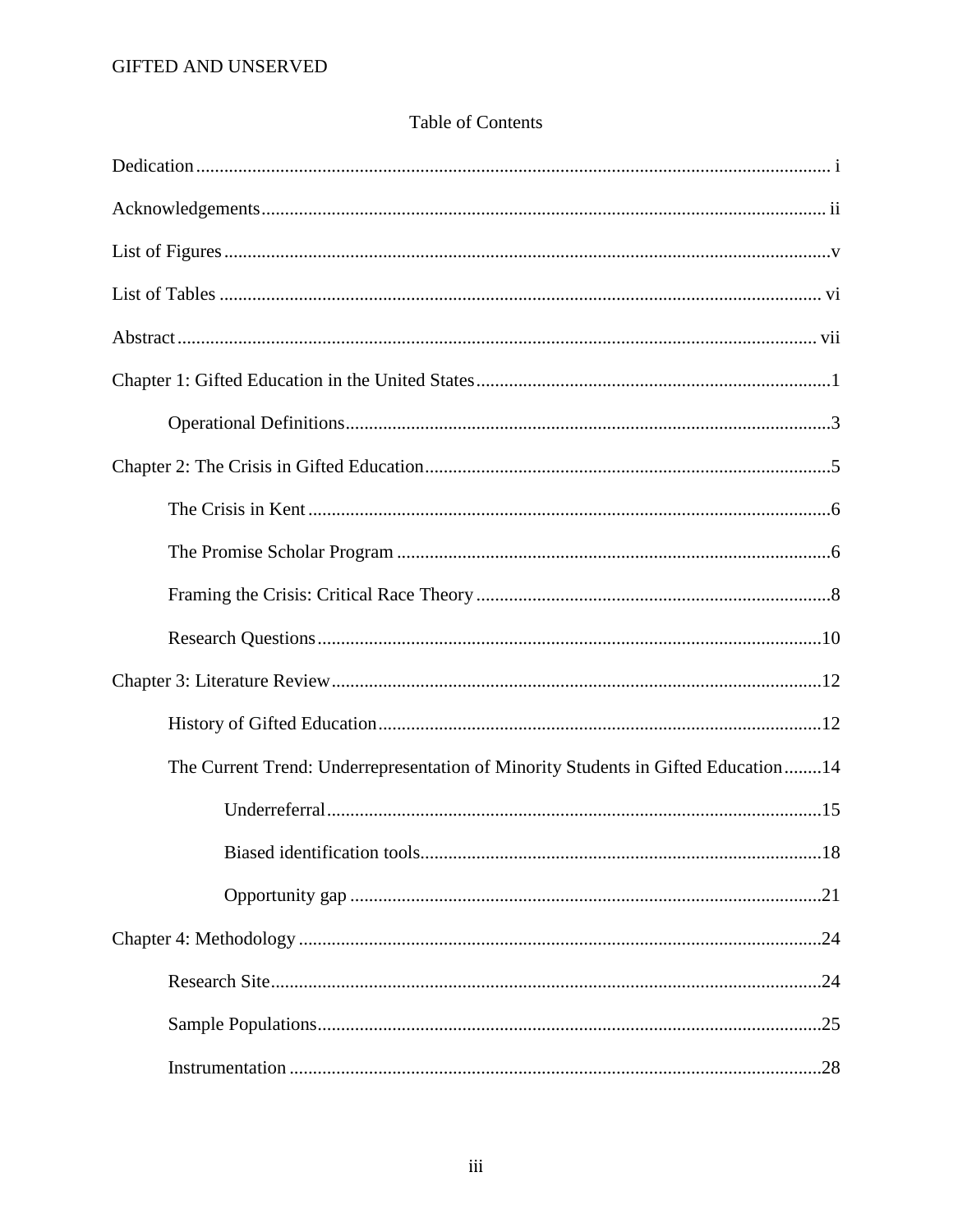# GIFTED AND UNSERVED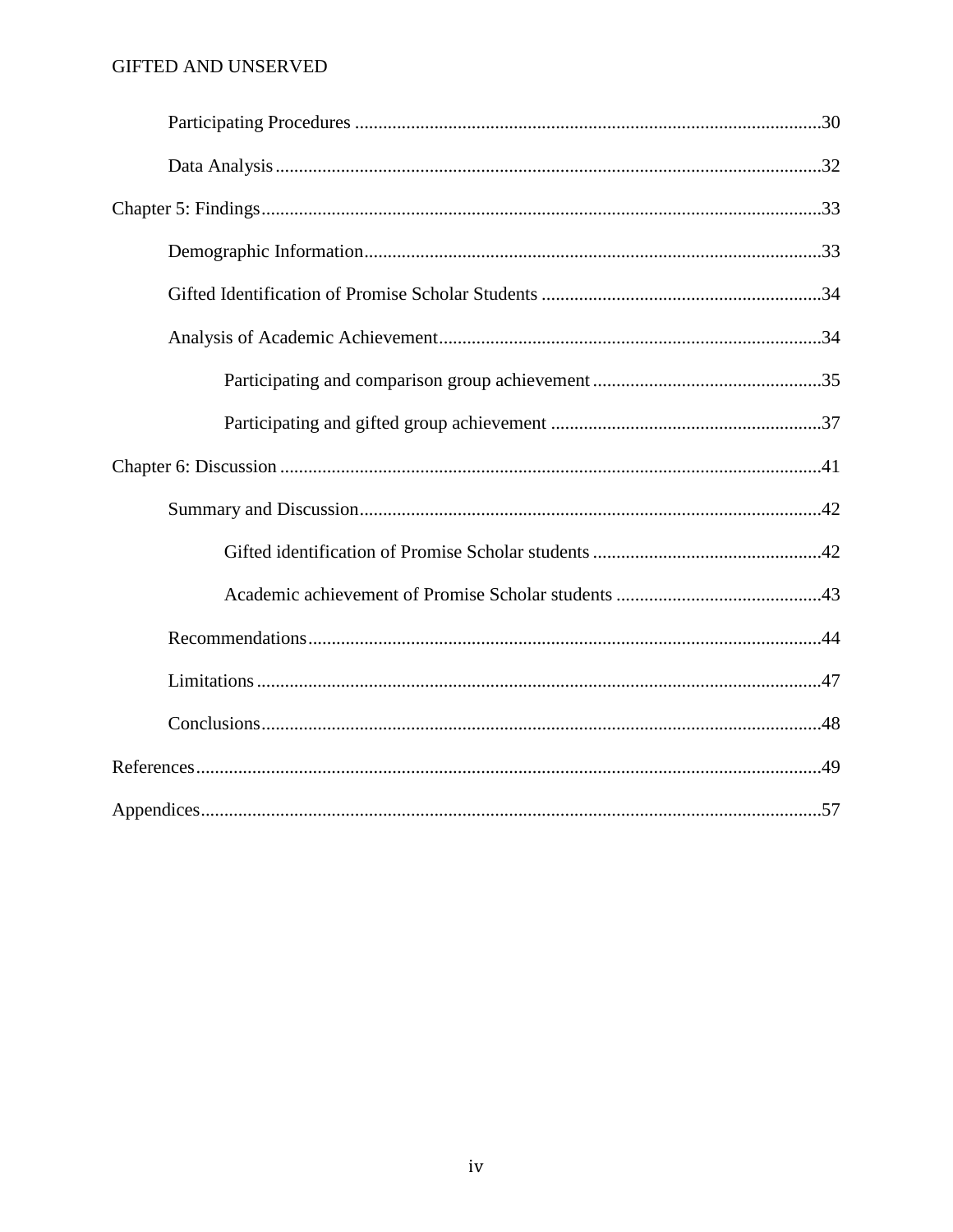# List of Figures

| Figure 2: Plot of Math Achievement for Promise Scholar and Gifted Program Students38    |  |
|-----------------------------------------------------------------------------------------|--|
| Figure 3: Plot of Reading Achievement for Promise Scholar and Gifted Program Students40 |  |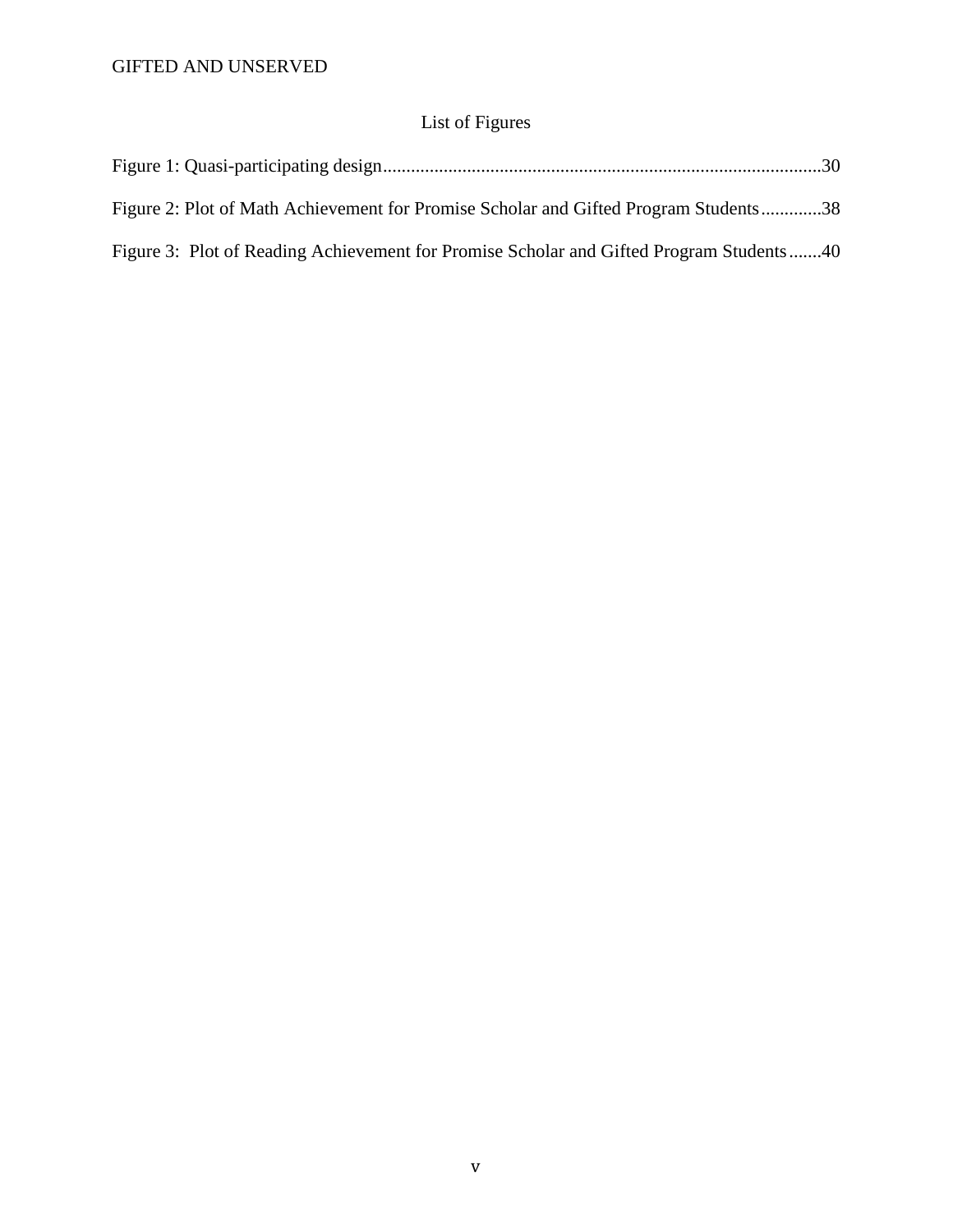# List of Tables

| Table 2: Students Identified for Gifted Services from Participating Group 58                 |  |
|----------------------------------------------------------------------------------------------|--|
| Table 3: Baseline Equivalence on Math and Reading for Participating and Comparison Groups 59 |  |
|                                                                                              |  |
|                                                                                              |  |
|                                                                                              |  |
|                                                                                              |  |
|                                                                                              |  |
|                                                                                              |  |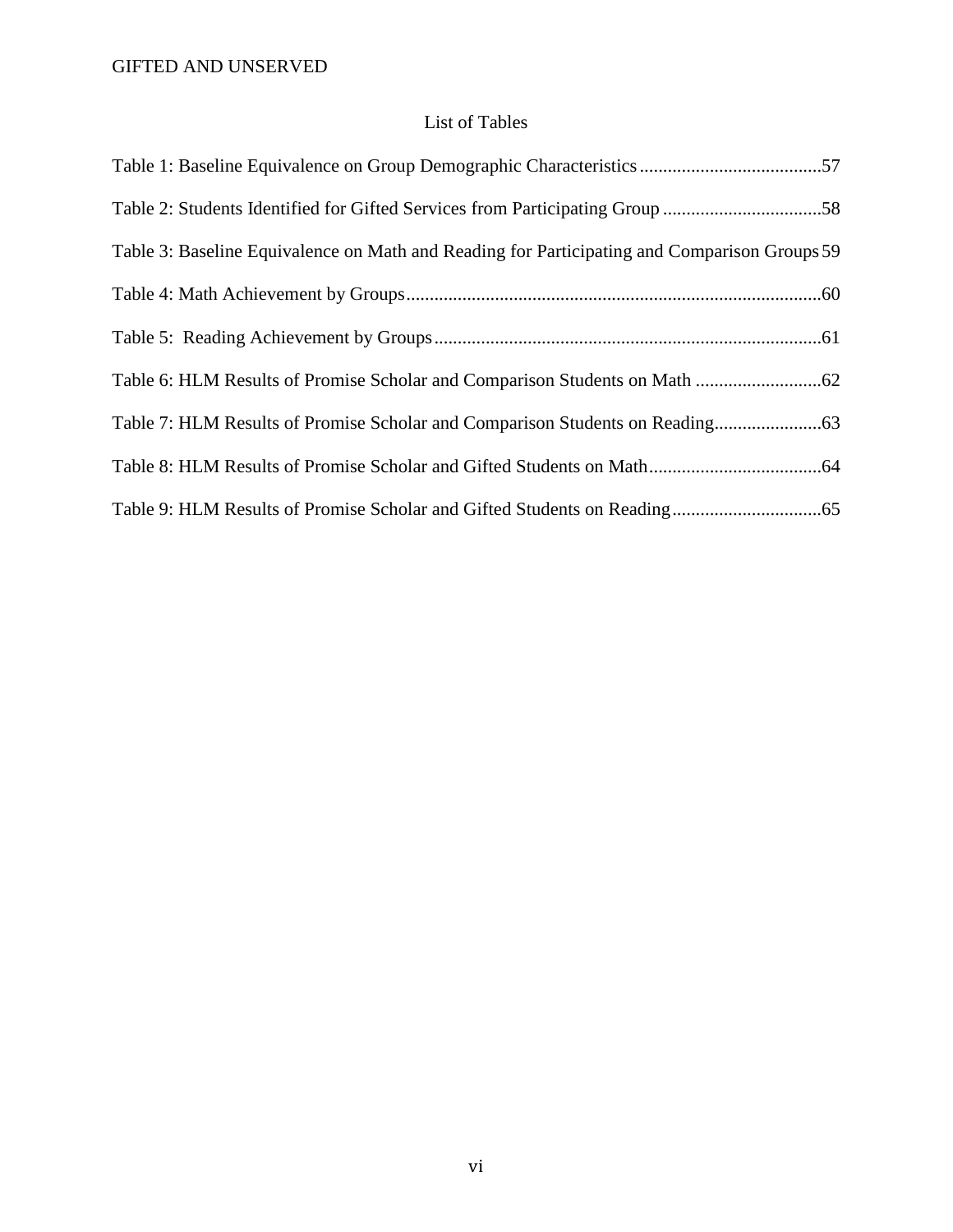#### Abstract

There is a crisis in gifted education across our nation. Gifted programs are disproportionally identifying and servicing middle-class White students while systematically ignoring minority students. The Promise Scholar Program was developed by the Kent School District as a method to tackle the underrepresentation of minority students in their gifted education program. This elementary talent development model places promising minority students into gifted classrooms, exposing the participants to advanced and accelerated curriculum. This study sought to determine the effectiveness of this program as way to increase the identification of minority students for gifted education. Through the analysis and comparison of student achievement major finings include that the Promise Scholar students made similar academic growth in reading as compared to identified gifted students. Additionally, 37.4% of all Hispanic Promise Scholar students were identified for gifted services after one year of participation. More research needs to be conducted on elementary talent development models that impact the disproportionate representation of minority students in gifted education.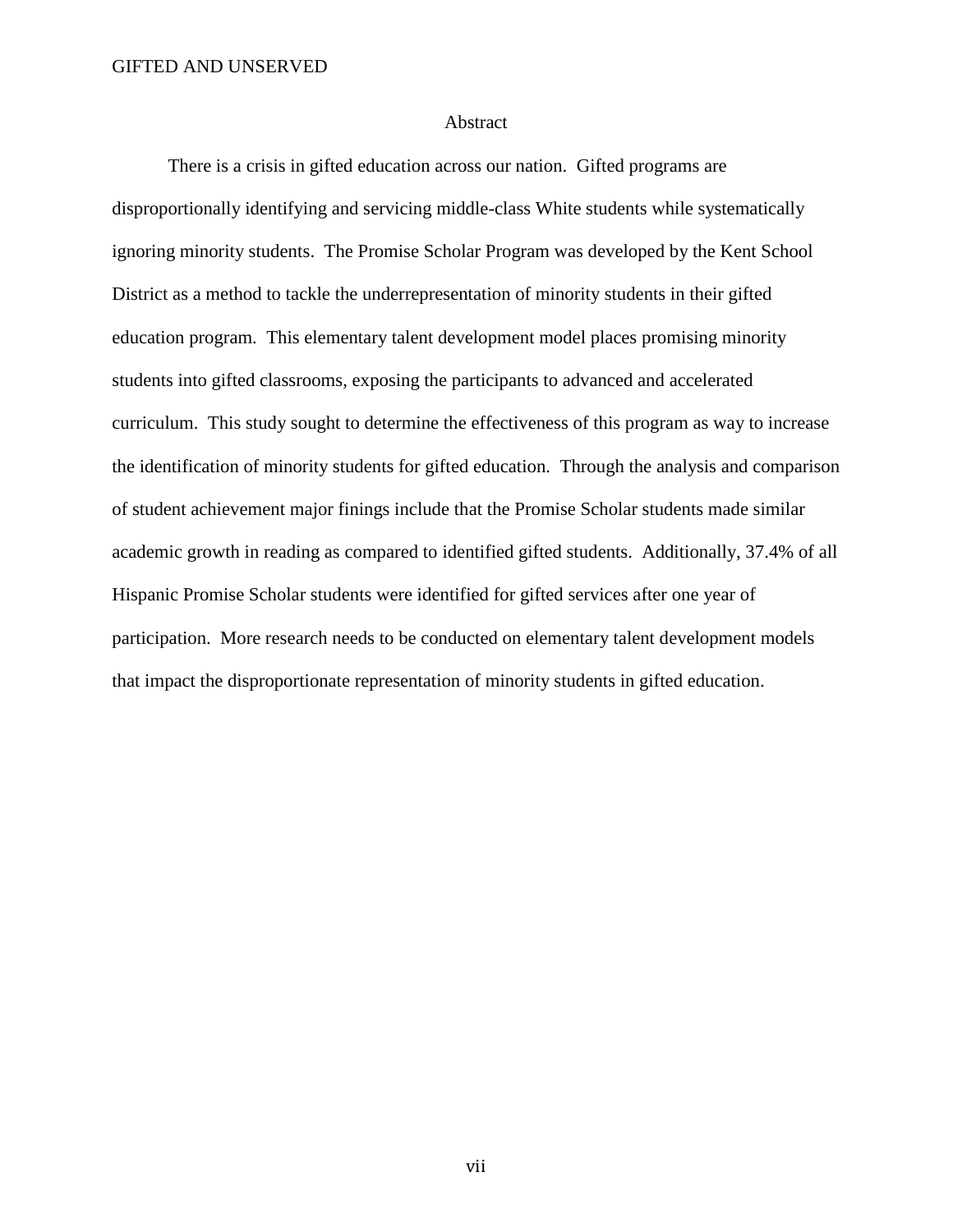$\overline{a}$ 

# **CHAPTER 1: GIFTED EDUCATION IN THE UNITED STATES**

Gifted education is one of the most racially segregated programs in current public education (Ford, 2010). Gifted programs across the nation are disproportionally identifying and servicing middle-class White students while systematically ignoring minority<sup>1</sup> students (Morris, 2001). Correctly identifying and serving gifted students is of the utmost importance so they can access the best colleges and highest quality careers (Mansfield, 2015). Yet, gifted minority students are sitting in general education classrooms, being taught by instructors that have not been trained to meet the needs of gifted students, and wasting valuable education time on skills they have already mastered (National Association for Gifted Children [NAGC], 2015b).

For decades there has been an ongoing argument in the field of gifted education on the root of this disproportionality. While one line of research cites inherent genetic traits that cannot be altered (Murray & Herrnstein, 1994), another growing body of research points to outdated practices, heavy reliance on biased intelligence assessments, and subjective teacher referrals as the triggers for the underrepresentation of minority students in gifted education (Naglieri & Ford, 2003; Oakes, 2005). Ultimately, the problem is that the social construct of giftedness relies heavily on the personal and institutional privileges of the elite White, which has continued to propagate the lack of minority students in gifted education (Morris, 2001).

Throughout the history of gifted education in the United States, the conceptualization of giftedness has favored the White majority and has been defined to maintain White supremacy. Initial research in the field stated that there were measurable Intelligence Quotient (IQ) differences between races and that these lower-ability, "defective" students were a detriment to

<sup>&</sup>lt;sup>1</sup> In this paper, the term minority specifically refers to underrepresented African American and Hispanic students in gifted education.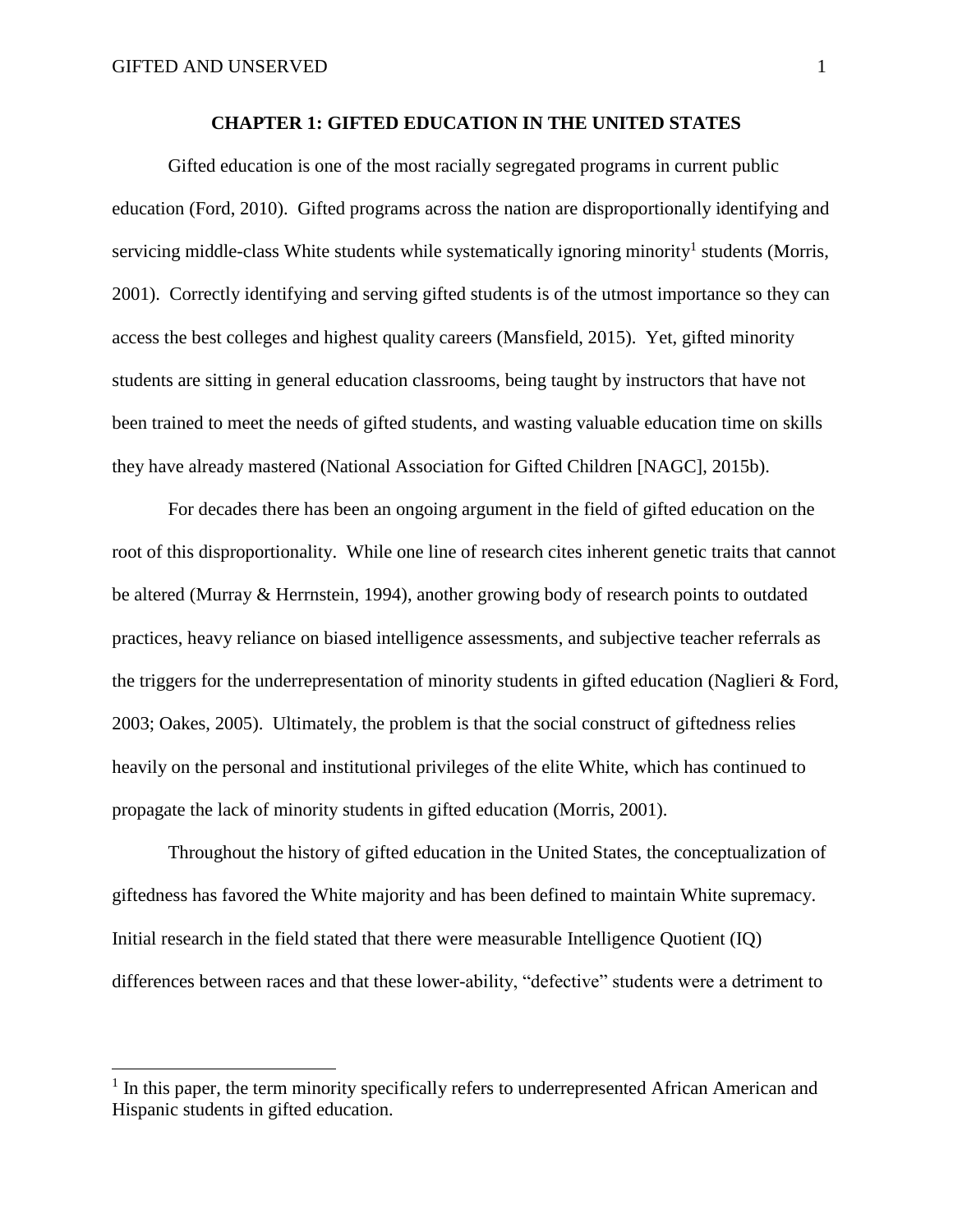the education of gifted students (Henry, 1920; Hollingsworth, 1926; Terman, 1925). Because of the historical, heavy reliance on IQ as a single measure of giftedness, these perceptions have shaped gifted education for decades. However, more recently, there is evidence suggesting that giftedness occurs in students across all races, cultures, and socioeconomic statuses (Naglieri & Ford, 2003); nevertheless beliefs from earlier research continue to propagate the intellectual inferiority of African Americans (Murray & Herrnstein, 1994) that persist in spite of newer findings.

Even in light of these new research findings minority students are being systematically denied gifted services that their White counterparts are accessing (Naglieri & Ford, 2003). Nation-wide, school districts' gifted populations still do not reflect the demographics represented in the general student body. In a recent study by the National Research Center on the Gifted and Talented ([NRCGT], 2014), districts across the nation identified the representation of historically disadvantaged populations in gifted education as a major issue. Nationally, less than 50% of schools districts' gifted program demographics mirrored the Black and Hispanic district demographics (NRCGT, 2014). More specifically, while Black students comprise 15.7% of school districts nationally (U.S. Department of Education, 2015), they only represent 9.2% of identified gifted students (National Center for Education Statistics [NCES], 2015). Even more recent data show that Hispanic students are underrepresented by nearly 36% in gifted education (Ford & King, 2014). This *de facto* segregation is limiting access for African American and Hispanic students who would benefit from gifted education services.

The reasons behind the disproportionate representation of minority students in gifted programming, such as the underreferral of African American and Hispanic students, use of biased assessment tools for gifted identification, and the growing opportunity gap, have been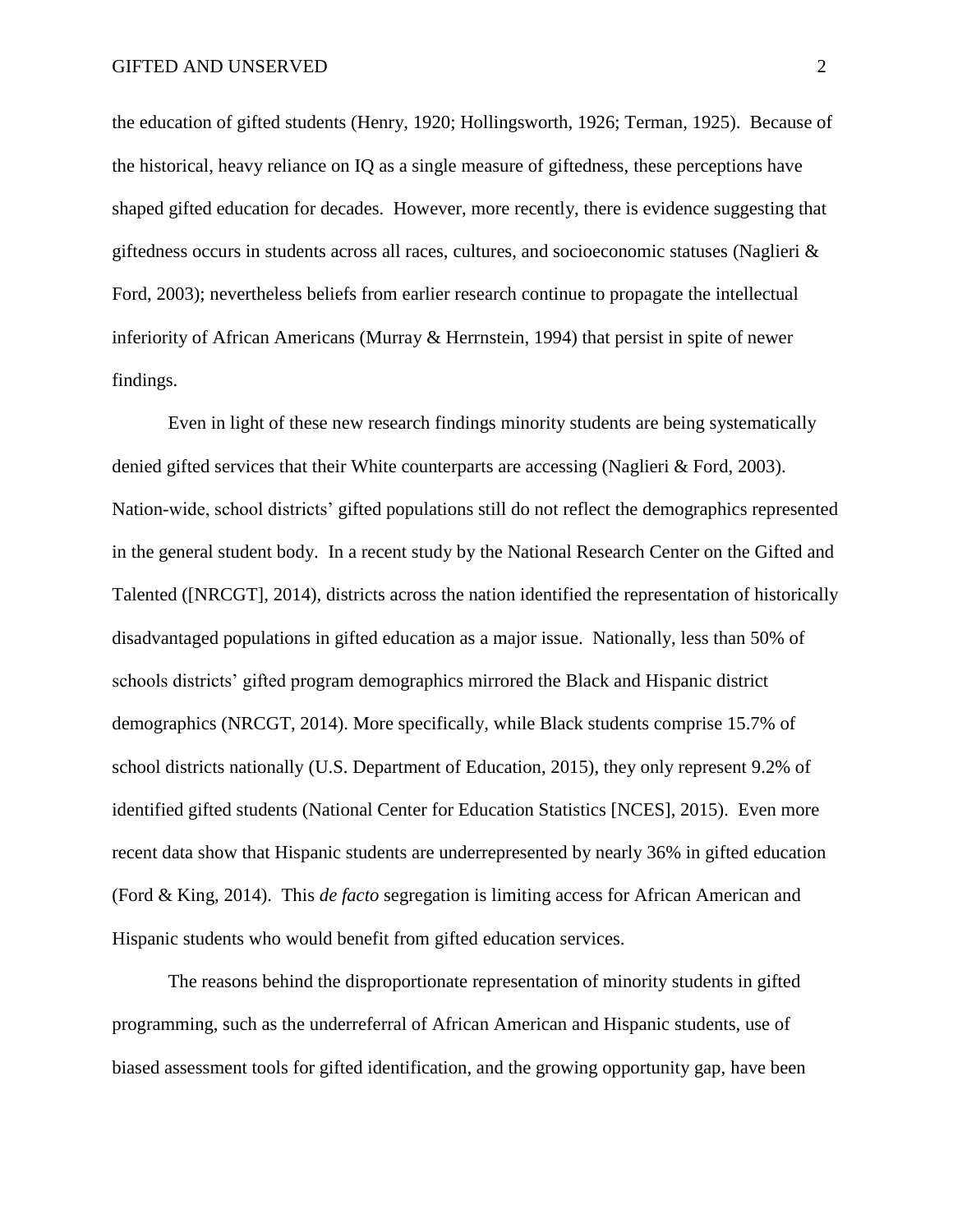thoroughly researched for decades (Fagan & Holland, 2002; Ford, 2010; Naglieri & Ford, 2003; Renzulli, 1986; Robinson, Shore, & Enersen, 2007; Sarouphim, 2001; Shaunessy, Karnes, & Cobb, 2004; Sheets, 1995; Tonemah, 1987). Suggestions on how to rectify racial segregation in gifted programs have also been made, such as the use of alternative assessment methods (Renzulli, 1986) and the inclusion of multicultural curriculum in classrooms (Robinson, Shore, & Enersen, 2007), but little longitudinal research has actually proven the effectiveness of these suggestions. More research must be conducted on current programs that are increasing the representation of minority students in gifted education at the elementary school level. At the secondary school level, talent development models, or programs, which place traditionally disadvantaged or at-risk students into advanced placement or honors courses, have been researched over the decades and found much success (Olszewski-Kubilius & Thomson, 2015; Sheets, 1995). The next step would be to take a deeper look at the effectiveness of elementary school based talent development models, which have the potential to impact the representation of minority students in gifted education if similar success is found as in the secondary school model. This study endeavors to fill this research gap by evaluating one elementary talent development program attempting to increase the representation of minority students in gifted education. In turn, this research will provide applicable tools and programming suggestions that address and impact this disproportionate representation.

### **Operational Definitions**

The impacts of race and ethnicity on students are a recurring theme of discussion throughout this paper. Scholars such as Derrick Bell, Gloria Ladson-Billings, and others assert that race is a social construction and there are not inherent, biological differences between people from differing races (Delgado & Stefancic, 2012). With this in mind, and for further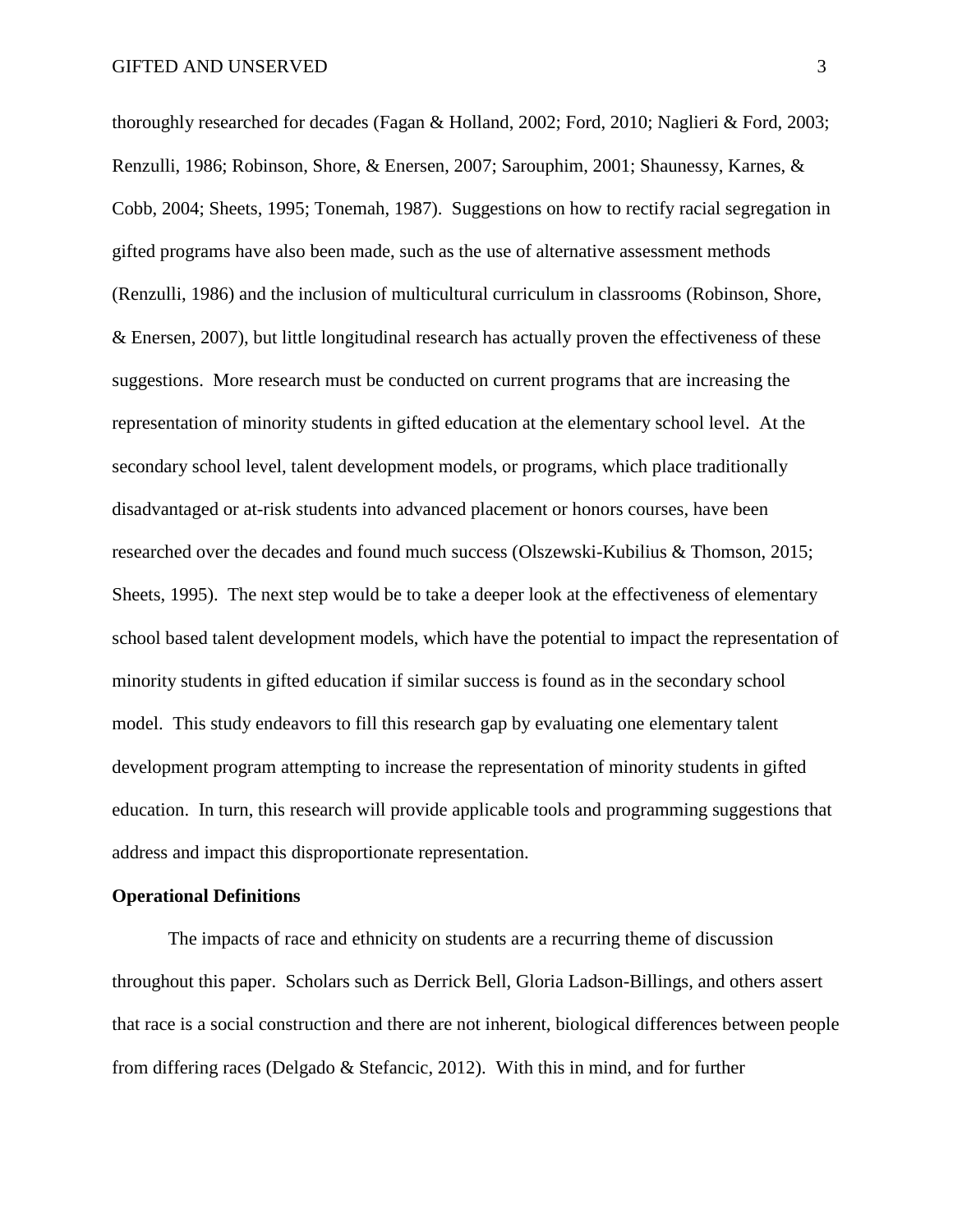clarification, the terms "African American" and "Black" will be used to describe people residing in the United States who are of African descent. These terms will be used interchangeably due to the differing and inconsistent federal, state, and school district race reporting categories. The ethnicity term "Hispanic" is used for people that are "Cuban, Mexican, Puerto Rican, South or Central American, or other Spanish culture or origin regardless of race" (United States Census Bureau, 2011). When the term "minority" is used it refers to all underrepresented demographic groups in gifted education, often times with specified focus on African American and Hispanic; this term excludes White and Asian demographics as overrepresented groups in gifted education.

Additionally, throughout this study, the following definitions are used to better understand the terms:

- gifted student/giftedness While there is no universally accepted definition of giftedness, this study defines giftedness as a student who possesses outstanding ability, aptitude, and competence in one or more academic domain (NAGC, 2015a).
- $\blacksquare$  gifted education the term used for the special practices, procedures, and theories utilized in the education of gifted students (NAGC, 2015a).
- gifted program the school district-based program that operationalizes gifted education and provides the day-to-day services for identified gifted students.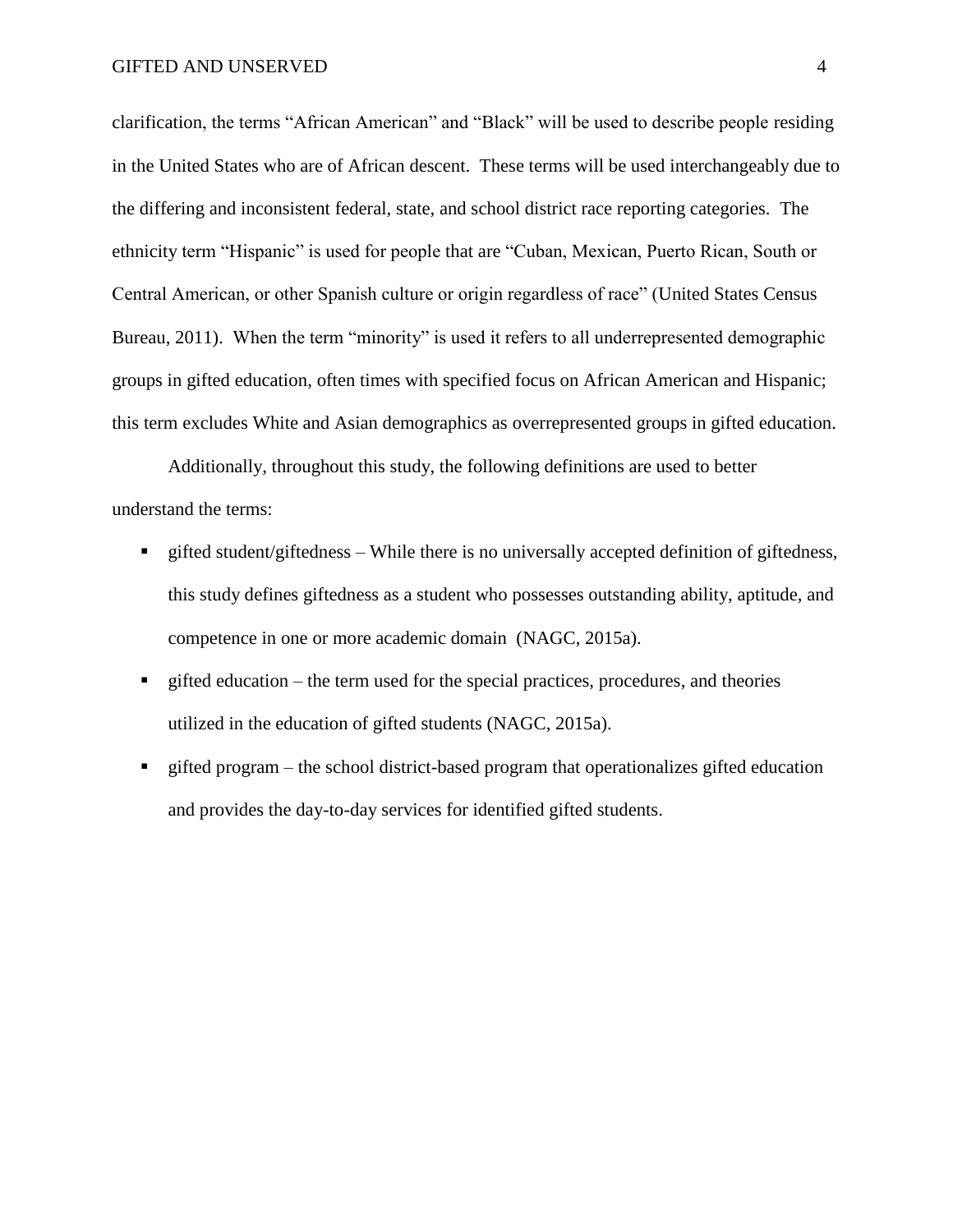## **CHAPTER 2: THE CRISIS IN GIFTED EDUCATION**

The underrepresentation of African American and Hispanic students in gifted education is a national crisis. While gifted education touts itself for providing specialized services for students who possess outstanding ability, aptitude, and competence in one or more academic domains (National Association for Gifted Children [NAGC], 2015a), gifted minority students across the nation are being left in general education classrooms to fend for themselves. Leading organizations across gifted education (Jacob K. Javits Gifted and Talented Students Education Act, 1994; Jack Kent Cooke Foundation, 2014; NAGC, 2016) have addressed the potential loss of talent among minority students if specific characteristics were not developed and fostered through gifted education programs (2016).

The lack of specialized services for gifted [minority] students can be disastrous. Many educators hold the mistaken belief that high achievers are capable of finding their way on their own. Repeated studies have shown that these students are actually quite fragile, with many never even applying to college, and many of those who are admitted drop out or take much longer to graduate. (Jack Kent Cooke Foundation, 2014).

This social justice crisis must be addressed; gifted minority students need to receive the services their gifted White and Asian counterparts are already being provided. This research study aimed to determine if the Promise Scholar Program, a program which attempts to address the underrepresentation of minority student in gifted education in the Kent School District (KSD), increased the representation of African American and Hispanic students identified for KSD's gifted education program.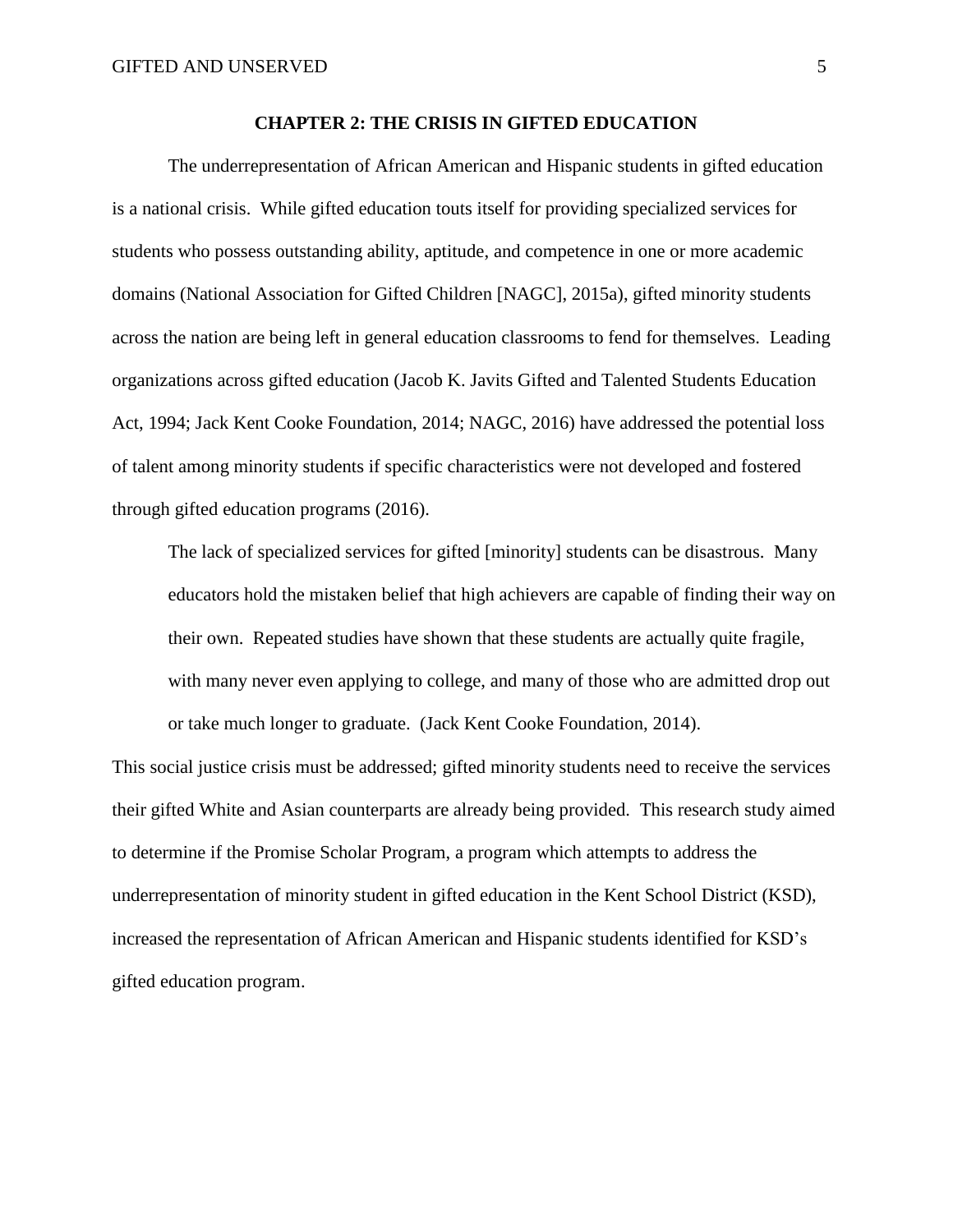# **The Crisis in Kent<sup>2</sup>**

 $\overline{a}$ 

The Kent School District is the fourth largest school district in Washington State and a minority-majority school district with 37% of the population classified as White (Kent School District [KSD], 2014). As one of the most diverse school districts in Washington State, the nearly 27,000 students speak over 130 different languages. The gifted program, in the 2010- 2011 school year, served approximately 600 students with demographics that were not representative of the general student population, disproportionally serving White and Asian students. In response, the Kent School District designed the Promise Scholar Program to develop talent in African American and Hispanic students with gifted potential, the two most underrepresented minority groups in their gifted program. Prior to the implementation of the Promise Scholar Program, in the 2010-2011 school year 12% of the student population districtwide was African American; yet only 3% of students in the gifted program were African American (Office of the Superintendent of Public Instruction [OSPI], 2015). Additionally, in the 2010-2011 school year 17% of the student population was Hispanic; yet only 7% of students receiving gifted services were Hispanic (OSPI, 2015). In contrast, White students comprised nearly 52% of KSD's gifted program population (OSPI, 2015), yet were only 42% of the general student population in 2011 (KSD, 2014). The Promise Scholar Program was created, organized, and implemented by the Kent School District in 2013 to address these disproportionate underrepresentations of African American and Hispanic students in their gifted program.

**The Promise Scholar Program.** The Kent School District identifies students for gifted services based on multiple ability and achievement scores according to Washington State Law (RCW 28A.185; WAC 392-170). Students scoring on multiple criteria above the  $97<sup>th</sup>$  percentile

<sup>&</sup>lt;sup>2</sup> Actual name of school district and programs are used with Kent School District permission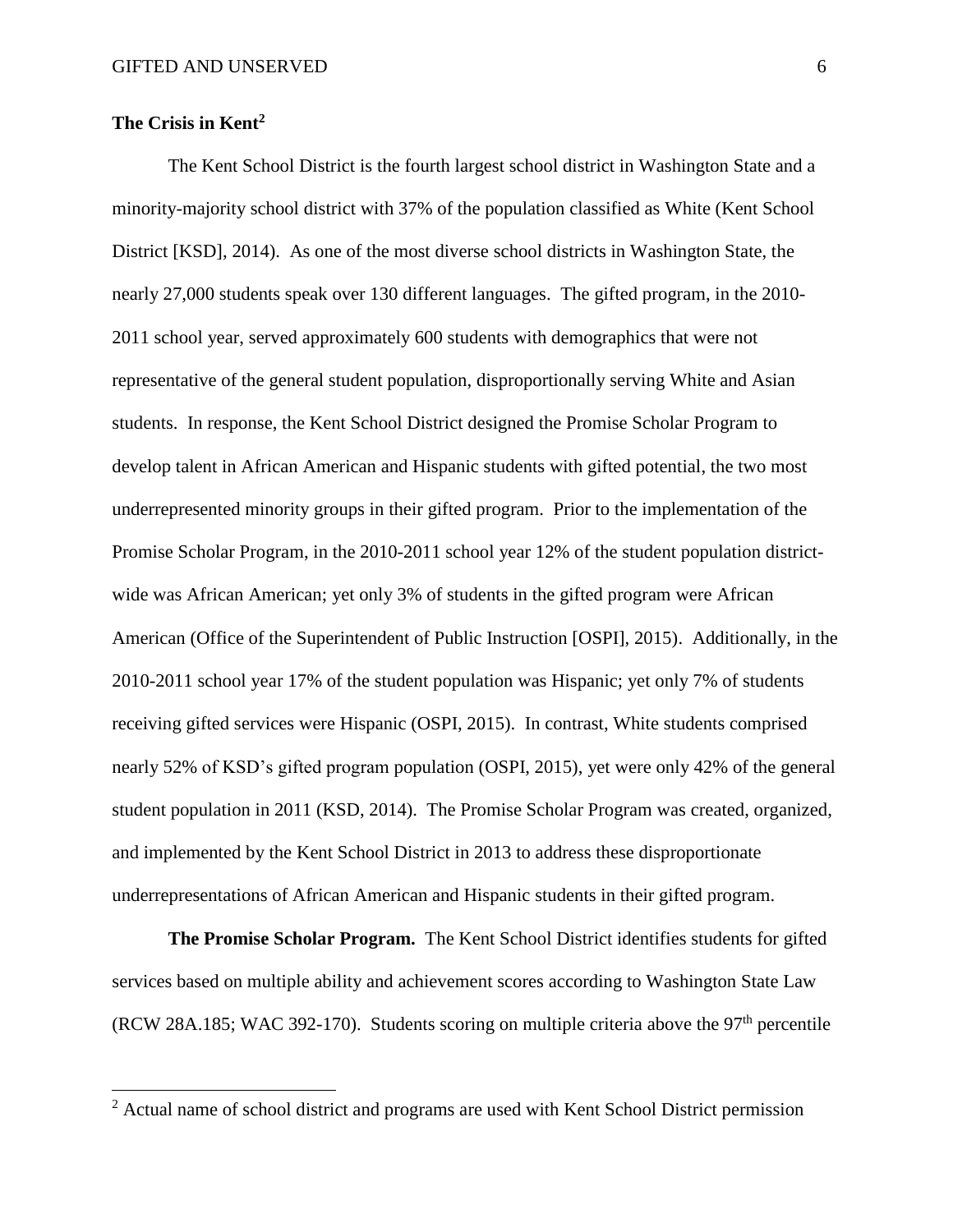are provided gifted education services through a self-contained classroom housed at four of the 28 elementary schools (KSD, 2014). Students scoring on multiple criteria between the  $90<sup>th</sup>$  and 96<sup>th</sup> percentile are provided gifted education services in gifted cluster grouping classrooms (KSD, 2014). Cluster grouping is a research-based method of incorporating groups of gifted students into mixed-ability, general education classrooms where trained teachers deliver differentiated instruction with specialized curriculum that, in turn, improves achievement of all students in the classroom (Winebrenner & Brulles, 2008).

The Promise Scholar Program develops participating students' emerging talents through placement into gifted cluster grouping classrooms with the ultimate goal of officially identifying these students for gifted services. Students are identified for the Promise Scholar Program in 2nd grade, when all students district-wide are assessed for gifted services through universal testing. Students are identified through the use of multiple, nationally normed, gifted indicators including ability assessments, classroom achievement data, and teacher input. These practices that KSD uses eliminates some of the identified barriers for minority students in accessing gifted services including underreferral and the use of single-instrument, culturally biased assessments (Ford, 2010; Fagan & Holland, 2002; Naglieri & Ford, 2003). When Promise Scholars are placed into the gifted cluster classrooms they are taught with the same instructional strategies and enriching, accelerated materials as the identified gifted students in the classroom. Promise Scholar students are reevaluated at the end of each school year in an attempt to officially identify them for gifted services. If students do not meet the criteria for services, they continue with the Promise Scholar cohort through the entirety of elementary school, with the option of being reevaluated at the end of each year.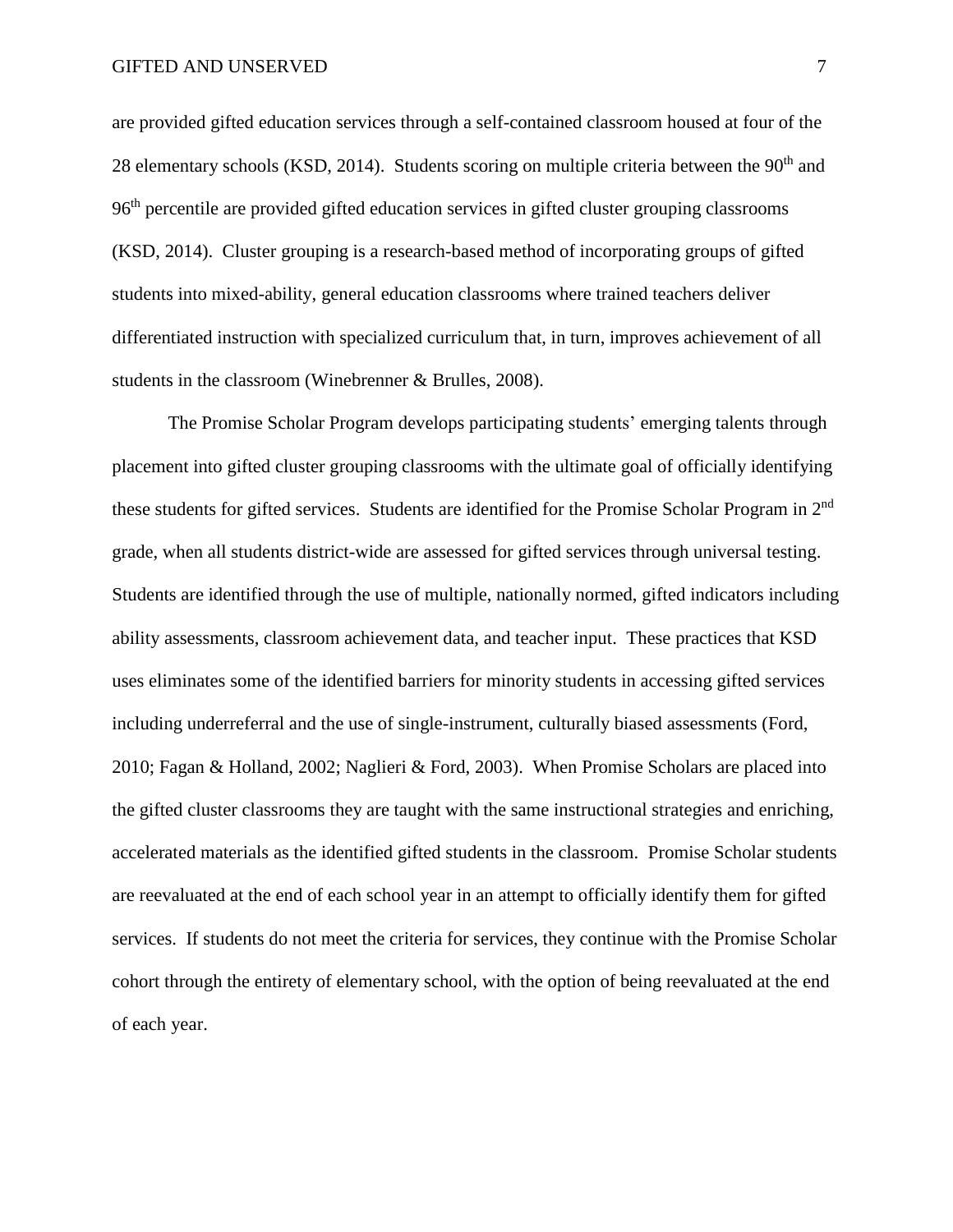Kent School District identified the first cohort of Promise Scholar students for the 2014- 2015 school year and added an additional cohort for the 2015-2016 school year. As a relatively new program, research had not been conducted on the effectiveness of the Promise Scholar Program in identifying minority students for official gifted services or its impacts on participating students' academic achievement. The goal of this study was, through a quantitative analysis of student ability and achievement data, to quantify the change in the representation of minority students in Kent School District's gifted programs and the impact to student achievement as a result of the Promise Scholar Program.

# **Framing the Crisis: Critical Race Theory**

As a theoretical lens and framework, this study relied on the foundational tenets of Critical Race Theory (CRT) (Delgado & Stefancic, 2012) to illuminate and analyze the major barriers that minority students face when accessing gifted education programs. CRT provides insight to the historical and institutionalized practices within gifted education that foster the current disproportionate representation of minority students in gifted programs. More specifically, three key tenets: racism is ordinary, differential racialization, and interest convergence (Delgado & Stefancic, 2012), will be used as analytic tools to examine the literature, research, and history of gifted education.

**Critical Race Theory tenets.** The following three tenets of Critical Race Theory: racism is ordinary, differential racialization, and interest convergence, were used as the foundation for the theoretical framework for this study. Although this is not an exhaustive list of the Critical Race Theory tenets, these three tenets were selected for applicability to education and specifically, the current national issue of the underrepresentation of minority students in gifted education.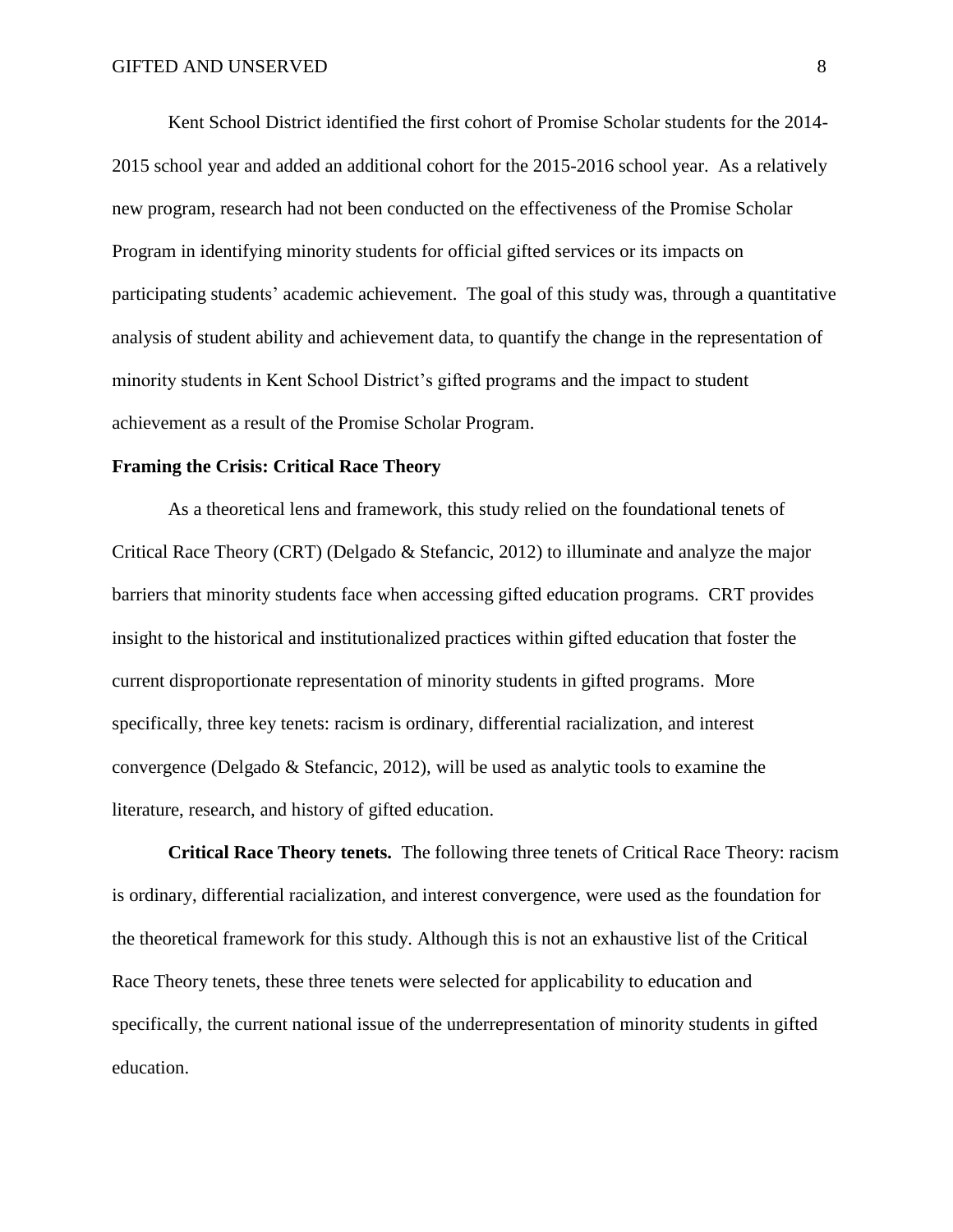*Racism is ordinary.* Racism exists permanently in every aspect of our daily lives (Delgado & Stefancic, 2012). However, much of the racism today is difficult to address and goes unacknowledged because it is not the blatant lynching, mortgage redlining, and internment camps of the past (Delgado & Stefancic, 2012). Today, racism is ingrained in society through economic oppression and the enforcement of long-standing laws favoring the White-majority (Delgado & Stefancic, 2012).

In the United States education system, racial inequities are produced, reproduced, and maintained everyday by the White majority. For example, students of poverty, many of them minority students, are attending schools and are not being provided the same opportunities to learn as their more affluent, White counterparts (Delgado & Stefancic, 2012). Course offerings, classroom materials, and technology differ greatly between high poverty and wealthy schools (Ladson-Billings & Tate, 1995). It is not enough to mandate the same content and standards be taught; students must also be afforded the same material property that supports the acquisition of this content knowledge (Ladson-Billings & Tate, 1995). Furthermore, many predominantly African American schools do not offer advanced track courses, forcing Black students to choose between attending predominantly White magnet schools in order to participate in gifted programs or remaining at their home school without the access to advanced courses (Morris, 2001).

**Differential racialization.** Usually based on the labor market demands, differential racialization helps maintain White privilege, the advantages and benefits one receives from being a member of a society's dominant group, by placing different racial interpretations and stereotypes on groups based on race (Delgado & Stefancic, 2012). Throughout history one can track the dominant society's shifting preferences of minority groups. For example, at one time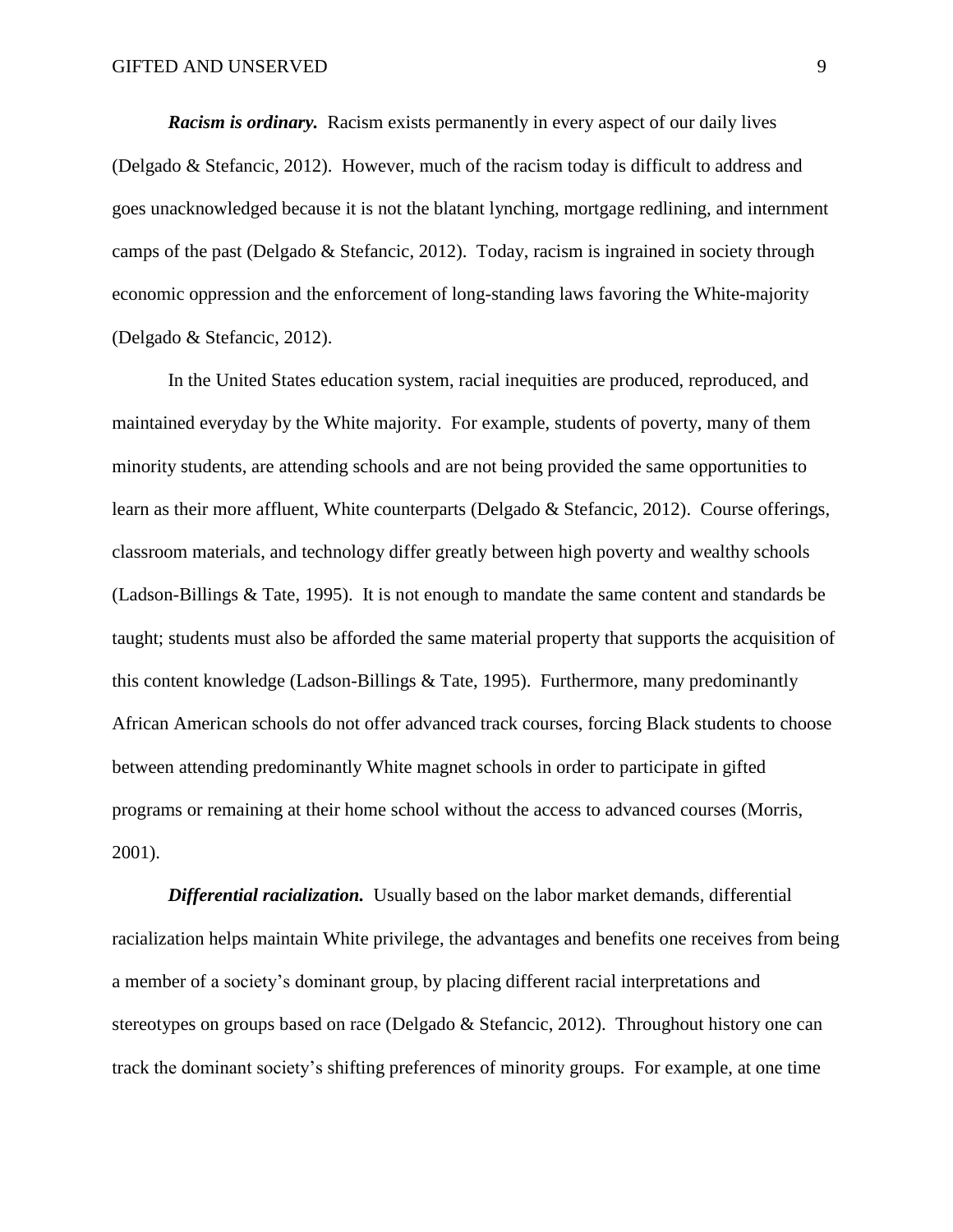the Japanese were viewed with such intense disfavor by the dominant White society of America, they were placed in internment and relocation camps (Delgado & Stefancic, 2012). However, now Japanese are viewed as a "model minority" and are considered highly intelligent (Kawai, 2005). These problematic stereotypes of Japanese, and other specific Asian cultures, can lead to the overrepresentation of Asians in gifted education (Hartlep, 2011).

*Interest Convergence.* The systemic prevalence of racism benefits the elite White, therefore this dominant group has little incentive to eradicate racism and help marginalized groups (Delgado & Stefancic, 2012). Interest convergence occurs when systematic changes appear to benefit marginalized populations, but in reality these systematic changes just further advance the elite Whites' agendas (Delgado & Stefancic, 2012). Interest convergence has been present throughout the history of education, most famously conveyed in the *Brown v. Board of Education* (1954) decision. Derrick Bell, considered to be the father of Critical Race Theory, asserts that *Brown*, thought of by most as a landmark victory of the civil rights movement, resulted in a larger benefit to elite Whites than any desire to provide equal rights to minorities (Bell, 1979). Bell goes on to explain how, as a result of this landmark ruling, thousands of Black teachers and administrators lost their jobs and 25 years later the majority of Black students still attend racially isolated and inferior schools (Bell, 1979). On the surface schools appear to be desegregated, yet institutional practices, such as the disproportionate placement of African American students in advanced academic tracks, result in segregation within the school house (Morris, 2001).

## **Research Questions**

The goal of this study was to go beyond the social issues of under identification, disproportionate representation, and racial segregation present in gifted programming today.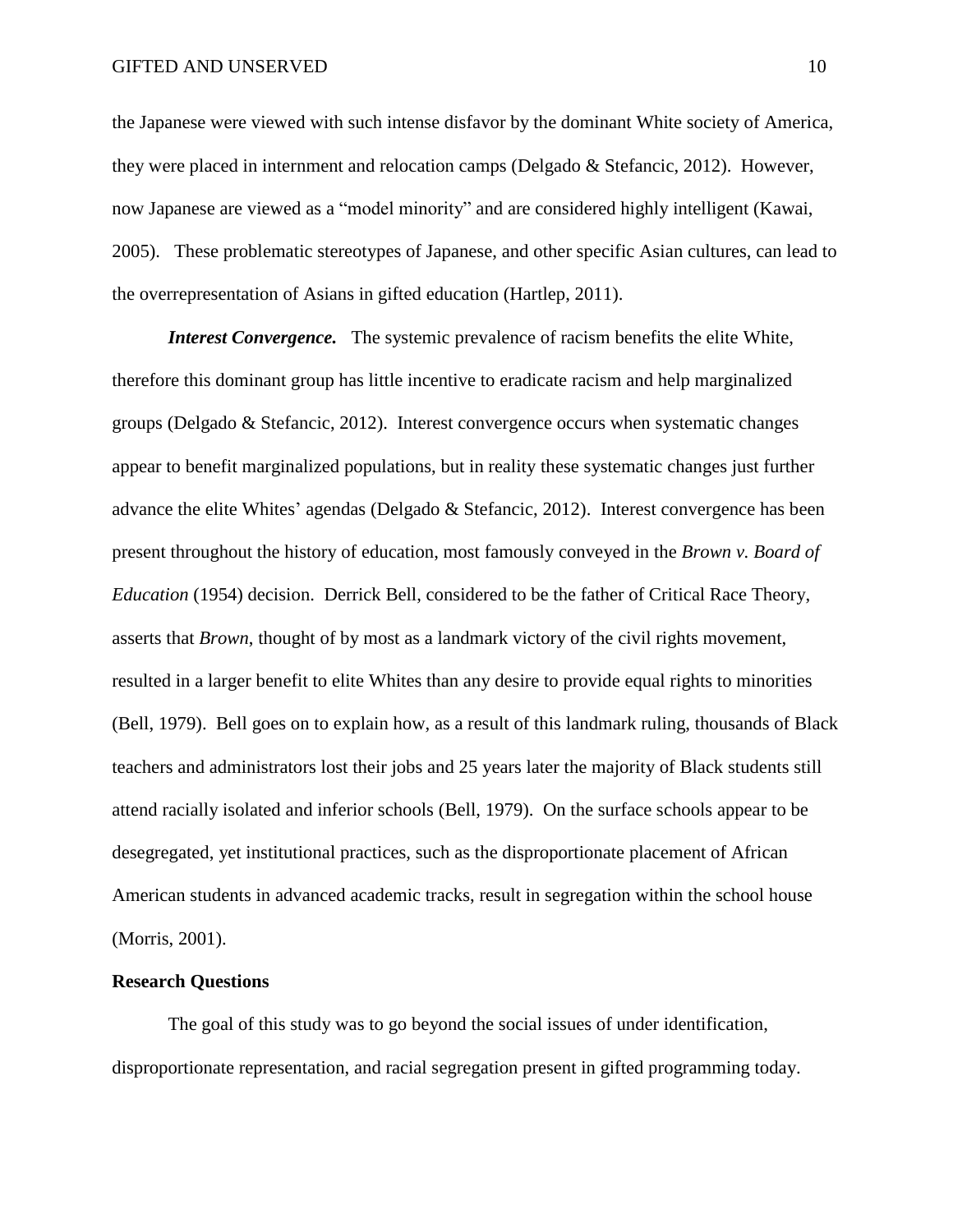More information needs to be gathered on elementary talent development models whose goals are to increase the representation of minority student in gifted education. This study attempted to fill this research gap. The purpose was to delve into the aspects of one elementary talent development program that targets the social injustices for minority students so that the program components could be replicated in other gifted education settings. Specifically, this study focused on the achievement impacts to participating students in the Promise Scholar Program through the following research questions:

- What is the effect of the Promise Scholar Program on increasing the number of African American and Hispanic students identified for gifted education in the Kent School District?
- What is the effect of the Promise Scholar Program on participants' academic achievement?

This study sought to answer these questions in order to provide applicable tools and programming suggestions that may address and reverse the disproportionate representation of minority students in gifted education.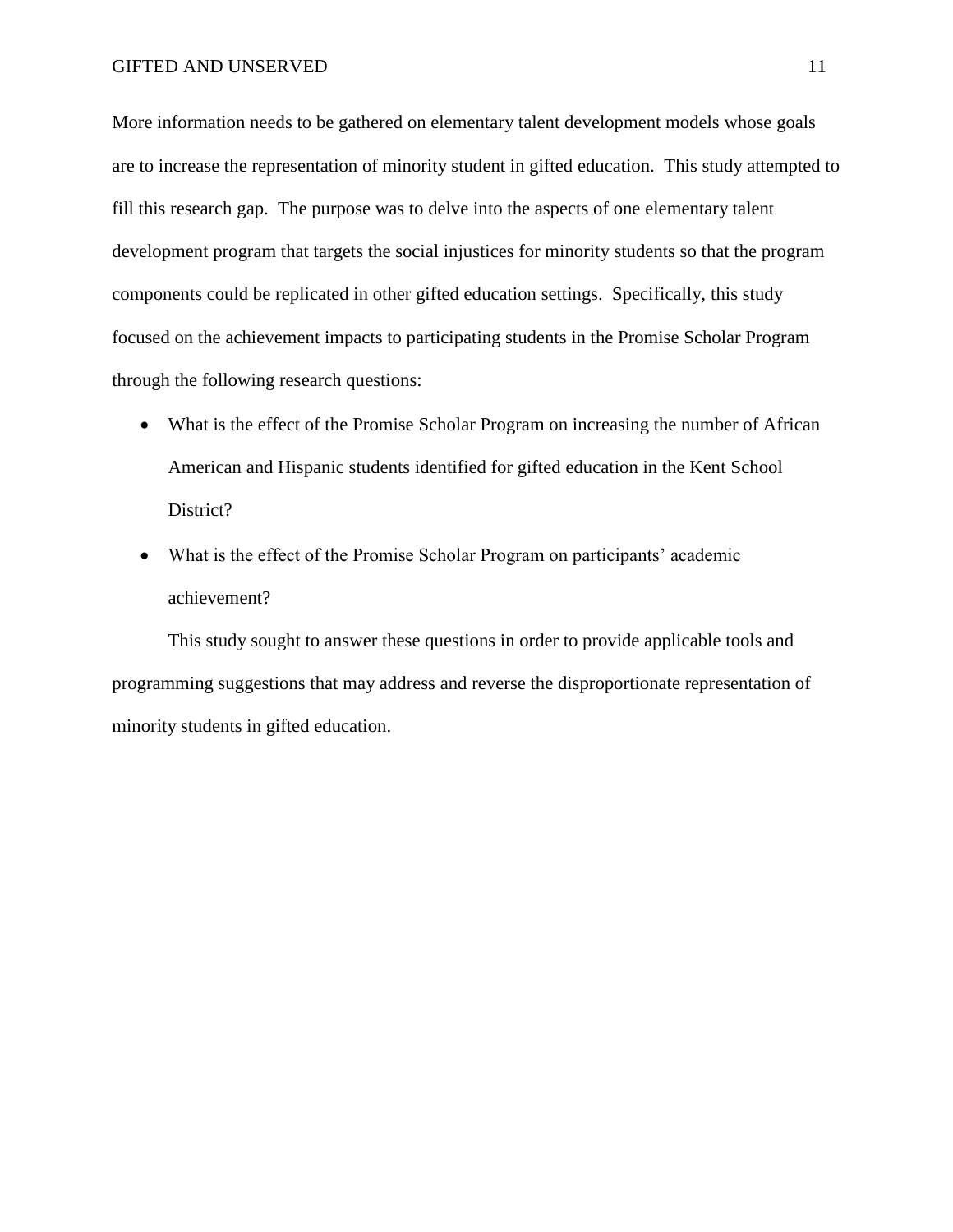#### **CHAPTER 3: LITERATURE REVIEW**

The purpose of this study was to analyze the impact of Promise Scholar Program on the identification of minority students for gifted education in the Kent School District. This program attempts to tackle the underrepresentation of African American and Hispanic students in the gifted program in KSD, a current issue that must be addressed in gifted programs nationally. While much literature (Ford & Harmon, 2001; Delpit, 2006; Ford 2010; Ford & King, 2014) has cited the intersection of poverty with being a minority student as a significant barrier to access gifted education, this study focused solely on minority students regardless of socioeconomic status and, therefore, poverty is not addressed within the literature review or the descriptive demographics of the participating, comparison, and gifted groups of this study. Please note the absence of poverty analysis is not to disregard the impacts poverty has on students, it is in an attempt to exclusively center on the underrepresentation of minority students in gifted education *regardless* of the impacts of poverty.

This chapter provides a review of the history and trends in gifted education while utilizing Critical Race Theory as the underpinning for exploratory analysis. Furthermore, literature on the current issue of the underrepresentation of minority students in gifted education, and the core issues leading to this disproportionality, was examined through the lens of Critical Race Theory. Reviewing the history of gifted education roots the present day issues in the past practices of the field. The critical examination of historical practices and pedagogy can help us understand the implications of present and future decisions.

#### **History of Gifted Education**

Early research involving gifted students focused on the genetic inheritance of mental abilities, gifted students as subnormal, and the construction of instruments to measure a child's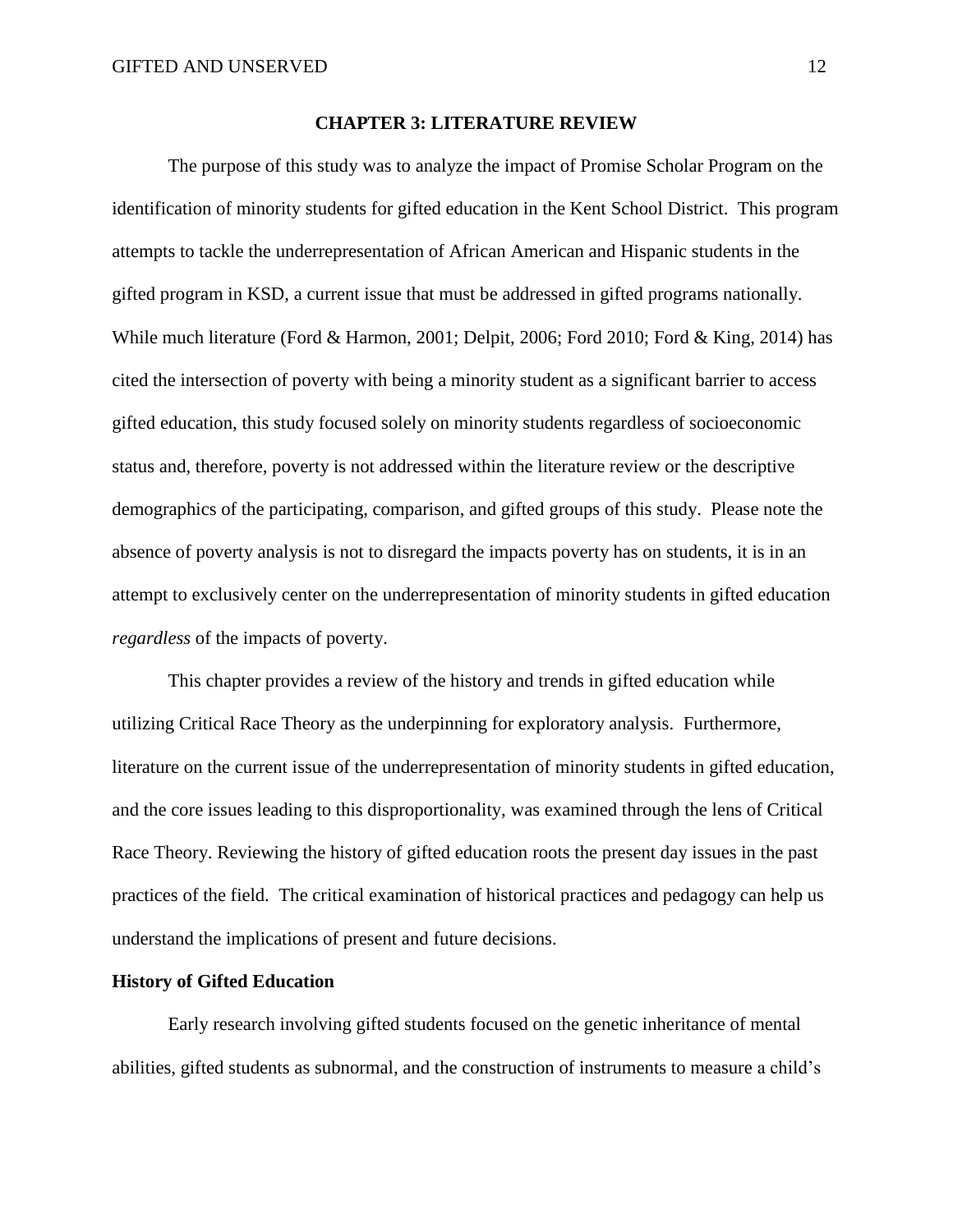mental giftedness (Henry, 1920; NAGC, 2015c). In 1925, Lewis Terman, considered to be the father of gifted education, published the first volume of *Genetic Studies of Genius*, currently the longest running longitudinal study of nearly 1500 gifted children. This study followed students with an IQ over 130 for a total of 40 years and was published in five volumes. In the first published volume, Terman stated that racial minorities needed to be segregated into special classes, that they were incapable of being educated, and their "dullness" was inherent to their natural gene pool (Terman, 1925). Terman was not alone in his thinking; Hollingsworth, another initial leading researcher devoted to the study of gifted students, also provided evidence to suggest that non-white, poor children were less intelligent by nature (Hollingsworth, 1926). Terman's and Hollingsworth's heavy reliance on IQ scores in their research of gifted children fueled decades of using IQ assessments as the standard, sole indicator of giftedness in a child (Mansfield, 2015).

Over the next few decades gifted education programs began to appear across the United States (NAGC, 2015c). However, the field of gifted education didn't begin to flourish until after the Soviet Union's launch of Sputnik in 1957 (NAGC, 2015c). This event sparked the United States to reexamine its education system and invest more capital into the advancement of gifted students in math, science, and technology (NAGC, 2015c). Then, in 1972 the Marland Report provided the first national definition of giftedness (Marland, 1972). This new definition of giftedness, which is still widely used today, expanded current thoughts of the time to include a student's high performance, potentiality, and a list of abilities including high intellectual ability, creativity, and leadership (Marland, 1972). This shift in thought from the sole use of an IQ score to identify giftedness was one of the first signals that the field of gifted education recognized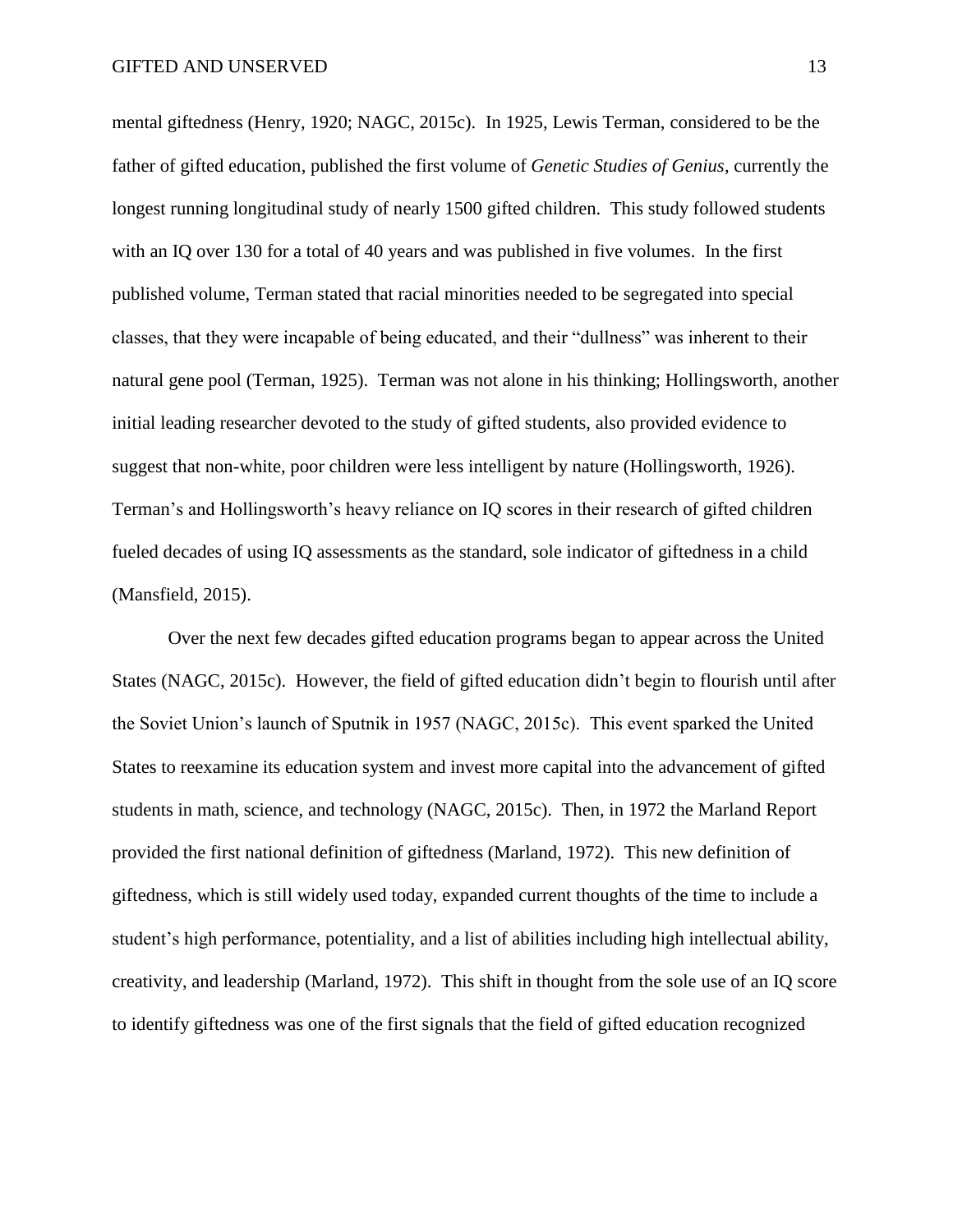giftedness as a more complex and diverse characteristic than previously thought (Hunsaker  $\&$ Shepherd, 2010).

Increased attention and resource allocation for gifted education continued through the 1980's after the Nation at Risk report (1983) was published and recommended an increased federal role in providing services for gifted students (Gardner, Larsen, Baker, Campbell, & Crosby, 1983). From this, the nation began focusing on quality and equitable services for gifted education, identifying insufficient services, lack of qualified teachers, and funding shortfalls as major issues (Hunsaker & Shepherd, 2010). The most substantial federal policy came in 1988 with the Jacob K. Javits Gifted and Talented Students Education Act that specifically focused on developing the talents and potential of minorities and students of poverty in order to increase the identification of these underrepresented populations in gifted education (1988). To date, this remains the main source of federal funding for gifted education.

Currently there is no federal mandate to provide or fund gifted education at the state level. Nationally, only four states mandate and fully fund gifted education, while 10 states have no requirements or funding for gifted education (Davidson Institute for Talent Development, 2016). Many other states have mandates for gifted education with partial or no funding (Davidson Institute for Talent Development, 2016). While increasing attention has been paid to the unbalanced services provided to all gifted students, the inconsistent implementation of gifted education across the states and local communities continues to perpetuate the inequities faced by minority students attempting to access gifted services.

## **The Current Trend: Underrepresentation of Minority Students in Gifted Education**

Nationally throughout history, minority students are grossly underrepresented in gifted education (Ford  $\&$  King, 2014). However, it is only until recently that the issue of the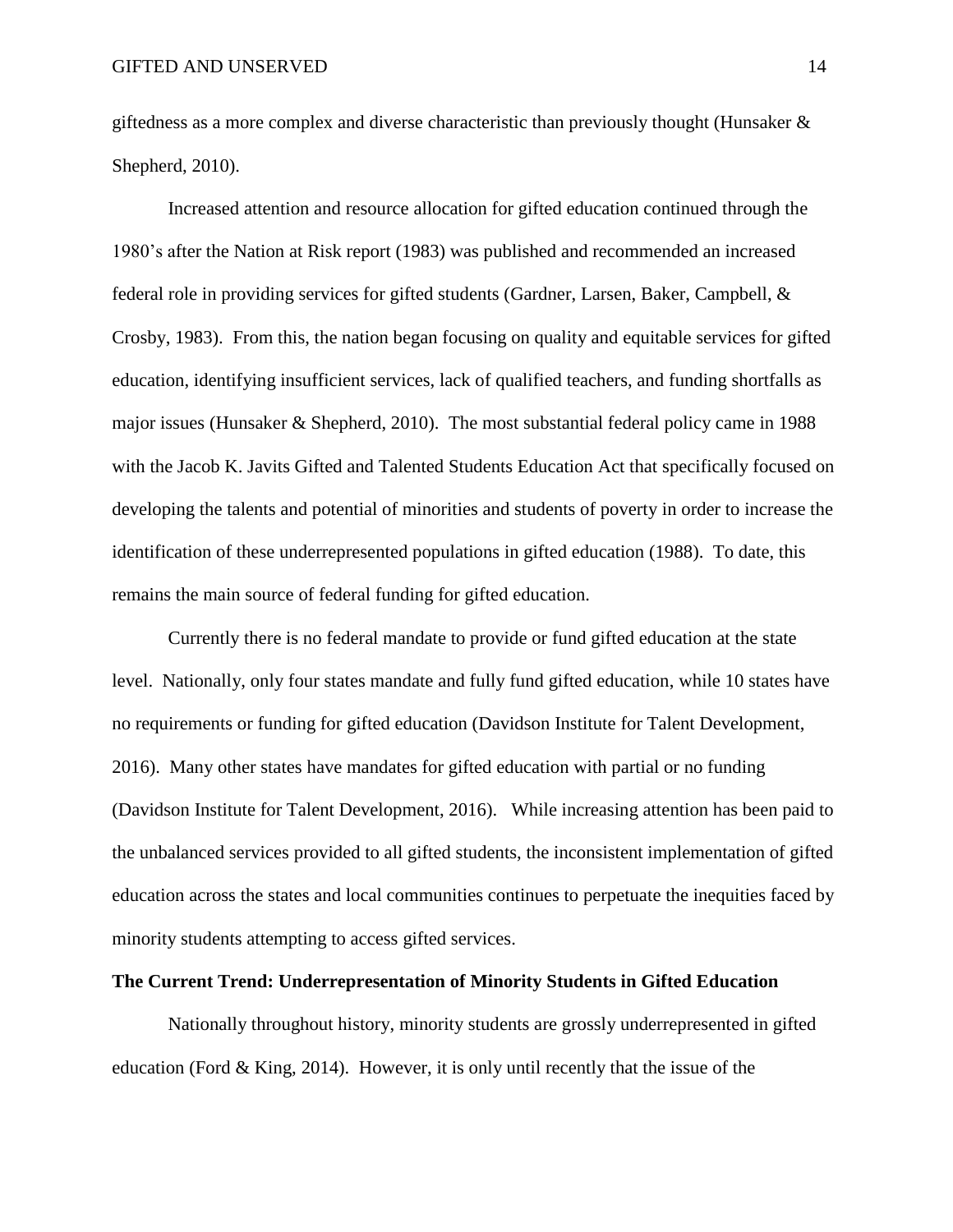underrepresentation of minority students in gifted education has been addressed in the literature. Prior to 1998, less than 2% of publications regarding gifted education addressed the representation of culturally diverse students in gifted programs (Ford, Grantham, & Whiting, 2008). More recent literature points to the reasons behind this underrepresentation of minority students as tri-fold: underreferral (Ford, 2010), use of biased assessment tools and protocols (Ford, 2010; Naglieri & Ford, 2003), and the limited access to quality educational experiences minority students historically face (Renzulli, 1986; Hart & Risley, 2003; Ford, 2010; Murphy, 2010)

**Underreferral.** Referral, or nomination, for services is often the first step in being evaluated for placement in a gifted program. It has long been known that the rate at which minority students are referred for gifted services is far below their White and Asian counterparts (Frasier, Garcia, & Passow, 1995). The problem begins with the reality that the demographics of our students are changing, while teacher demographics are stagnant. In a nation where 16% of students are African American and 24% of students are Hispanic, 85% of teachers are White, middle-class females (U.S. Department of Education, 2015). Research points to minority students bringing specific histories and cultural values that contribute to the way their giftedness is displayed (Robinson, Shore, & Enersen, 2007). Teachers may not view these certain characteristics, behaviors, or cultural values of students as indicators of giftedness and are therefore less likely to refer minority students for services (Frasier, Garcia, & Passow, 1995). But underreferral lies even deeper within the disproportionate teacher demographics and White elitism. Even when minority students had scores high enough to meet identification criteria teachers would still not refer them for screening (Ford, Grantham, & Whiting, 2008). In one case study, minority students were viewed by teachers as immature, unrelatable, and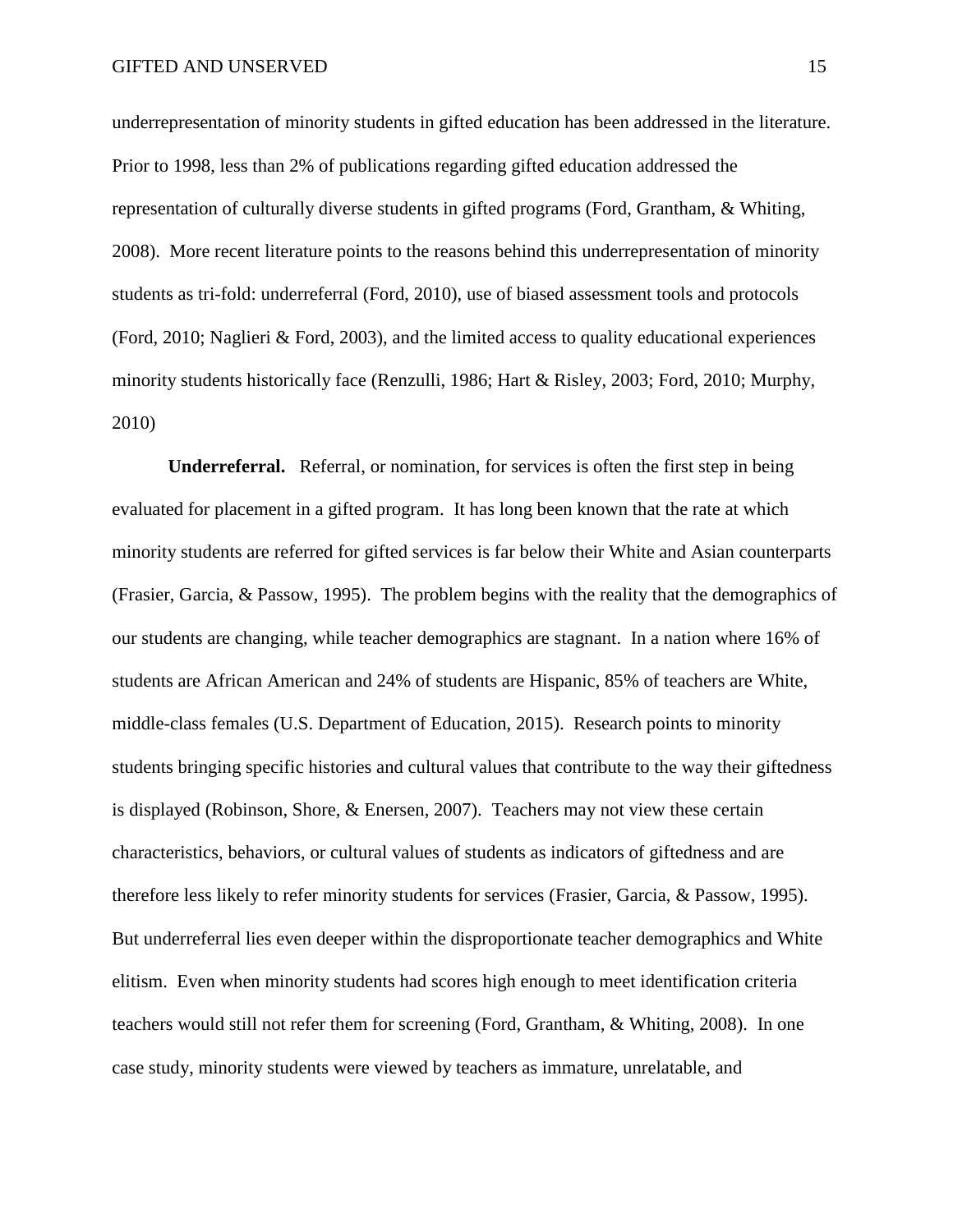uncomfortable with adults, and were therefore overlooked despite high academic achievement and abilities (Ford, Grantham, & Whiting, 2008). This case study described "Dawn, an African American eighth grader, not only had high achievement scores [in the 99<sup>th</sup> percentile] each year tested, she had a perfect 4.0 cumulative GPA, and an IQ score of 143. Although Dawn had exceeded the identification and placement criteria since the third grade, she was not identified as intellectually or academically gifted, and she had not been referred for screening." (Ford, Grantham, & Whiting, 2008, p. 296). This is a prime example of why it is essential for educators to understand how different cultures display giftedness and that not all of these cultural viewpoints align with the dominant group's view of intelligence.

Furthermore, Delpit (2006) argues that cultural differences between White teachers and African American and Hispanic students are contributing to and maintaining the achievement gap. Communication, values, and behavioral differences between teachers and their minority students are a contributor to lower expectations (Delpit, 2006). These lower expectations result in minority students becoming unmotivated and disengaged, creating perceived and authentic underachievement (Ford, 2010). With low expectations and students underachieving, teachers tend to overlook minority students when referring students for gifted services. Moreover, student achievement is utilized as one of the main identifiers of giftedness in school districts across the nation. The underachievement of minority students leads to underreferral and, ultimately, underidentification.

Fernandez, Gay, Lucky, and Gavilan, (1998) found that teachers of Hispanic students overvalued a student's ability to communicate through an extensive English vocabulary and devalued the ability to speak multiple languages when evaluating indicators of giftedness. Teachers often mistake the exposure to quality English education experiences with innate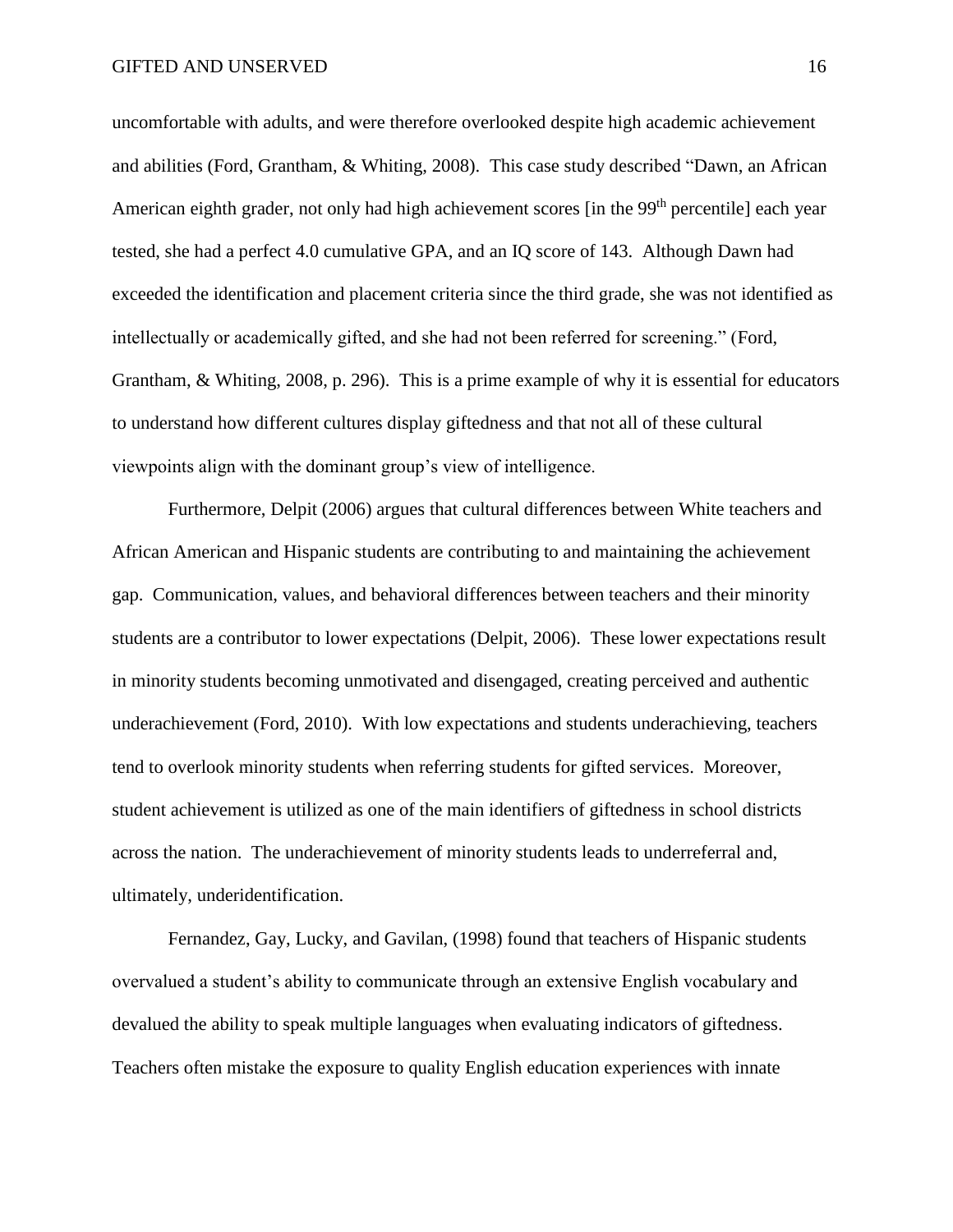intellectual ability when referring students for gifted services (Frasier, Garcia, & Passow, 1995; Oakes, 2005). Consequently, teachers are not referring bilingual minority students and thus inadvertently becoming the gatekeepers for gifted education.

*Suggestions.* Suggestions have been made to address the barrier of underreferral of minority students for gifted education. Some research has proposed using teacher, parent, peer, and community members as advocates when attempting to refer and identify culturally diverse gifted students (Frasier & Passow, 1994). However, this suggestion does not address the cultural differences and understandings between these possible advocates and minority students. Further training for educators focused on the characteristics, values, gifted indicators of culturally diverse students would need to take place to ensure this as a possible solution to the underreferral of minority students. Even with these shortfalls, additional research needs to be completed to determine the impact of this suggestion on increasing the identification of minority students with gifted talents.

Universal screening is another practice discussed in the literature as a way to systematically identify gifted learners among diverse populations (Ford, 2010; Card & Giuliano, 2015). By assessing all students with the test used to identify gifted learners, rather than relying on a biased referral process, universal screening removes the teacher as the gatekeeper for gifted education (Card & Giuliano, 2015). It levels the playing field for students who would otherwise get overlooked through the referral process. The problem with universal screening is that it only identifies students that would naturally score highly on traditional, biased assessments. While this may help identify a small group of minority students who lack a traditional educational advocate needed for the referral of services, universal screening still holds the barrier of using biased assessments as the measure for giftedness (Ford, 2010). In fact, literature has shown that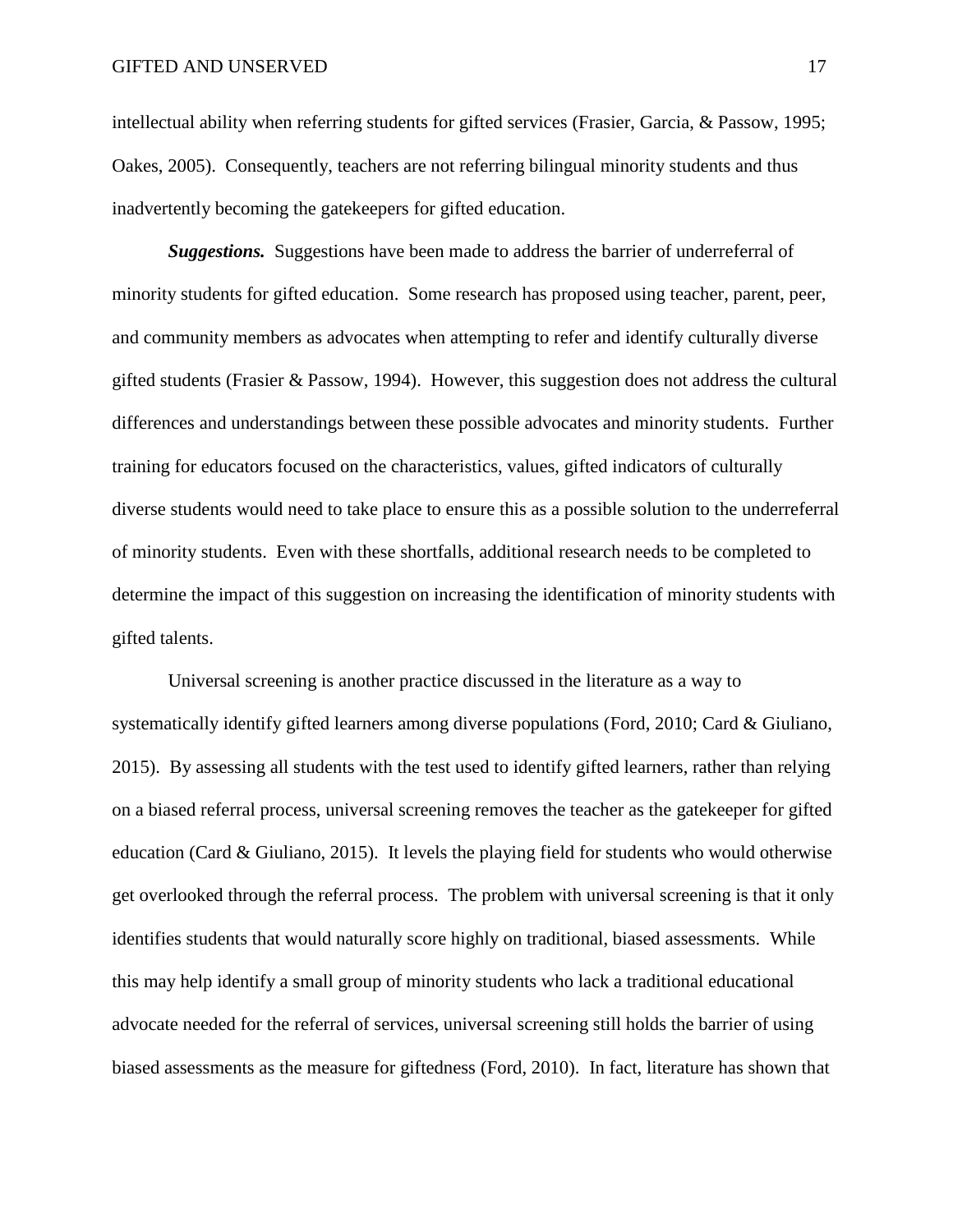many districts did not find an increase in identification of diverse students through the use of universal testing without adjusting identification criteria and are therefore abandoning this costly practice (Card & Giuliano, 2015).

**Biased identification tools.** Even when African American and Hispanic students are being referred for gifted programming, the biased assessments tools and protocols used by districts across the nation are not identifying gifted minority students. To state that an assessment is biased is to assert that it is "prejudiced or unfair to groups or individuals characterized as different from the majority of test takers. These groups may include ethnic minorities…[and] individual whose first language is not English." (Tittle, 1994). Similar to the barrier of underreferral of minority students for gifted education services, gifted identification tools often rely on characteristics deemed valuable and gifted in the dominant White culture but may not be valued and gifted in diverse, minority cultures (Ford, 2010). Therefore, this value system was embedded in the creation of traditional intelligence and ability assessments, such as the *Cognitive Abilities Test* (CogAT) (2014) and the *Weschsler Intelligence Scale for Children* (WISC) (2014), under identifying minority students who display giftedness in alternate ways (Naglieri & Ford, 2003).

The history of gifted education has had a heavy reliance on IQ tests as the sole indicator for giftedness (Mansfield, 2015). Even with a shift in assessment tools, the majority of standardized tests discriminate against students whose linguistic orientation and cultural background differs from the dominant norm group – White, middle class, native English speaking populations (Frasier, Garcia, & Passow, 1995). Research suggests that traditional intelligence tests can return results that are 15% higher for White students over African American and Hispanic students for a variety of reasons including low proficiency of the English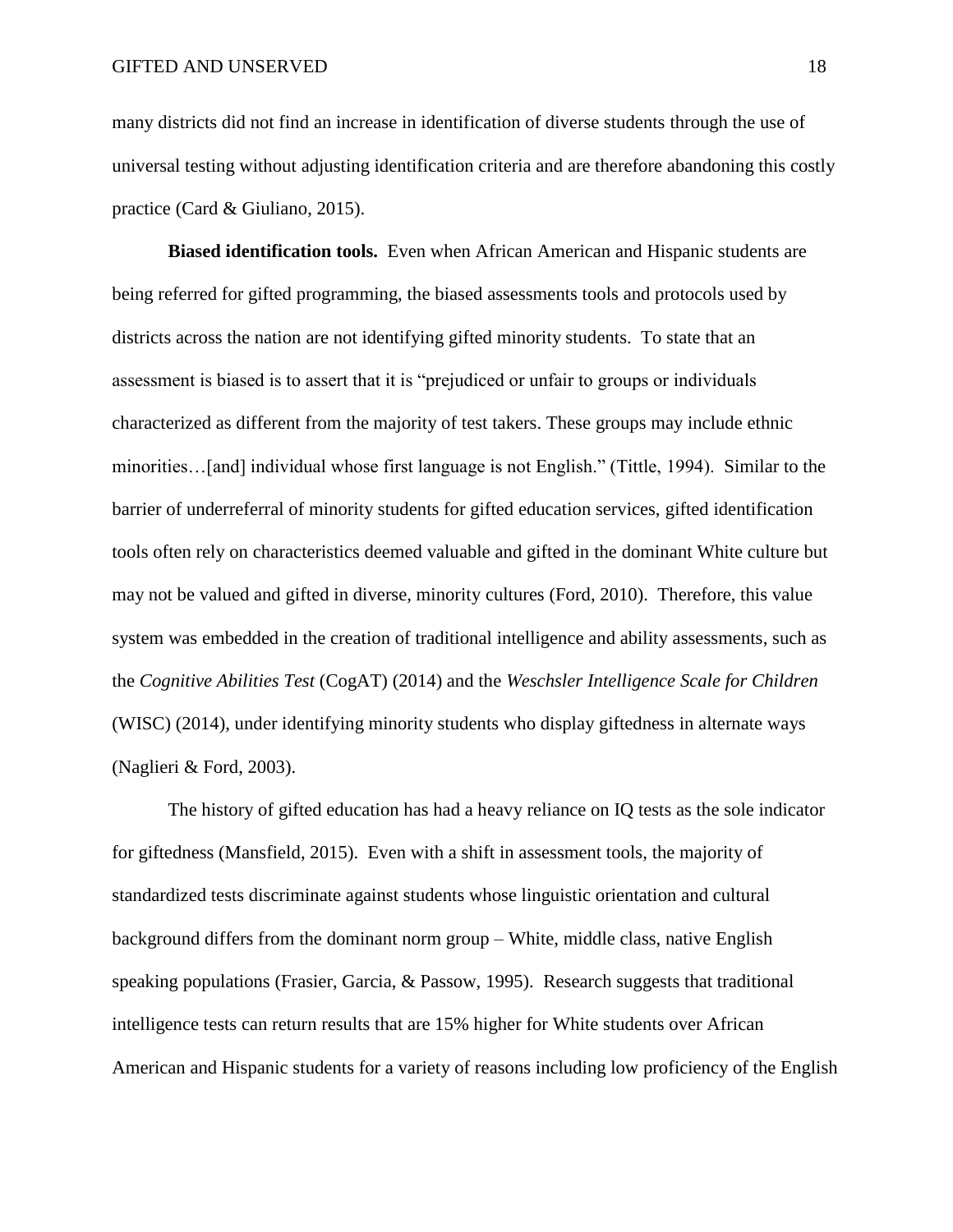language and limited exposure to American cultural experiences (Fagan & Holland, 2002). Many Critical Race Theorists critique standardized tests as "coachable", favoring students from high socioeconomic statuses (Delgado & Stefancic, 2012). The use of intelligence and cognitive ability tests clearly falls short in providing valid and reliable assessment results for minority students. Yet, these biased assessment tools continue to be used to make educational and academic placement decisions for the very students the assessments are biased against (Frasier, Garcia, & Passow, 1995).

*Suggestions.* Research over the years has focused on the elimination of biased assessment tools as the sole indicator for giftedness when identifying minority students for services. The adjustment of identification criteria (Reavis, 2007), use of alternative assessments (Shaunessy, Karnes, & Cobb, 2004; Sarouphim, 2001; Sheets, 1995; Robinson, Bradley, & Stanley, 1990; Tonemah, 1987), the inclusion of talent-development programs (Sheets, 1995), and the use of multiple criteria to identify minority students (Callahan, 2004; NAGC, 2015c) have all been suggested and researched throughout the literature.

In the pursuit of equity, administrators of gifted programs across the nation are being challenged to develop and implement new methods of identification that include adjusting gifted identification criteria in order to be more inclusive. However, simply adjusting identification criteria is not the answer (Reavis, 2007). Lowering qualification criteria to identify additional minority students results in the continued over identification of White and Asian students (Reavis, 2007). Yet, with an engrained history dominated with the use of IQ testing to identify students for gifted services, it is unlikely the world of gifted education will see a complete shift from this practice anytime soon.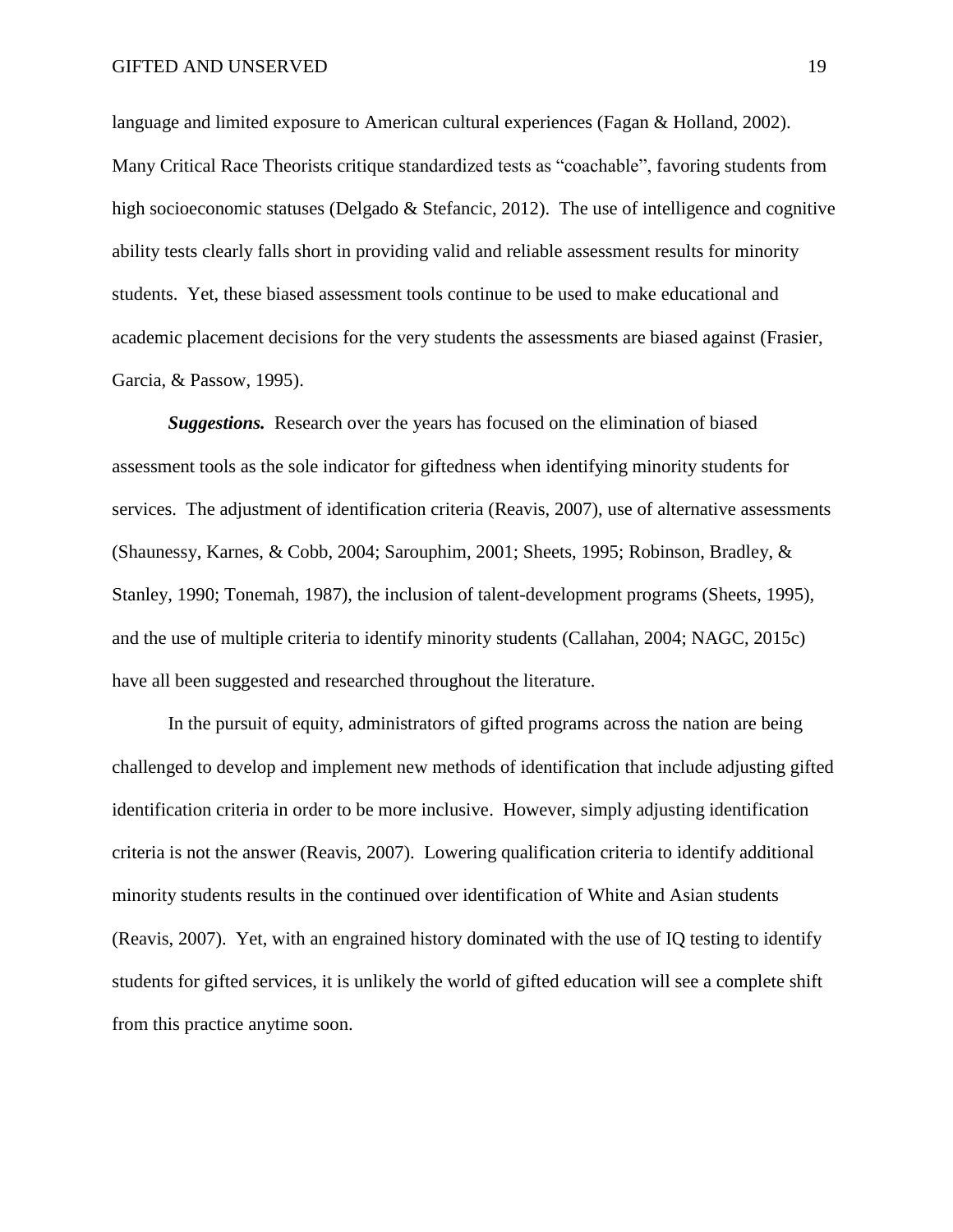Several researchers (Sarouphim, 2001; Sheets, 1995; Tonemah, 1987) have suggested eliminating the reliance on heavily culturally biased assessments and transitioning to the use of language-specific assessments for gifted identification. The use of nonverbal assessments, such as the *Raven Standard Progressive Matrices* (RPM) (2000) or the *Naglieri Nonverbal Abilities Test* (NNAT) (2008), has also been suggested as a method to identify minority students for gifted services (Shaunessy, Karnes, & Cobb, 2004; Robinson et al., 1990). However, currently there is much debate at the effectiveness of these assessments in identifying culturally diverse gifted students (Robinson, Shore, & Enersen, 2007).

Another avenue in eliminating biased assessment methods in gifted education is to move toward the use of talent-development models. While talent development models are not new in gifted education, the research has begun to focus on the implications and impacts for traditionally underrepresented populations in K-12 education (Olszewski-Kubilius & Thomson, 2015). In its earliest form, Sheets (1995) investigated a newly conceptualized "try-out", or talent development, identification strategy for linguistically diverse students by placing 29 Spanishspeaking Hispanic students into Advanced Placement (AP) Spanish Literature along with other AP students for a three-year trial period. Once identified as at-risk, 20 of the original 29 Hispanic students passed the AP test associated with the course and received college credit (Sheets, 1995). However, the talent development model has not had widespread use until more recently (Olszewski-Kubilius & Thomson, 2015). While many districts reported the use of nonverbal assessment and multiple sources of student achievement data, even fewer identified the use of talent development models as a way to identify their Black and Hispanic students for gifted services (NRCGT, 2014). Furthermore, little research has been conducted on the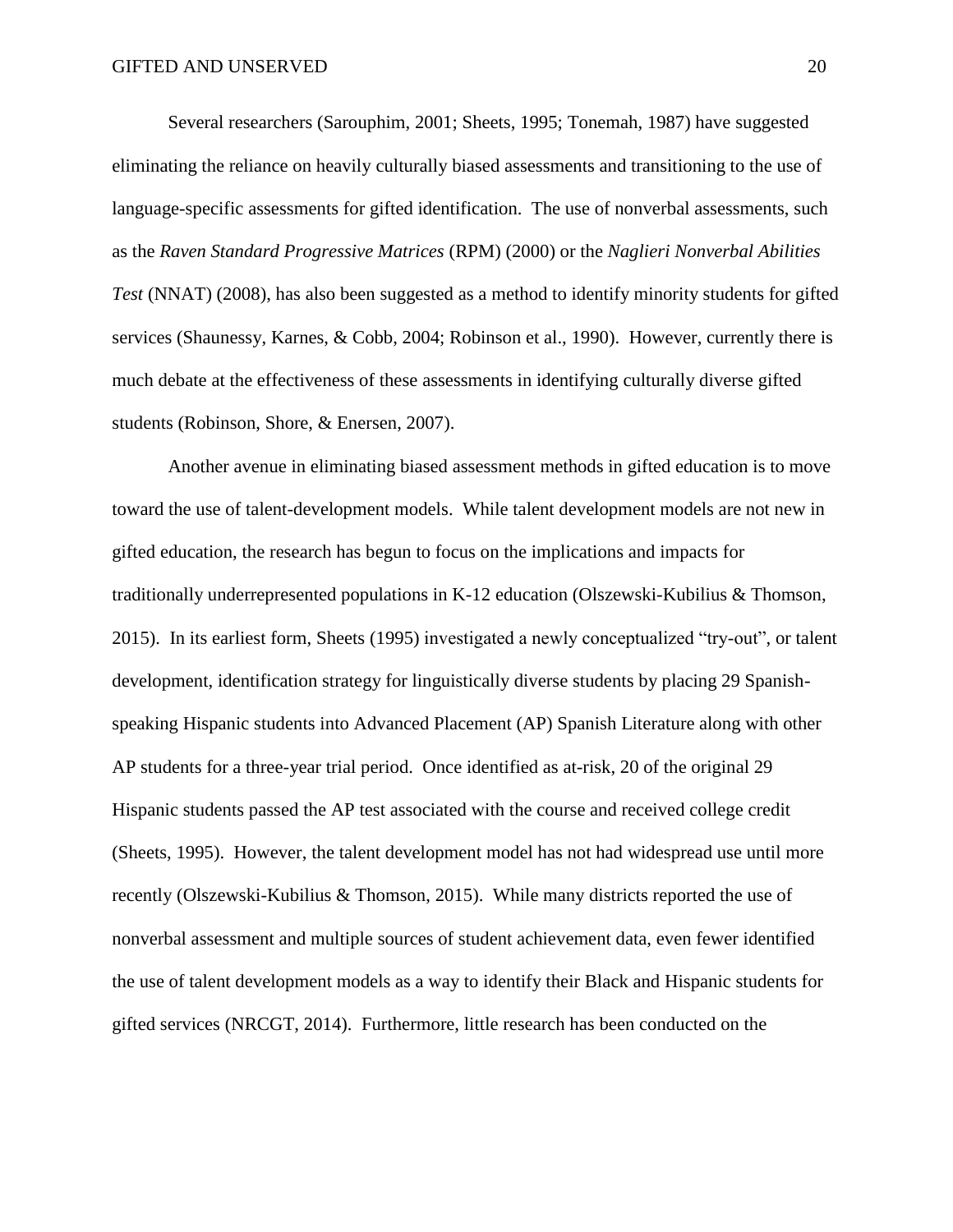effectiveness of current elementary level talent development models on identifying gifted minority students.

Finally, the use of multiple data points and assessment sources in the identification of gifted students is one way research (Callahan, 2004) suggests to increase the representation of minority students in gifted education. "Fair identification systems use a variety of multiple assessment measures that respect diversity, accommodate students who develop at different rates, and identify potential as well as demonstrated talent" (Callahan, 2004). Moreover, the National Associate for Gifted Children states:

Given the limitations of all tests, no single measure should be used to make identification and placement decisions. That is, no single test or instrument should be used to include a child in or exclude a child from gifted education services…Best practices indicate that multiple measures and valid indicators from multiple sources must be used to assess and service gifted students. (NAGC, 2015c).

Researchers argue that the use of multiple criteria has an increased chance of identifying minority and culturally diverse students for gifted education (Slade, 2012). This non-traditional method removes the reliance off a single, biased, IQ assessment to identify gifted students.

**Opportunity gap.** Closely related to infamous achievement gap, the term opportunity gap refers to the ways in which race, ethnicity, and socioeconomic status perpetuate lower educational achievement and attainment for traditionally disadvantaged groups of students (Editorial Projects in Education Research Center, 2011). The opportunity gap refers specifically to the inequitable distribution of educational resources, such as the limited access to high levels of curricula, advanced academic classes, and quality classroom teachers, which minority students have as compared to their affluent, White counterparts (Editorial Projects in Education Research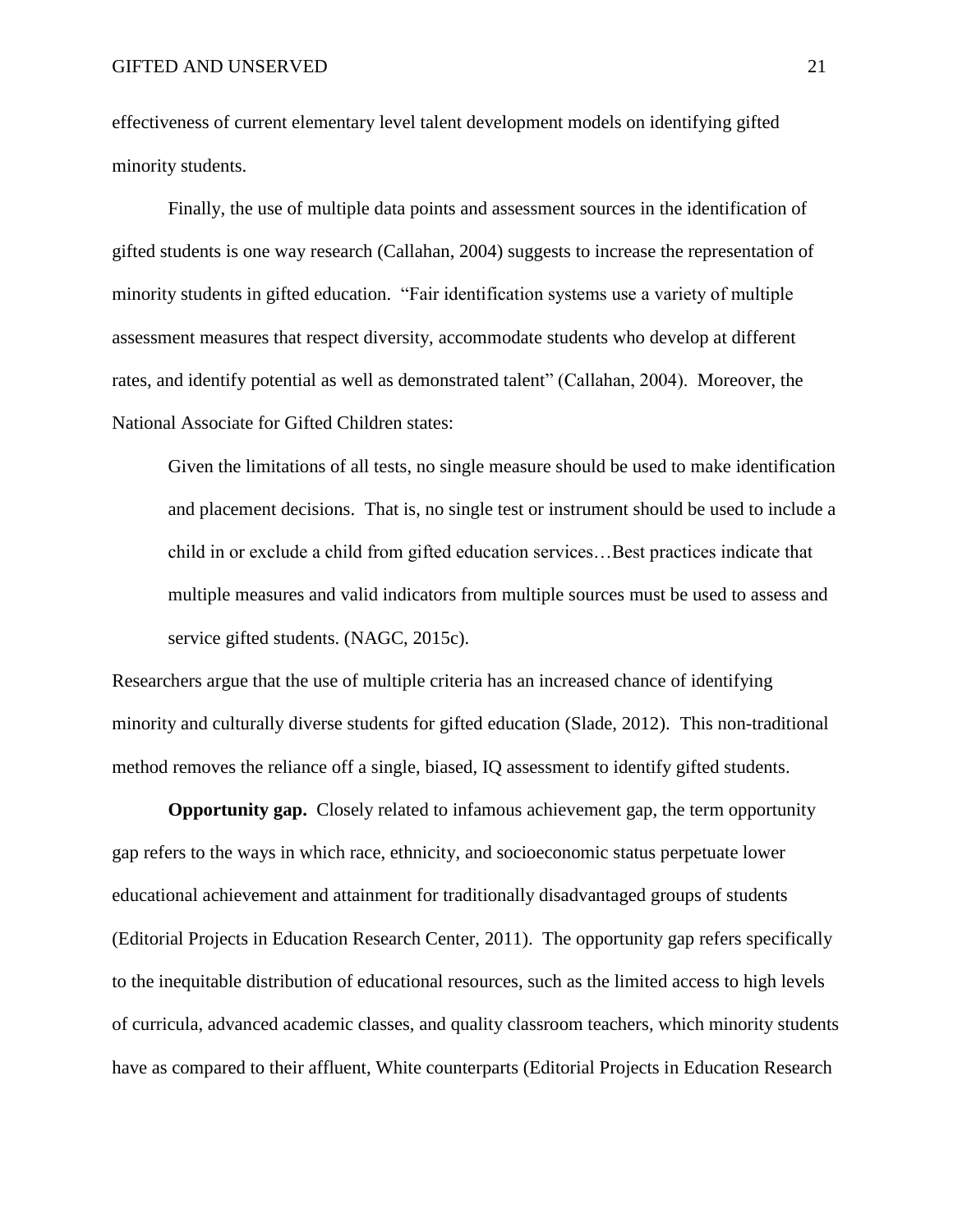#### GIFTED AND UNSERVED 22

Center, 2011). Gifted education research has recently shifted focused to the opportunity gap, eventually leading to the achievement disparity between minority students and their White and Asian peers, as a root cause for the underrepresentation of minority students in gifted education (Murphy, 2010; Robinson, Shore, & Enersen, 2007).

The opportunity gap can be traced back to early childhood and the impacts can be felt throughout a student's educational career. In a seminal study, Hart and Risley (2003) found that children living in the lowest socio-economic households, who were disproportionally African American children in their research, were exposed to 30 million fewer words by age 3 than their wealthier, predominantly White counterparts. This lack of exposure to key vocabulary resulted in a widening disparity of language development for poor, minority students (Hart & Risley, 2003). Nevertheless, early childhood education programs are the least accessible to minority children despite their proven effectiveness in closing the achievement gap (Taylor, 2006).

The advantage for gifted students who come from affluent families to enroll in specialized private schools, attend weekend and summer enrichment programs, and compensate private tutors just widens the opportunity gap for our minority students. Furthermore, research suggests Black and Hispanic students have less access to quality, experienced teachers with high levels of content knowledge in their field (Hanushek, Kain & Rivkin, 1998). Students attending schools heavily populated with minority students often times have less access to rigorous curriculum and classes (Morris, 2001; Murphy, 2010), compounding the already widening opportunity gap.

In reality the opportunity gap is generational. Decades of racialized hiring, lending, and second-rate educational systems have placed black and brown families in an economically disadvantaged position as compared to White families (Taylor, 2006). Generational poverty and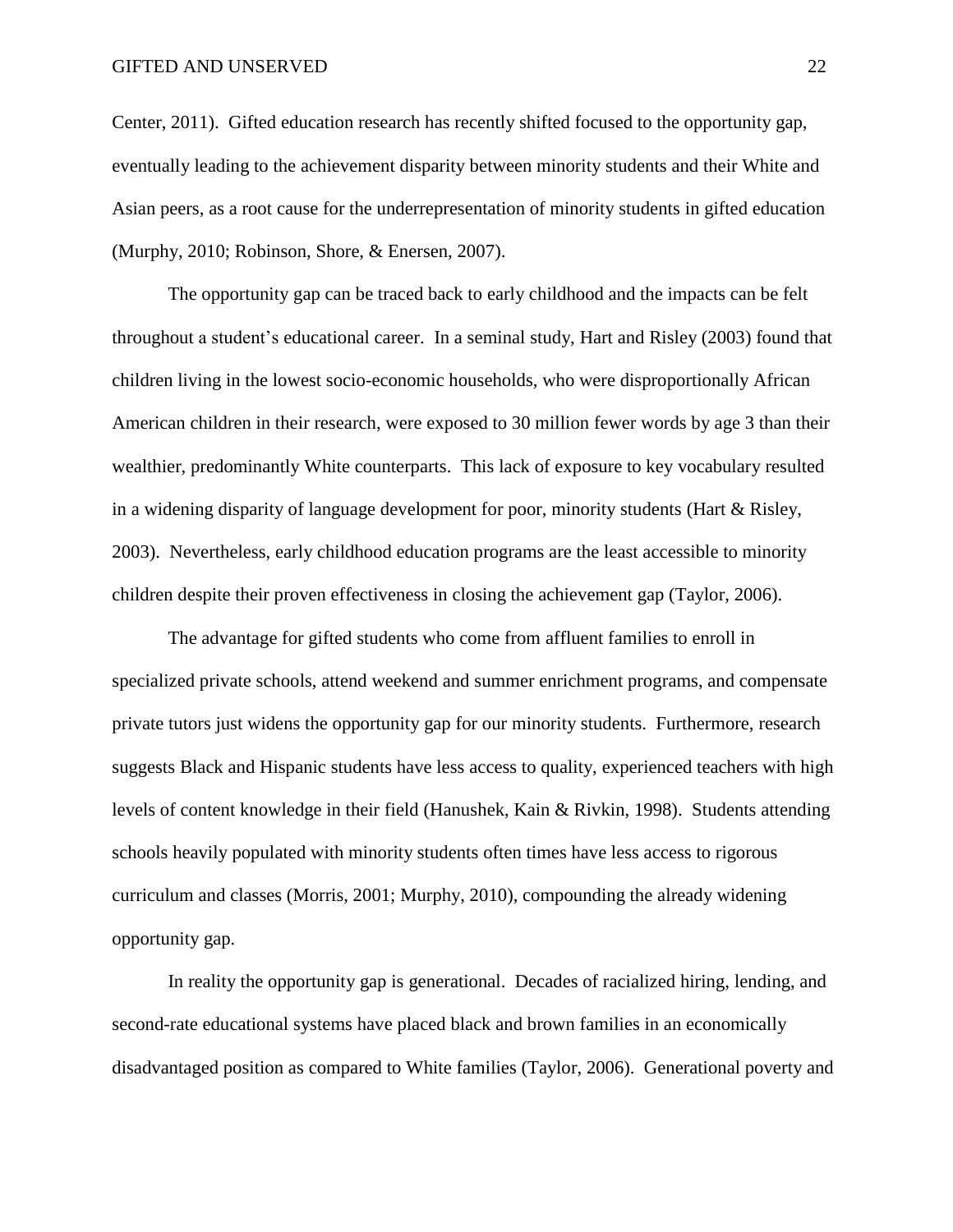a history of residential segregation of minority families have led to a lack of quality educational experiences for these students. The systematic lack of resources and segregated educational experience over generations has lead to an opportunity gap for our minority students that will be difficult to overcome (Ladson-Billings & Tate, 1995). The literature does not point to an easy solution for closing this gap, as many systemic changes need to be made at the federal and state level before we can see any impact at the student level.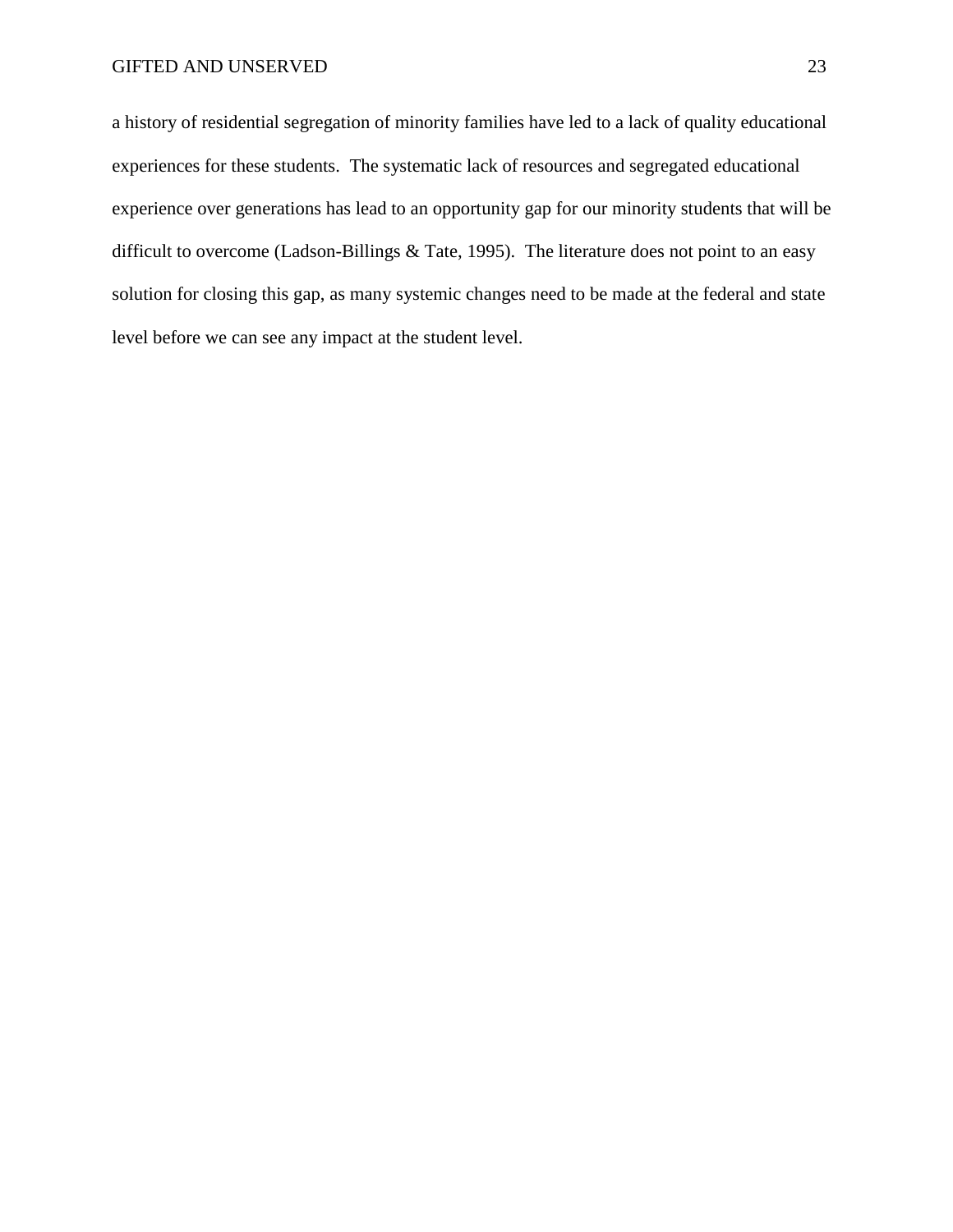# **CHAPTER 4: METHODOLOGY**

This study used a quasi-experimental approach in order answer the two research questions:

- What is the effect of the Promise Scholar Program on increasing the number of African American and Hispanic students identified for gifted education in the Kent School District?
- What is the effect of the Promise Scholar Program on participants' academic achievement?

The in-depth analysis of student achievement scores, one key component in the identification of gifted students nationally, and in KSD, was a central focus in selecting the quantitative methodology for this research study. The following describes the research site, sample populations, and conditions of the quantitative quasi-experiment. Additionally, the data collection and analysis methods are described in detail.

### **Research Site**

Kent School District (KSD) is the fourth largest district in Washington State comprised of 29 elementary schools, six middle schools, four high schools, and three academies. The Kent School District encompasses 72 square miles including the communities of Kent, Black Diamond, Maple Valley, Covington, and portions of Auburn, Renton, and SeaTac. In the 2013- 2014 school year KSD served over 27,000 students. Because the district includes many different communities the student population reflects that diversity. As a minority-majority school district nearly 140 different languages are spoken by students and families; 38% of students are White, 17% are Asian, 12% are African American, 21% are Hispanic, and 9% are self-identified multiracial. (KSD, 2014).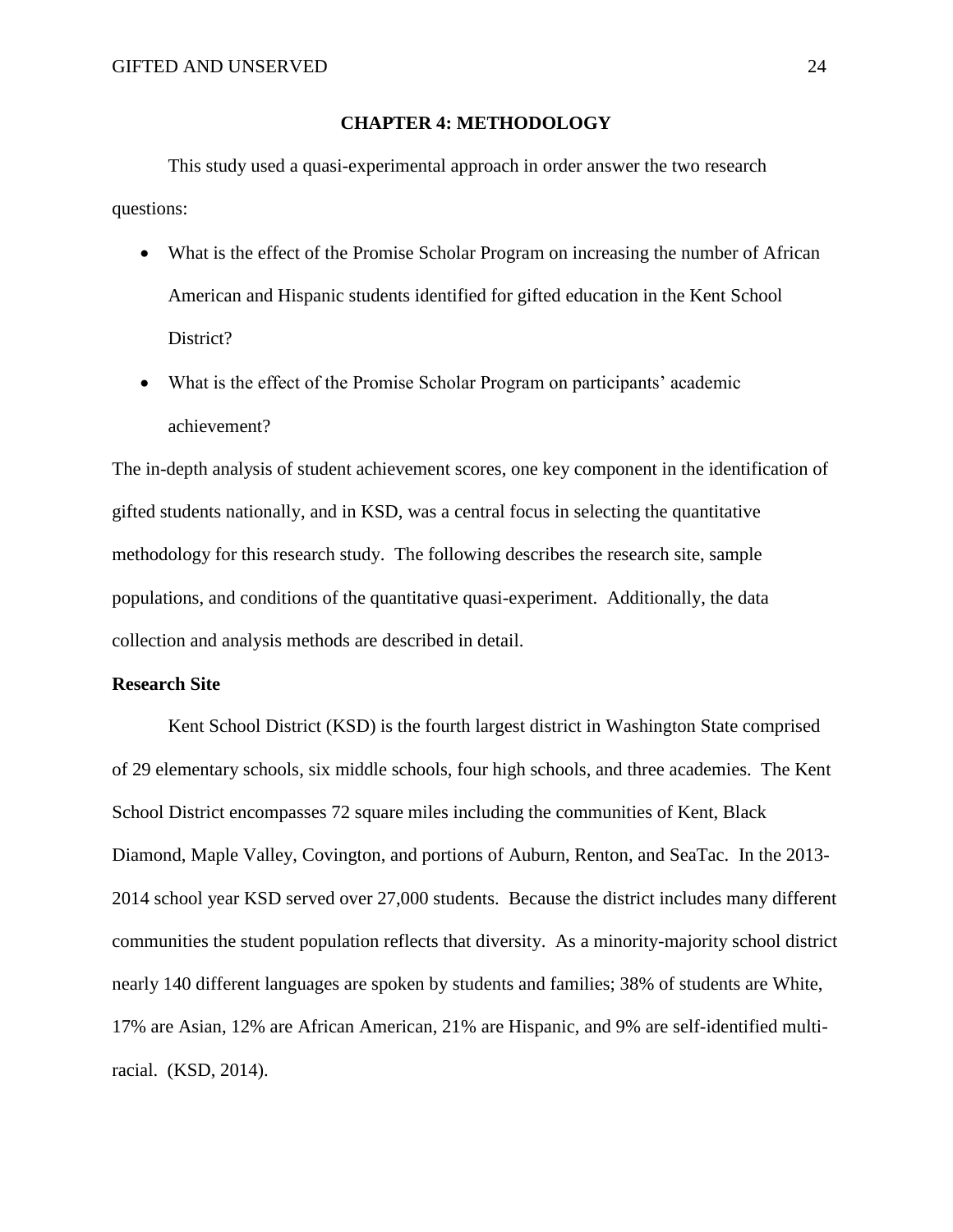In the 2014-2015 school year, KSD's gifted education programs served 764 students in kindergarten through  $6<sup>th</sup>$  grade. There were 32 students in the 2014-2015 cohort of Promise Scholars served in 15 of the 29 elementary schools in the district.

# **Sample Populations**

For the purposes of this study, three groups were considered: the gifted group, the participating group, and the comparison group. The intact 2014-2015 cohort of Promise Scholar students were utilized as the participating group (Creswell, 2014). The participating group's baseline and post-treatment classroom achievement and ability scores were compared to the selected comparison group of matched (Creswell, 2014) general education students not participating in the Promise Scholar or Gifted Education Program and with all identified gifted cluster students within the Kent School District.

**Gifted group.** As common practice, KSD assesses all students in  $2<sup>nd</sup>$  grade for gifted services. All students' abilities are assessed using the CogAT 7 and achievement is evaluated through the i-Ready math and reading assessments. These multiple, nationally normed, ability assessments and achievement data are compiled in order to evaluate students for two levels of gifted programing. Students scoring in ability or achievement data in the 97 percentile and above on multiple math and reading indicators are serviced in a self-contained classroom for gifted students housed at four of the 28 elementary schools (KSD, 2014). This group of selfcontained gifted students was not used as a sample population during this quasi-experiment.

Students scoring on multiple criteria between the  $90<sup>th</sup>$  and  $96<sup>th</sup>$  percentile are provided gifted education services in gifted cluster grouping classrooms (KSD, 2014). All 92 students in the gifted cluster classrooms were used as the gifted group sample. This sample was comprised of 6 African American, 11 Hispanic, 13 multi-racial, 19 Asian, and 43 White students. While the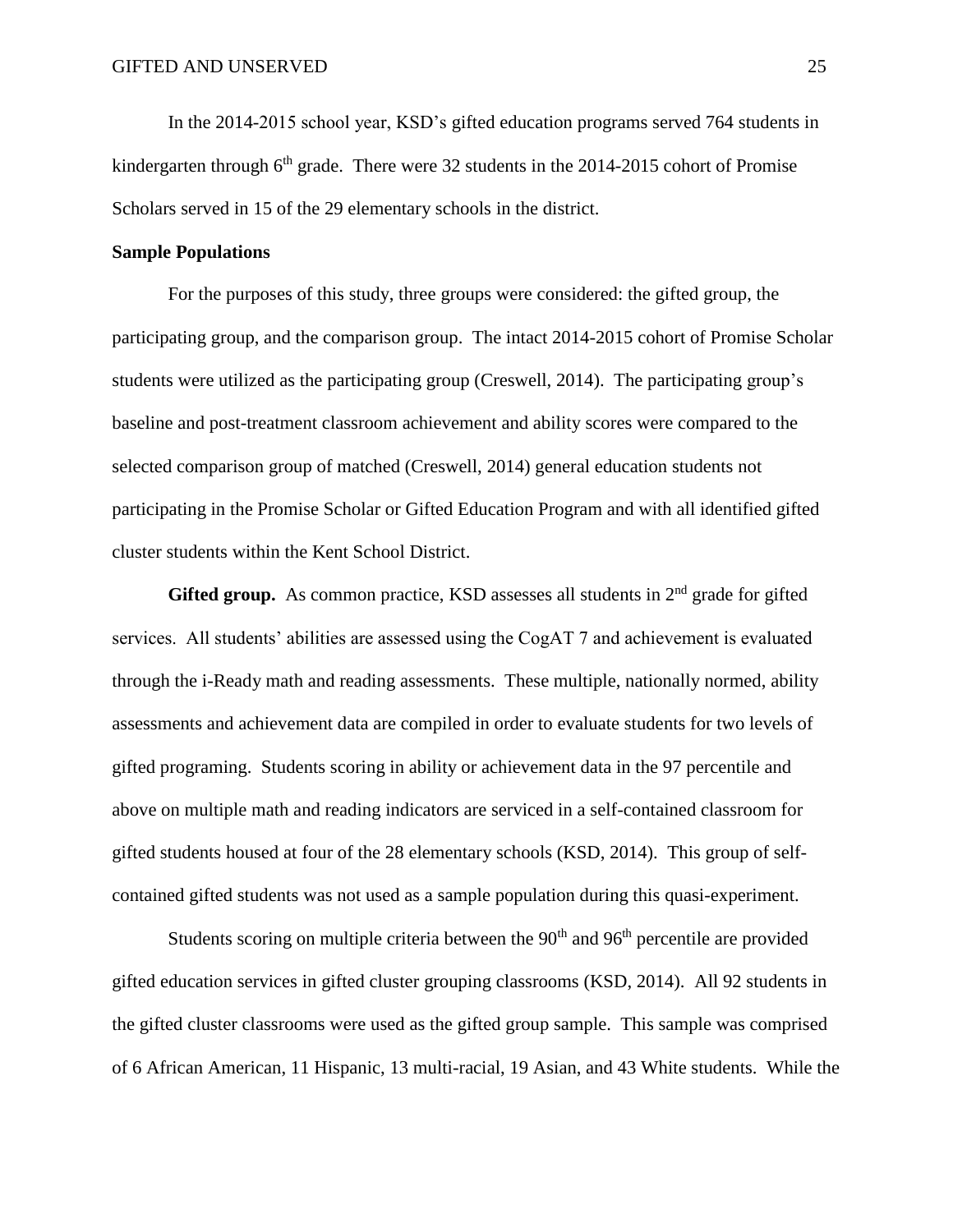demographics and baseline reading and math achievement scores are not statistically similar to the participating group, the gifted group was specifically utilized in this quasi-experiment in order to compare the rate of growth of the participating group as both groups were exposed to the same treatment.

**Participating group.** All 32 students in the 2014-2015 cohort of Promise Scholar students comprised the participating group of this quasi-experiment. While there are additional future cohorts of Promise Scholar students, this cohort was specifically selected as the group of participants with the longest treatment exposure and most complete student growth assessment data. In the 2014-2015 school year there were 32 identified Promise Scholar students. Of these 32 students, ranging in age from 7 to 9, 14 were African American, 8 were Hispanic, and 10 were multi-racial. This group of 32 students created the participating group in this quasiexperiment.

Promise Scholar students are selected from the pool of  $2<sup>nd</sup>$  grade students not identified for gifted services. Promise Scholar students are identified based on possible gifted indicators including achievement and ability data that do not surpass the official identification criteria of 90<sup>th</sup> percentile and above and are placed in the gifted cluster classrooms, the same classrooms as the gifted group that participated in this quasi-experiment, as part of the general education population. Even as identified general education students, Promise Scholar participants receive gifted education services in the classroom. Teachers of Promise Scholar students are provided professional development on meeting the academic, social, and emotional needs of gifted students. Additional math, reading, writing, science, and social studies curriculum materials, specifically designated for use with gifted students, are provided to the teachers to use with their gifted and Promise Scholar students. Extension activities, more rigorous and complex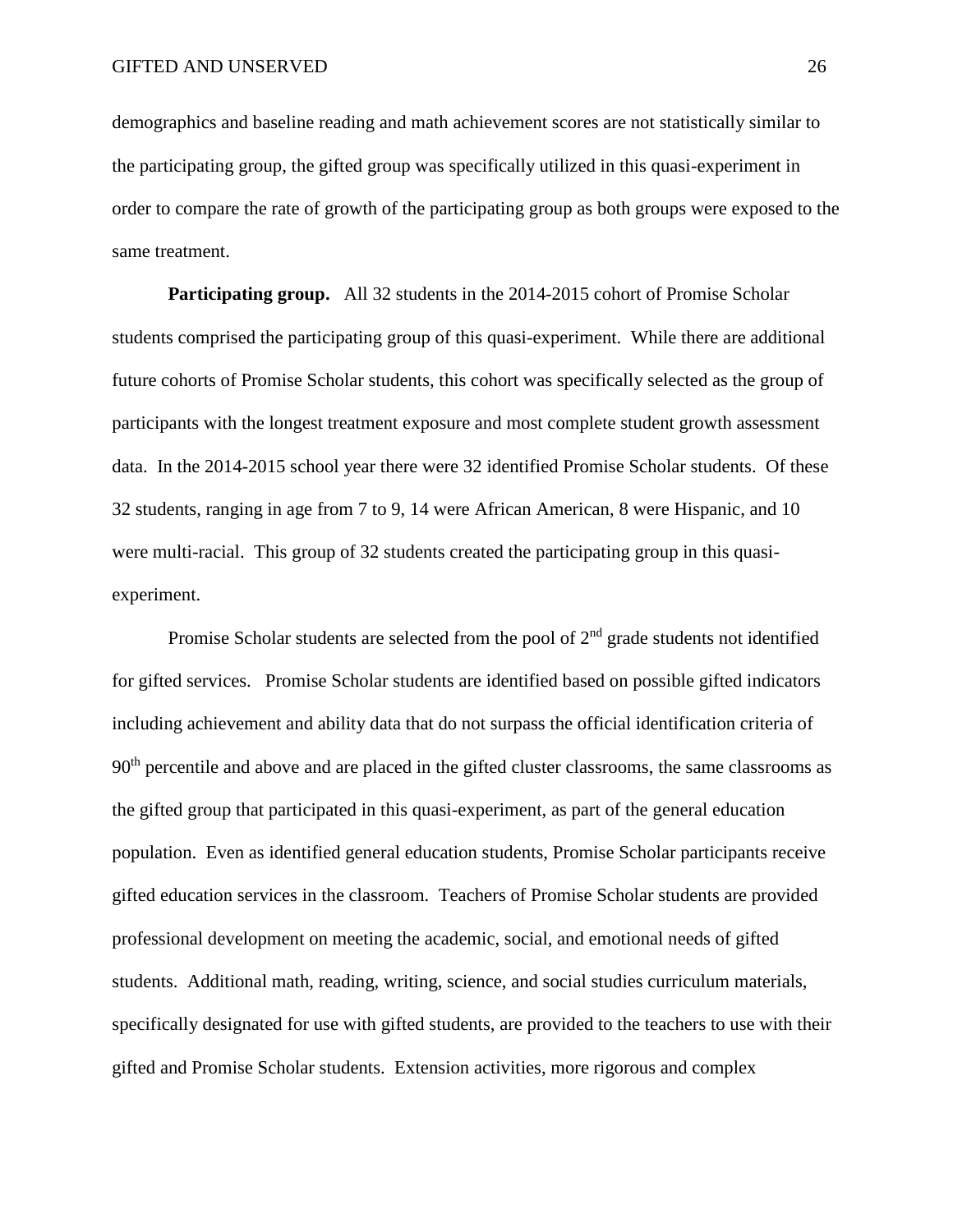assignments, and project-based learning opportunities are all provided to the Promise Scholar students as part of the gifted education services. All of these identified treatments were also provided to the gifted group that participated in this study.

**Comparison group.** The comparison group was comprised of 32 general education students as matched participants from a pool of 1832 2nd grade students (Creswell, 2014). Propensity score matching (PSM) was used to select the comparison group students. The purpose of using PSM was to compare the average outcomes, or achievement growth, of participating and comparison individuals who had the same values on ability and achievement level scores (Creswell, 2014). To be a participant in the comparison group, students had baseline i-Ready math and reading achievement and CogAT 7 ability scores similar to the scores of the participating group. Additionally, core demographic characteristics, such as gender, ethnicity, grade level, and primarily language, were used during the matching process. As a result, the comparison group was comprised of African American, Hispanic, and students of two-or-more races, which contained no significant different between the participating and comparison groups' key demographics (see Table 1). Overrepresented populations of White and Asian students in Kent School District's gifted education programs were not selected as part of the comparison group. Furthermore, a Pearson correlation examined the differences between the comparison (*M*=451.25, *SD*=11.44) and participating (*M*=452.41, *SD*=14.06) groups and this test suggested no significant statistical difference (see Table 2) between the groups on baseline math achievement scores  $(t(62)=0.36, p=0.719)$ . Furthermore, the difference between the comparison (*M*=548.41, *SD*=22.67) and participating (*M*=550.38, *SD*=22.11) groups on reading baseline achievement scores was not statistically significant (*t*(61)=-0.17, *p*=.869).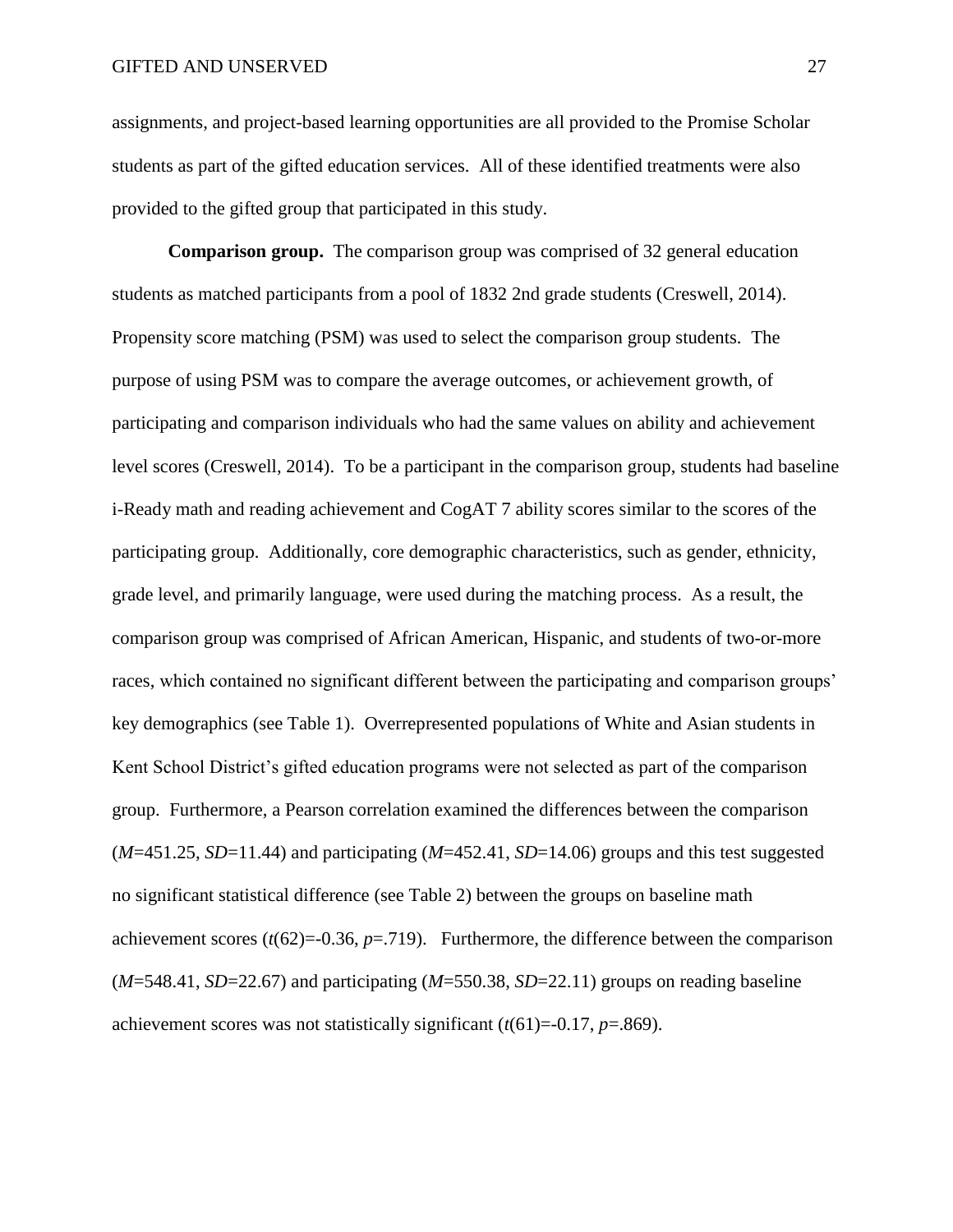The comparison group students were placed in general education classrooms. Students participating in special education services, English Language Learning classrooms, or other specialized academic interventions were not identified for the comparison group in order to eliminate the possible impact of these additional services on students' academic achievement scores. Students in the comparison group received traditional general education services in all academic areas with district approved grade level curriculum. Additionally, students with similar baseline achievement and ability scores placed into gifted cluster classrooms were not assigned to the comparison group due to possible exposure to the participating treatment of the gifted education instructional strategies and curricula.

#### **Instrumentation**

**Cognitive Ability Test.** The CogAT 7 is a nationally normed assessment that measures the cognitive development of individual students compared to their age peers across the nation. The CogAT 7, one of the primary instruments used in the identification of gifted students in the Kent School District, was used as the baseline measurement instrument to identify students for the comparison group in the this experiment. The CogAT 7 contains three subtests, or batteries: Verbal, Quantitative, and Nonverbal (The Riverside Publishing Company [Riverside], 2014). The Verbal Battery of the CogAT 7 assesses a student's verbal reasoning ability through picture analogies and classifications (Riverside, 2014). The Quantitative Battery assesses a student's ability complete number analogies, puzzles, and patterns (Riverside, 2014). The Nonverbal Battery evaluates a student's spatial reasoning skills through matrices and figure classifications (Riverside, 2014). Each of the batteries takes approximately 30 minutes to administer, totaling 90 minutes of testing. There are multiple levels of the CogAT 7 assessment that are associated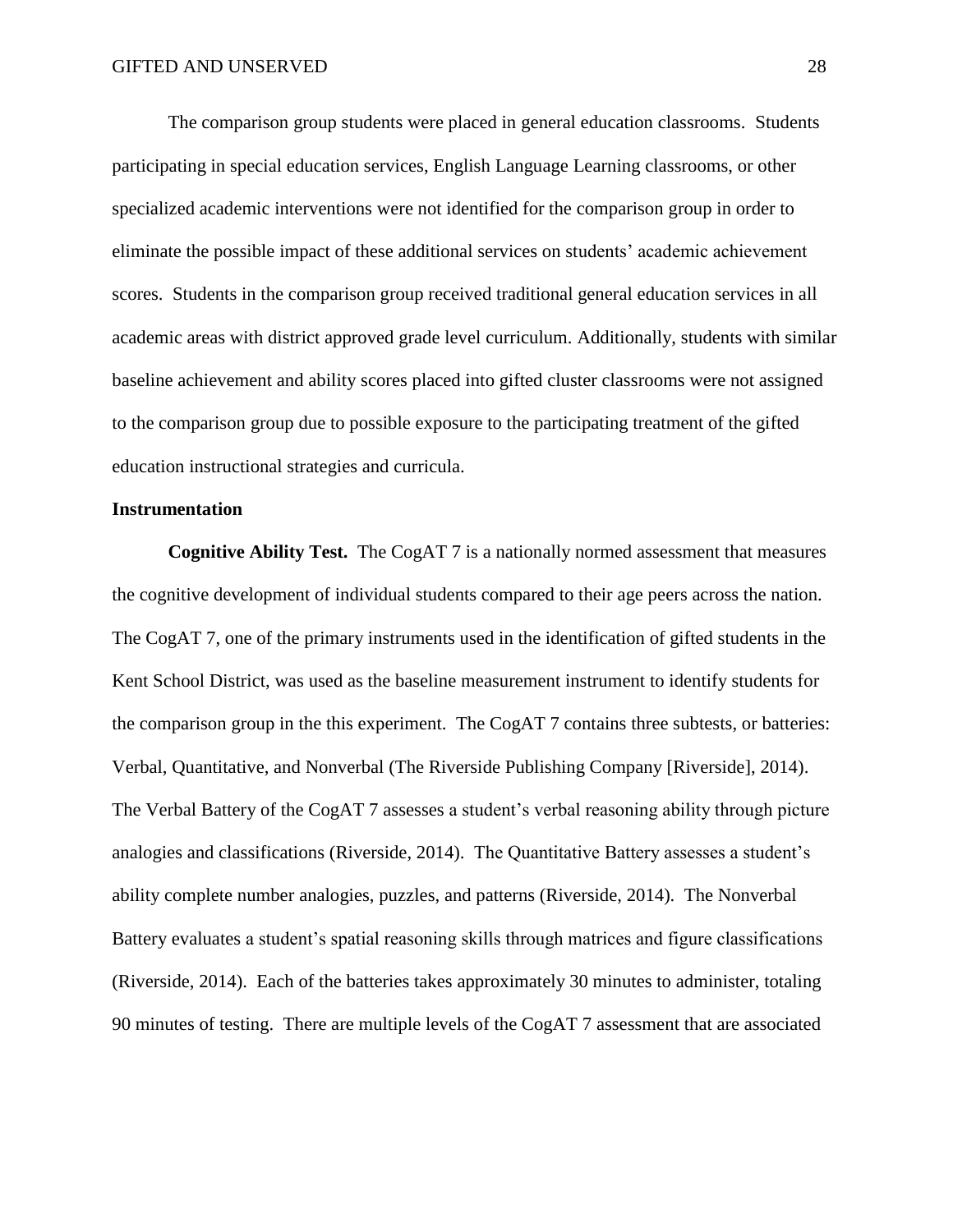with different grade levels (Riverside, 2014). The Kent School District administers CogAT 7 Level 9 to  $2<sup>nd</sup>$  grade students and CogAT Level 10 to  $3<sup>rd</sup>$  grade students.

**i-Ready.** I-Ready is a nationally normed, diagnostic reading and mathematics assessment that evaluates student performance across key domains in kindergarten through  $12<sup>th</sup>$ grade (Curriculum Associates, 2015). I-Ready assessments adapt to each student as he/she takes the test, providing easier or harder questions based on previous answers (Curriculum Associates, 2015). In the Kent School District i-Ready is given to all students three times per year: fall, winter, and spring administration (KSD, 2014). This sweeping administration allows teacher to make instructional adjustments as well as placement decisions for students. The fall administration provides a baseline in which achievement growth for students can be calculated.

The reading and mathematics portion of the i-Ready assessment each consist of 54 to 72 questions and typically take thirty to sixty minutes for students to complete in a group setting (Curriculum Associates, 2015). The reading assessment consists of five domains including phonological awareness, word recognition, vocabulary, and comprehension of literary and informational text (Curriculum Associates, 2015). The math portion of the i-Ready assessment contains 13 domains including counting, numbers and operations, algebraic thinking, proportional relationships, equations, algebra, measurement, statistics, and geometry (Curriculum Associates, 2015).

Overall scores on the i-Ready reading and mathematics assessment are reported in multiple ways, however, for this study scale scores (SAS) and norm scores (NPR) were used to evaluate student growth and placement in the participating and comparison groups. A scale scores converts student raw scores to a single continuum of scores that run from kindergarten through  $12<sup>th</sup>$  grade (Curriculum Associates, 2015), which allows for scores to be compared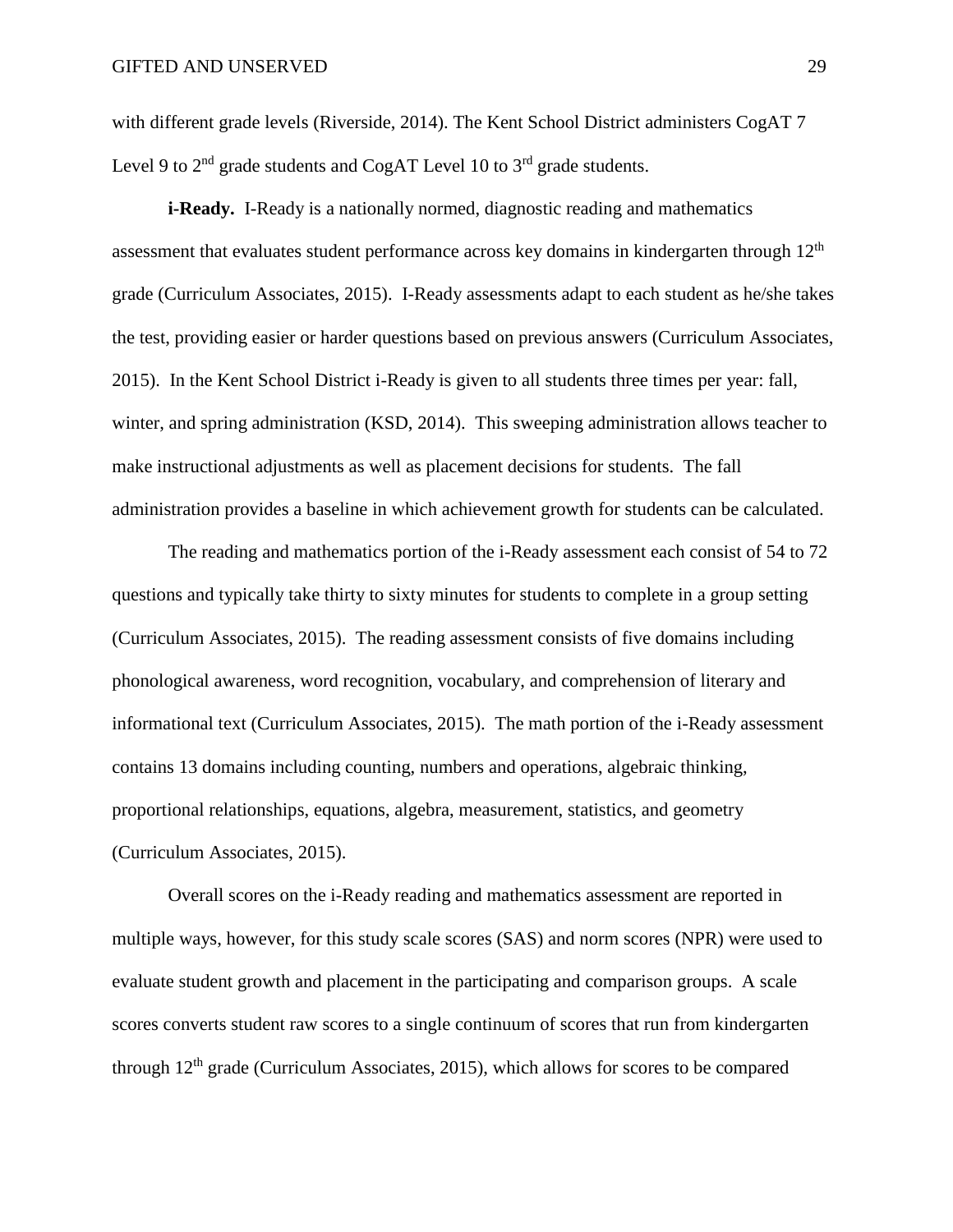across grade levels and achievement growth to be calculated. I-Ready norm scores refer to the comparison of how a student performs on an assessment compared to a nationally normed representative sample of students in the same grade level, also known as a national percentile rank. While domain-specific, strand-by-strand scores are reported by i-Ready, those scores were not used during this experiment.

### **Participating Procedures**

All students in the Kent School District are administered the CogAT 7 Level 9 in 2<sup>nd</sup> grade. The reason for this sweeping administration is two-fold: the use of the assessment for instructional interventions for struggling students and the removal of the barrier of underreferral for gifted minority students. Students in all other grade levels are administered the corresponding leveled CogAT 7 when referred for gifted education services.

#### *Figure 1*.

Quasi-participating design

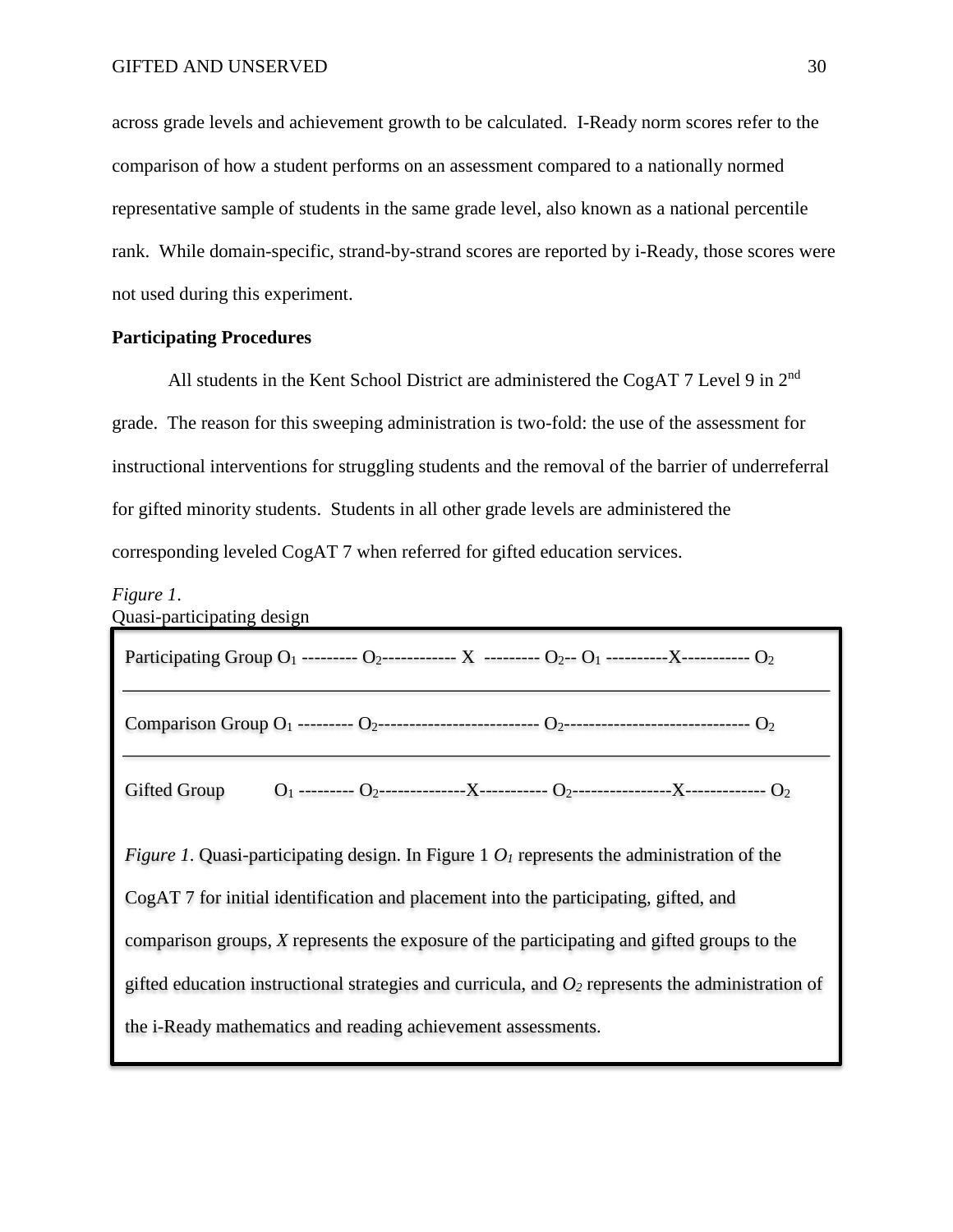In Figure 1 the pretreatment data  $(O_I)$  was collected from initial CogAT 7 Level 9 scores from the Promise Scholar participating group to create a match comparison group. All students in the participating, comparison, and gifted groups were then administered the i-Ready math and reading achievement tests  $(O_2)$ . These initial sets of achievement scores were used as the covariant baseline data in order to determine achievement growth for the participating, comparison, and gifted groups.

Prior to placement of students, classroom teachers were notified of the Promise Scholar students within their gifted cluster classrooms and provided multiple hours of professional development regarding the gifted education adopted curriculum and research-based instructional strategies. Students in the Promise Scholar program participating group and students in the gifted group then received the intervention treatment (*X*) (Creswell, 2014) by being provided identical instructional strategies, research-based curriculum, and accelerated instruction as the officially identified gifted students in the classroom. During this same time students in the comparison group received no alternate intervention or treatment, participating in general education curriculum and services.

After students in the participating and gifted groups received the intervention treatment for a total of four months, all three groups of students, including the comparison group, were administered a mid-treatment achievement test  $(O_2)$  using the i-Ready math and reading assessment (Creswell, 2014). After 5 months of treatment exposure, the  $3<sup>rd</sup>$  grade CogAT 7 Level 10 was administered to the participating group in order to identify students for official gifted services. Finally, after nine months of intervention treatment, the participating, comparison, and gifted groups of students were administered a post-treatment  $(O_2)$  using the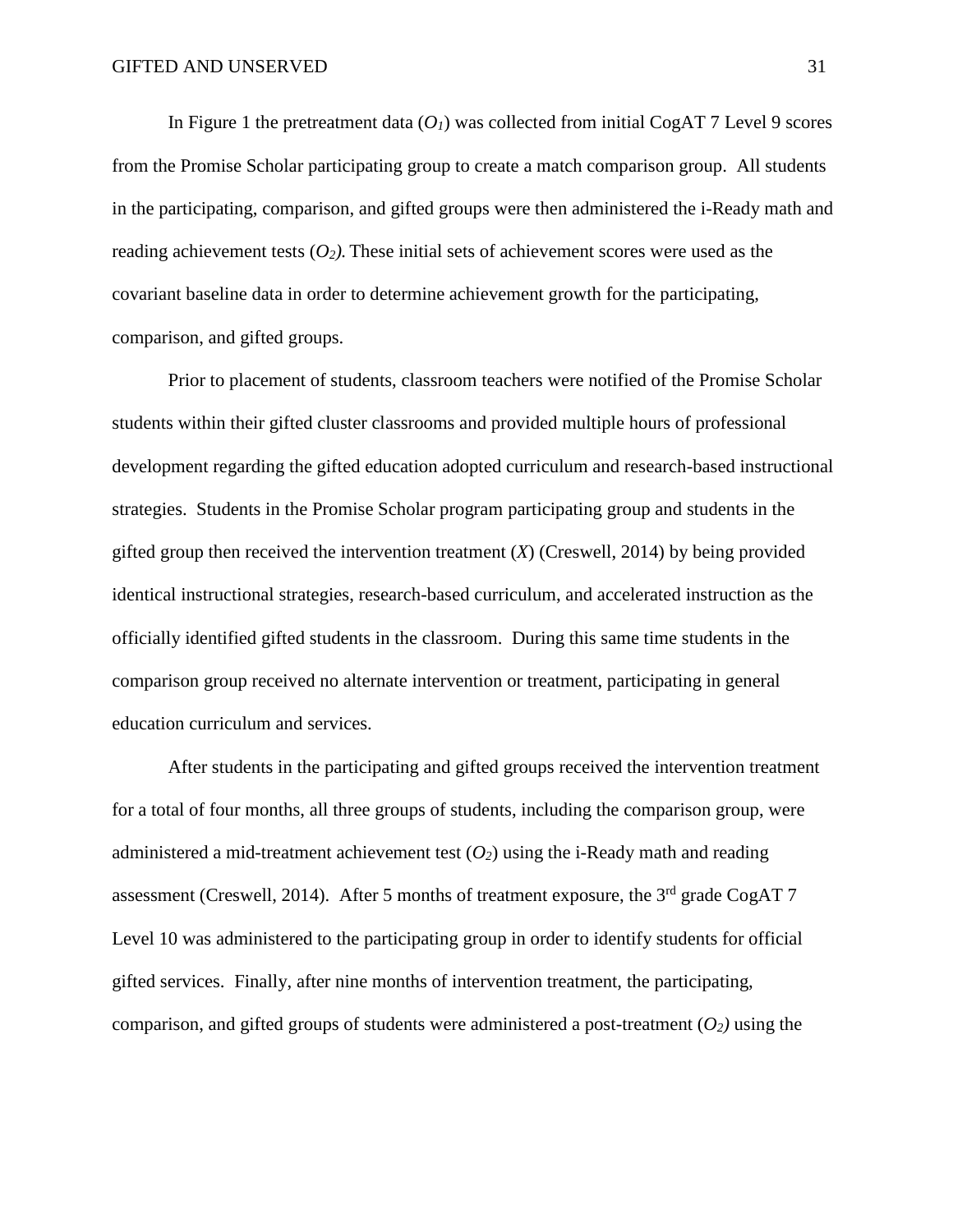i-Ready math and reaching assessment to determine academic achievement growth (Creswell, 2014).

#### **Data Analysis**

In order to answer the first research question, what is the effect of the Promise Scholar Program on increasing the number of African American and Hispanic students identified for gifted education in the Kent School District, national age percentile rankings (APR) were compared to KSD's official CogAT 7 identification criteria. The percentage of students from the participating group identified for gifted services in the 2015-2016 school year was analyzed.

In order to answer the second research question, what is the effect of the Promise Scholar Program on participants' academic achievement, scale scores for the i-Ready reading and mathematics assessments for the participating, comparison, and gifted groups were analyzed using a hierarchical linear model (HLM) (Raudenbush & Bryk, 2002). HLM was specifically selected for the data analysis since the growth measurement assessment was administered longitudinally at three different points in time, also known as nested data. HLM allowed the average growth, or slope, of a group of students' nested data to be compared and analyzed without the need for a statistically similar achievement baseline, or intercept. This linear model was used to compare the participating and comparison groups and the participating and gifted groups separately. Finally, after the HLM was completed, a model fit index was used to determine the statistical difference among the fixed intercept, random intercept, random slop, and the final models.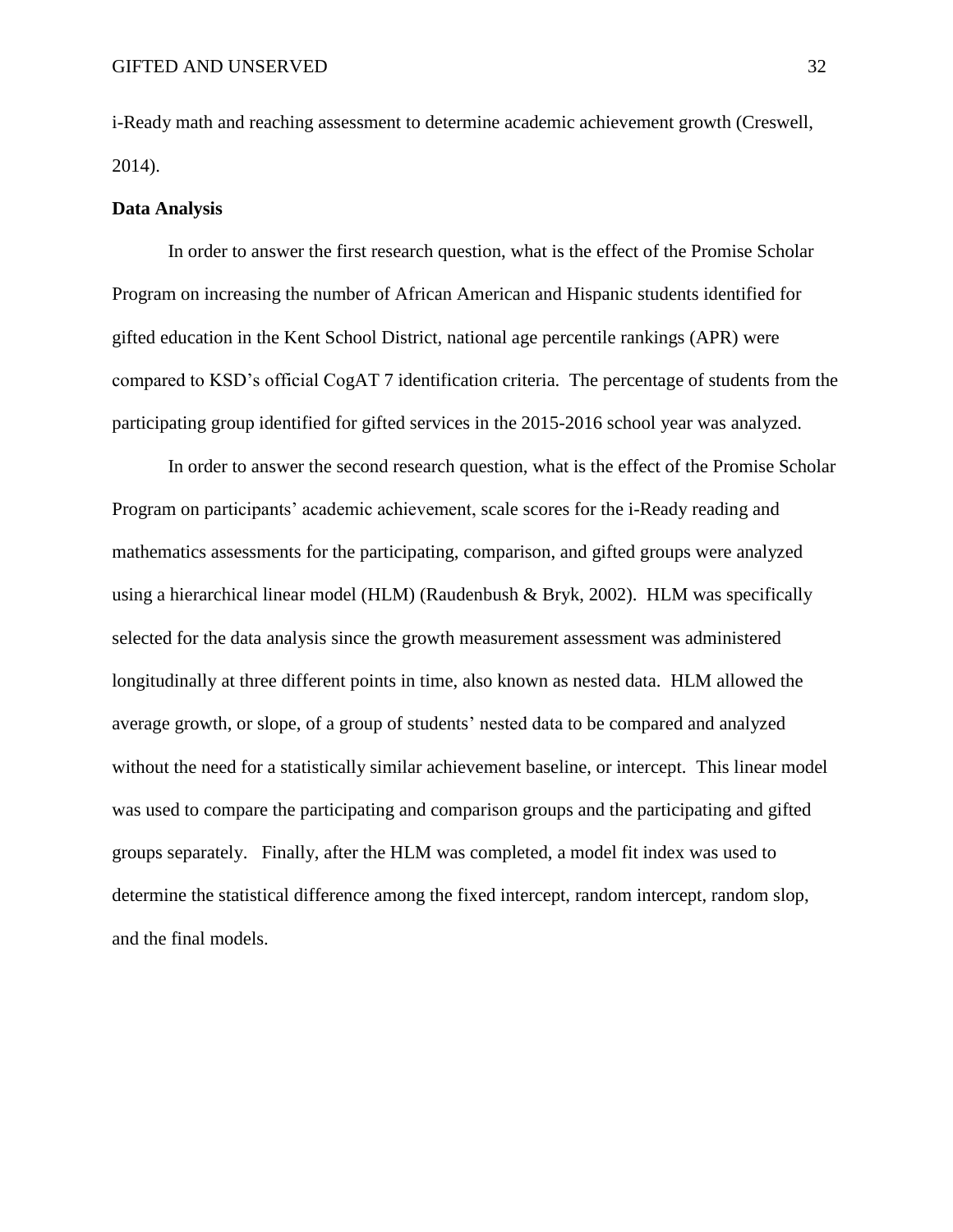#### **CHAPTER 5: FINDINGS**

The purpose of this study was to evaluate the influences of the Promise Scholar Program on the identification of minority students for gifted education in the Kent School District and the impacts on participating students' academic achievement. This study attempted to fill the research gap that addresses elementary talent development programs, such as the Promise Scholar Program, as a viable solution to increasing the representation of minority students in gifted education. The following chapter discusses the key findings for each of the two research questions:

- What is the effect of the Promise Scholar Program on increasing the number of African American and Hispanic students identified for gifted education in the Kent School District?
- What is the effect of the Promise Scholar Program on participants' academic achievement?

### **Demographic Information**

Table 1 (Appendix A) displays the demographic characteristics of the participating, comparison, and gifted groups according to gender, race, English Language Learner (ELL) status, and home language. As seen in Table 1 (Appendix A), of the 32 students in the participating group, 14 (44%) were Black, 8 (25%) were Hispanic, and 10 (31%) were selfidentified as multi-racial. The comparison group, containing 32 students, contained 6 (19%) Black students, 14 (44%) Hispanic students, 10 (31%) multi-racial students, one Pacific Islander student, and one Asian student. In an evaluation of the participating and comparison groups there was no statistically significant difference  $(p=145)$  in the students' demographics. The pre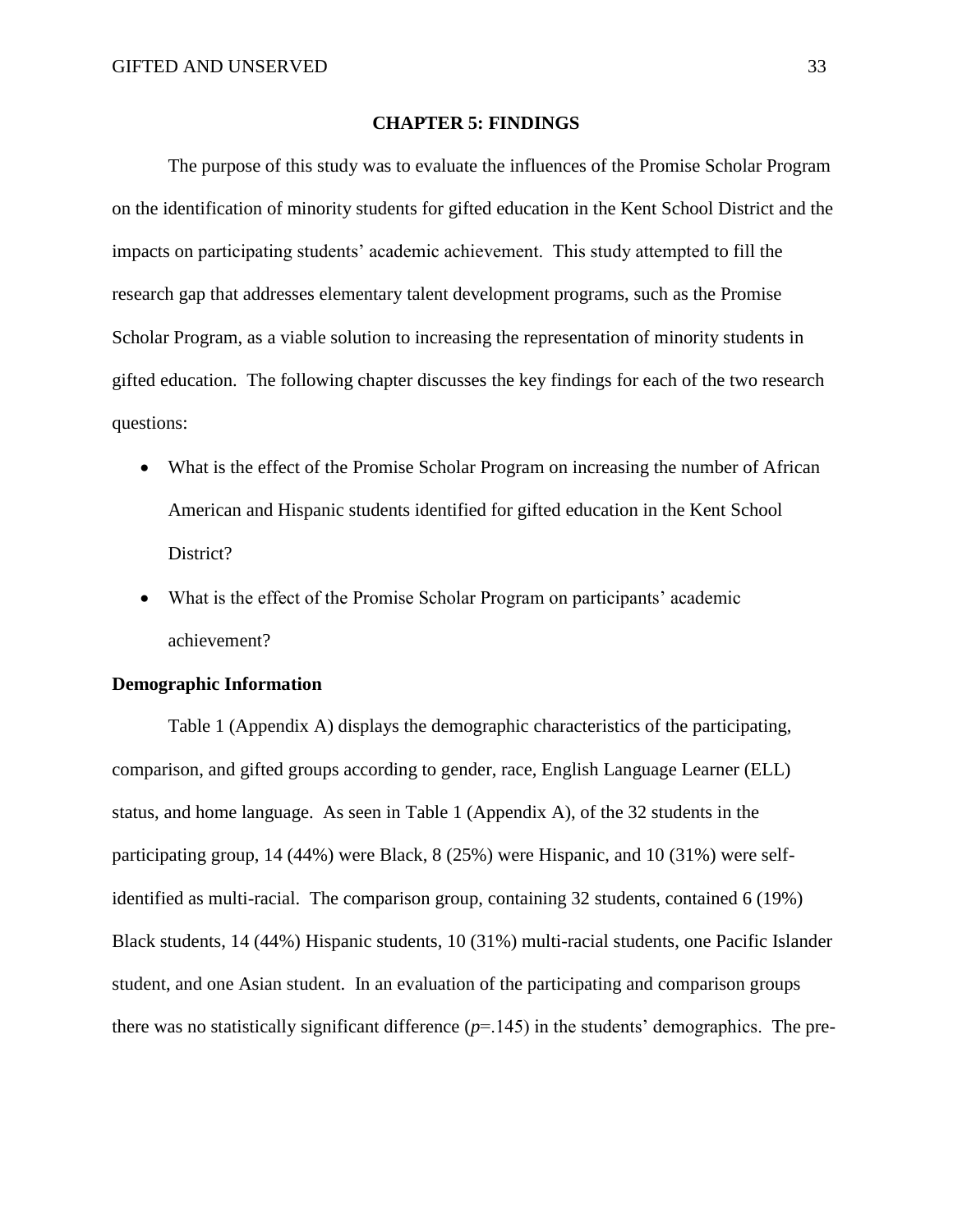established group of 92 gifted students contained 6 (7%) Black, 11 (12%) Hispanic, 13 (14%) multi-racial, 19 (21%) Asian, and 43 (47%) White students.

### **Gifted Identification of Promise Scholar Students**

To answer the first research question "What is the effect of the Promise Scholar Program on increasing the number of African American and Hispanic students identified for gifted education in the Kent School District?" an analysis of descriptive statistics was completed. Of the 32 identified Promise Scholar students receiving treatment in the 2014-2015 school year, parent permission as able to be obtained for 23 students to be assessed for gifted services using the CogAT 7. Parent permission was unable to be obtained from 9 participating students and, therefore, were not assessed for gifted services. Table 2 (Appendix B) displays the percentage of student identified for gifted services after receiving treatment through the Promise Scholar Program in the 2014-2015 school year. Of the 23 participating students assessed, 17.4% (*n=*4) were identified for gifted services beginning in the 2015-2016 school year. Additionally, of the 8 participating Hispanic students assessed, 37.4% (*n=*3) were identified for gifted services beginning in the 2015-2016 school year.

#### **Analysis of Academic Achievement**

In order to answer the second research question, "What is the effect of the Promise Scholar Program on participants' academic achievement?" the Promise Scholar students', or participating group's, academic growth in mathematics and reading was compared to the comparison group (see Table 6 and 7) and gifted group (see Table 8 and 9; see Figures 2 and 3). Propensity score matching was used to create the comparison group of students that had similar academic achievement baseline scores to the participating group. Table 3 (Appendix C) examines the differences between the participating and comparison groups' baseline math and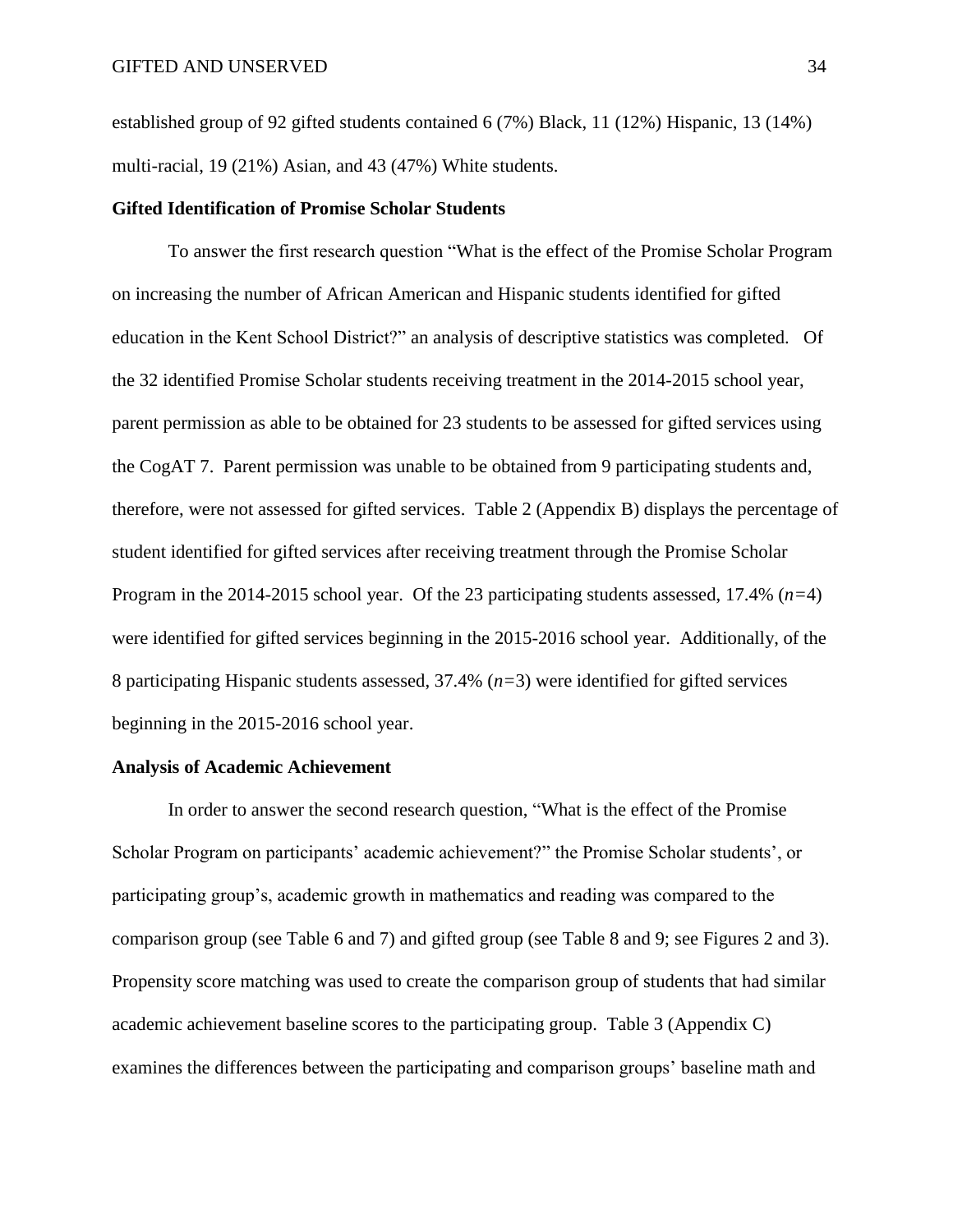reading achievement scores. On average, the baseline math and reading scores were not statistically different between the two groups. Since the students in the comparison and participating groups are statistically similar in baseline achievement scores, the propensity score matching used to create the comparison group in this study was effective and valid.

The following analyzes reading and math achievement growth through the comparison of the participating group to the comparison and gifted groups, respectively. The effects of the treatment on the participating group are evaluated based on math and reading academic growth as compared to the comparison group, who received no treatment, and to the gifted group, who was exposed to the same treatment as the participating group. To begin, math achievement scale scores are reported for each of the three groups on Table 4 (Appendix D). Reading achievement scale scores are reported for each of the three groups on Table 5 (Appendix E).

The examination of data in Tables 4 and 5 (see Appendix D and E) was completed with a hierarchical linear model (HLM). HLM was used in order to compare the rate of academic growth, reported as coefficients, in math and reading between groups (see Tables 6, 7, 8, and 9). An HLM with random slope and intercept, using the math and reading achievement data from Tables 4 and 5 (Appendix D and E), was used and the model is shown below.

Level 1:  $Y_{ij} = \pi_{0i} + \pi_{1i}$  (Winter)ti +  $\pi_{1i}$  (Spring) $2_{ti}$  +  $e_{ti}$ 

Level 2:  $\pi_{0i} = \beta_{00} + r_{0i}$ 

 $\pi 1i = \beta_{00} + r_{0i}$ .

**Participating and comparison group achievement.** The following describes the participating group's (Promise Scholar students) academic achievement and growth compared to the comparison group. Math and reading achievement are compared and analyzed for each group using the hierarchical linear model (see Tables 6 and 7).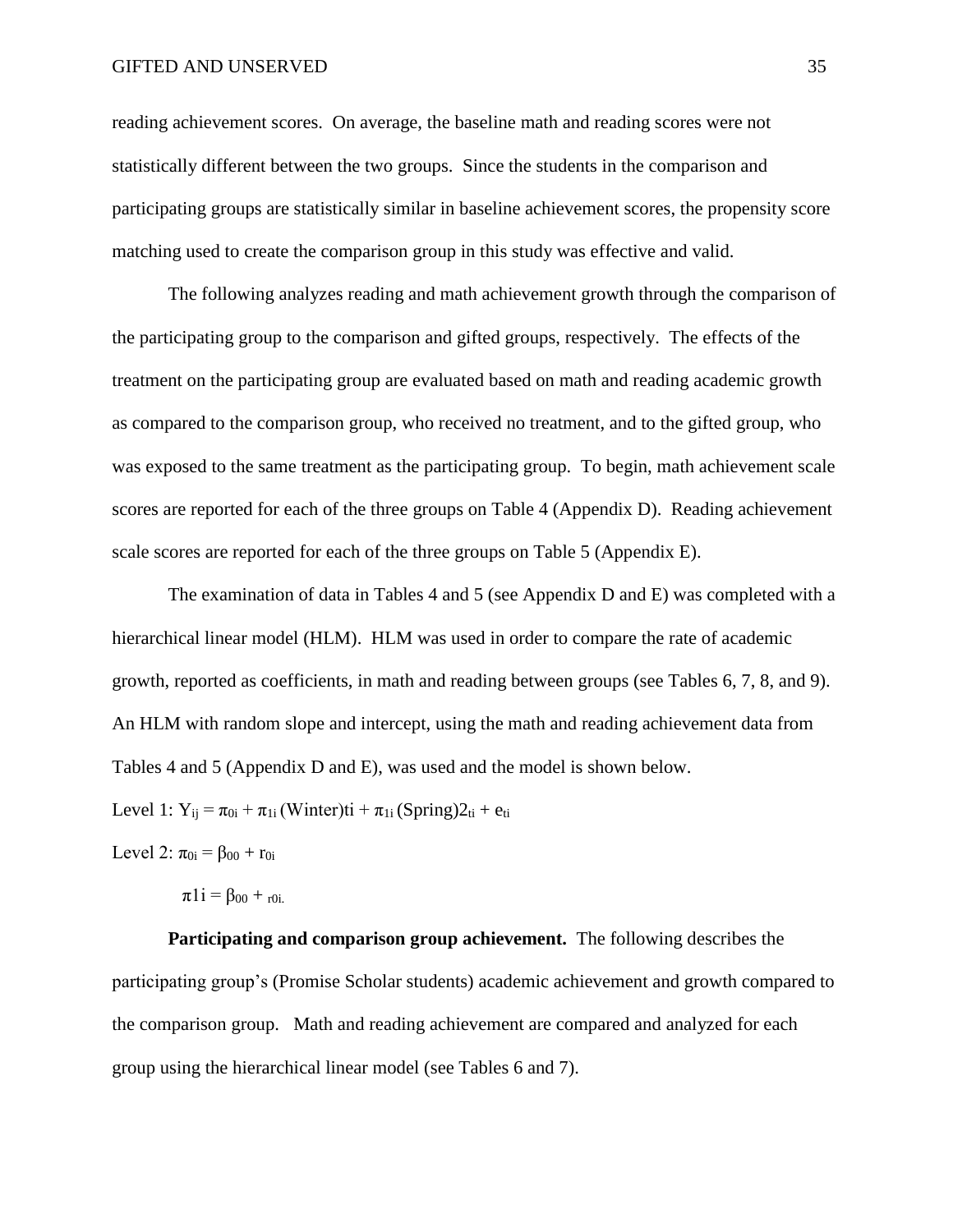*Mathematics.* The HLM results of the participating and comparison group math achievement are presented in Table 6 (Appendix F). First, the difference on the baseline mathematics achievement scores of comparison group students compared to the Promise Scholar students, reported on the table as treatment and intercept respectively, was not significant  $(p<.001)$ . From the baseline (intercept) to winter math assessment the participating students made, on average, 0.69 standard deviation, reported as a coefficient, in growth on the math assessment,  $t (122) = 4.83$ ,  $p < .001$ . Evaluating the same time period, from baseline to winter math assessment, the comparison group made statistically similar growth compared to the participating group,  $t(122) = 0.54$ ,  $p = .592$ . On the spring assessment, the Promise Scholar students made an average of 1.45 coefficient growth in math compared to the baseline assessment,  $t(122) = 8.84$ ,  $p < .001$ . The comparison group made on average 1.27 coefficient growth on the same math assessment,  $t(122) = -0.78$ ,  $p = 0.438$ . Overall the comparison group and the Promise Scholar students made significantly similar growth in mathematics.

*Reading.* The HLM results of the participating and comparison group reading achievement are presented in Table 7 (Appendix G). First, the difference on the baseline reading achievement scores of comparison group students compared to the Promise Scholar students, reported on the table as treatment and intercept respectively, was not significant (*p*<.001). From the baseline to winter reading assessment the participating students made, on average, a 0.46 coefficient growth on the reading assessment,  $t(122) = 3.56$ ,  $p < .001$ . Evaluating the same time period, from baseline to winter reading assessment, the comparison group made statistically similar growth compared to the participating group,  $t(122) = 0.20$ ,  $p = 0.8425$ . On the spring assessment, the participating group, or Promise Scholar students, made an average of 0.76 coefficient growth in reading compared to the baseline assessment,  $t(122) = 4.99$ ,  $p < .001$ . The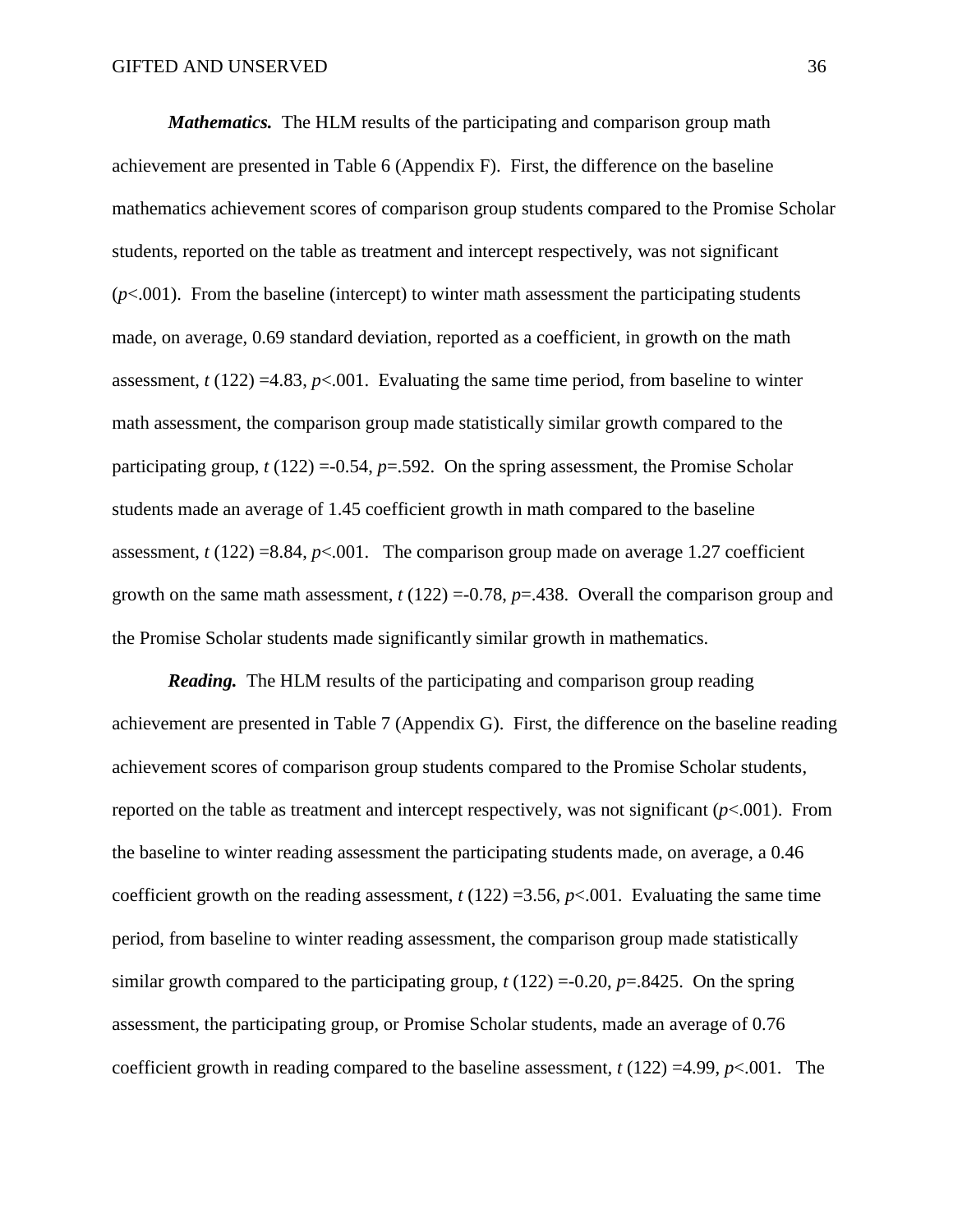comparison group made on average 0.65 coefficient growth on the same reading assessment, *t*  (122) =-0.49, *p*=.6269. Overall there was no significant difference between the participating and comparison groups' reading achievement or growth.

**Participating and gifted group achievement.** The following describes the participating group's academic achievement and growth compared to the gifted group. Math and reading achievement are compared and analyzed for each group using the HLM (Tables 8 and 9) with the longitudinal growth comparison displayed on a line graph (Figures 2 and 3).

*Mathematics.* The HLM results of the participating and gifted group math achievement are presented in Table 8 (Appendix H). First, the difference on the baseline mathematics achievement scores of gifted program students compared to the participating students, reported on Table 8 (Appendix H) as the treatment and intercept respectively, was statistically significant (*p*=.012). From the baseline to winter math assessment the participating students made, on average, a 0.51 coefficient in growth on the math assessment,  $t$  (242) =4.59,  $p$ <.001. However, evaluating the same time period, from baseline to winter math assessment, gifted program students made significantly more growth, or a 0.30 coefficient more growth on average, than the participating group,  $t(242) = 2.30$ ,  $p = .022$ . On the spring assessment, the participating group made an average of 1.13 coefficient growth in math compared to the baseline assessment, *t* (242)  $=9.35$ ,  $p<.001$ . Conversely, the gifted program students made on average 1.65 coefficient growth on the same math assessment, significantly more growth than the participating group, *t*   $(242) = 3.71$ ,  $p < 0.001$ . Overall, on average, the gifted group made significantly more growth in mathematics than the Promise Scholar students.

Figure 2 plots the longitudinal math achievement outcomes for the participating and gifted groups using the coefficients as described in Table 8 (Appendix H). This visual depiction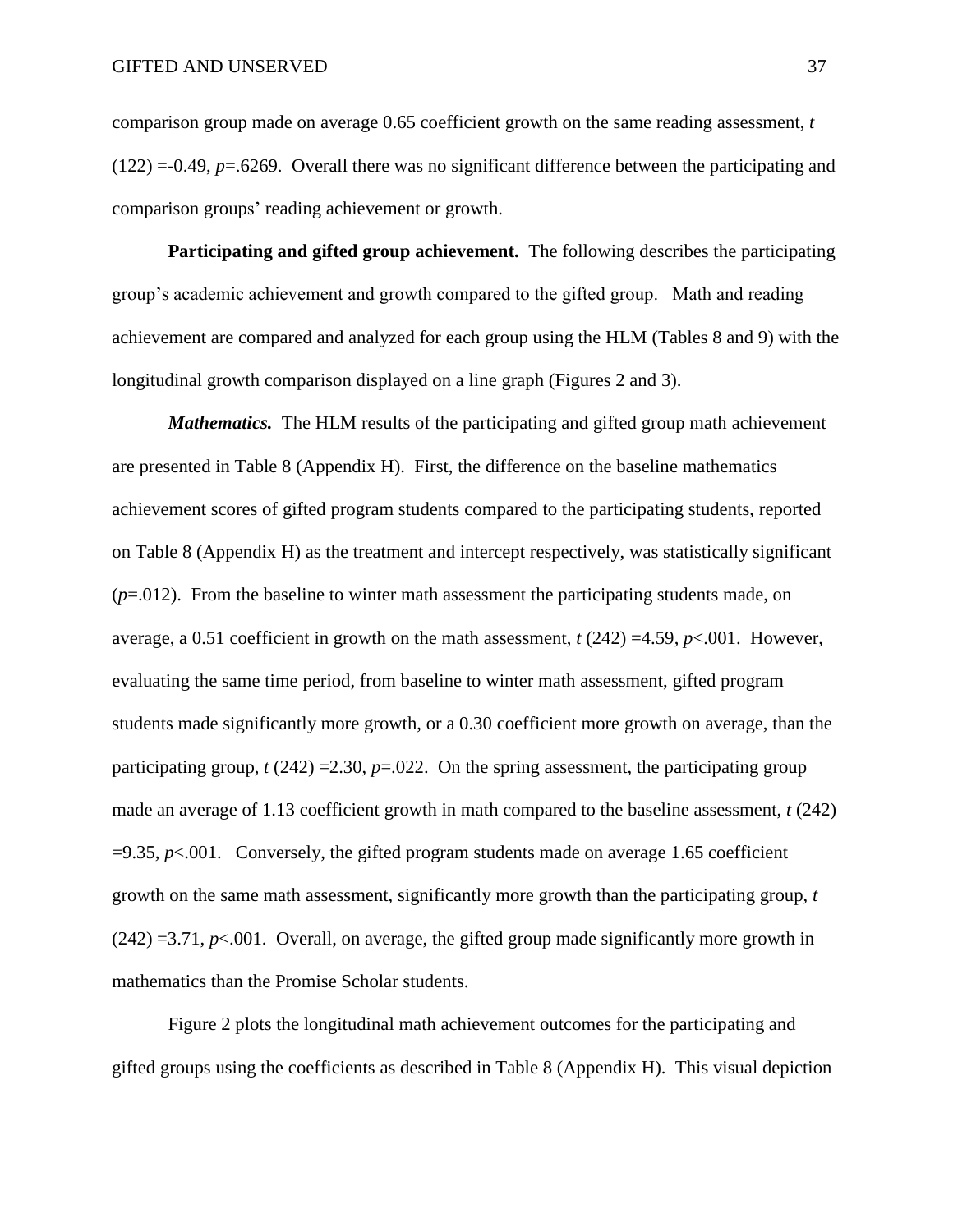shows that, in math, the participating group, or Promise Scholar students, made less growth than the gifted students on the math assessment. There is significant difference between the Promise Scholar and Gifted students' math achievement starting baseline scores. Furthermore, Figure 2 displays the gifted students' statistically significant (*p*=.022, *p*<.001) higher growth rate compared to the Promise Scholar students on the winter and spring math achievement assessment.

### *Figure 2.*



Plot of Math Achievement for Promise Scholar and Gifted Program Students

*Reading.* The HLM results of the participating and gifted group reading achievement are presented in Table 9 (Appendix I). First, the difference on the baseline reading achievement scores of gifted program students compared to the Promise Scholar students, reported on Table 9 (Appendix I) as the treatment and intercept, was not significant (*p*=.532). From the baseline to winter reading assessment the participating students made, on average, a 0.38 coefficient in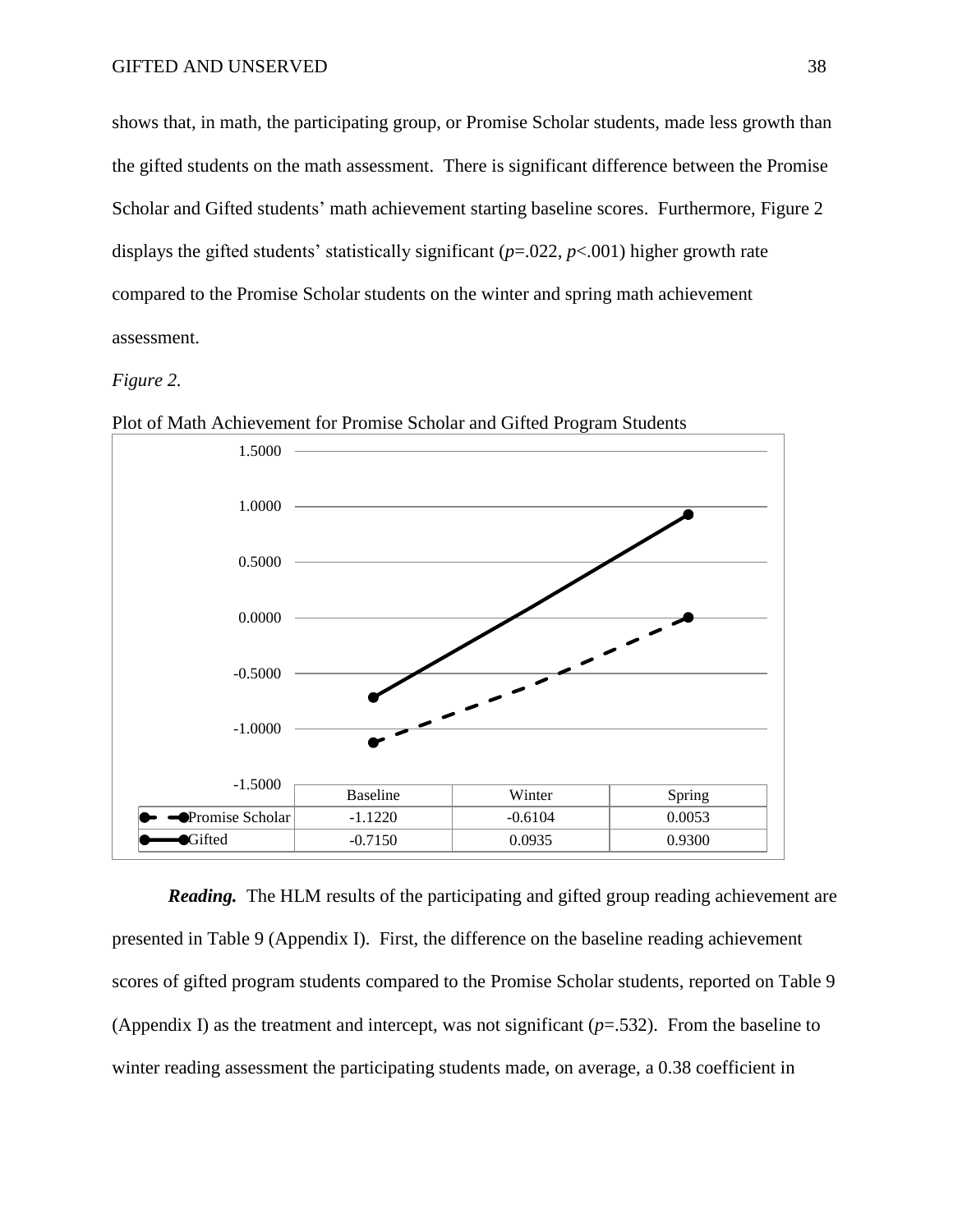growth on the reading assessment,  $t(242) = 3.44$ ,  $p < .001$ . Evaluating the same time period, from baseline to winter reading assessment, gifted program students made a 0.50 coefficient growth on average, which is statistically similar to the growth of the participating group, *t* (242) =0.95, *p*=0.349. On the spring assessment, the participating group made an average of 0.60 coefficient growth in reading compared to the baseline assessment,  $t(242) = 4.60$ ,  $p < .001$ . The gifted program students made on average 0.83 coefficient growth on the same reading assessment, which is statistically similar to the Promise Scholars' growth, *t* (242) =1.55, *p*<.124. Therefore, in reading, the Promise Scholar students made similar growth to the gifted students and the difference in growth between the two groups is not statistically significant, even though the achievement gap still exists.

Figure 3 plots the longitudinal reading achievement outcomes for the participating and gifted groups using the coefficient of growth as described in Table 9 (Appendix I). This visual depiction shows that, in reading, the Promise Scholar students made statistically similar growth compared to the gifted students on the reading assessment. There is no significant difference (*p*=.532) between the Promise Scholar and Gifted students' reading achievement starting baseline scores. Furthermore, Figure 3 displays there was no statistical difference (*p*=.349, *p*=.124) in the growth of the Promise Scholar and Gifted students on the winter and spring reading achievement assessment, meaning both groups grew at similar rates in reading achievement.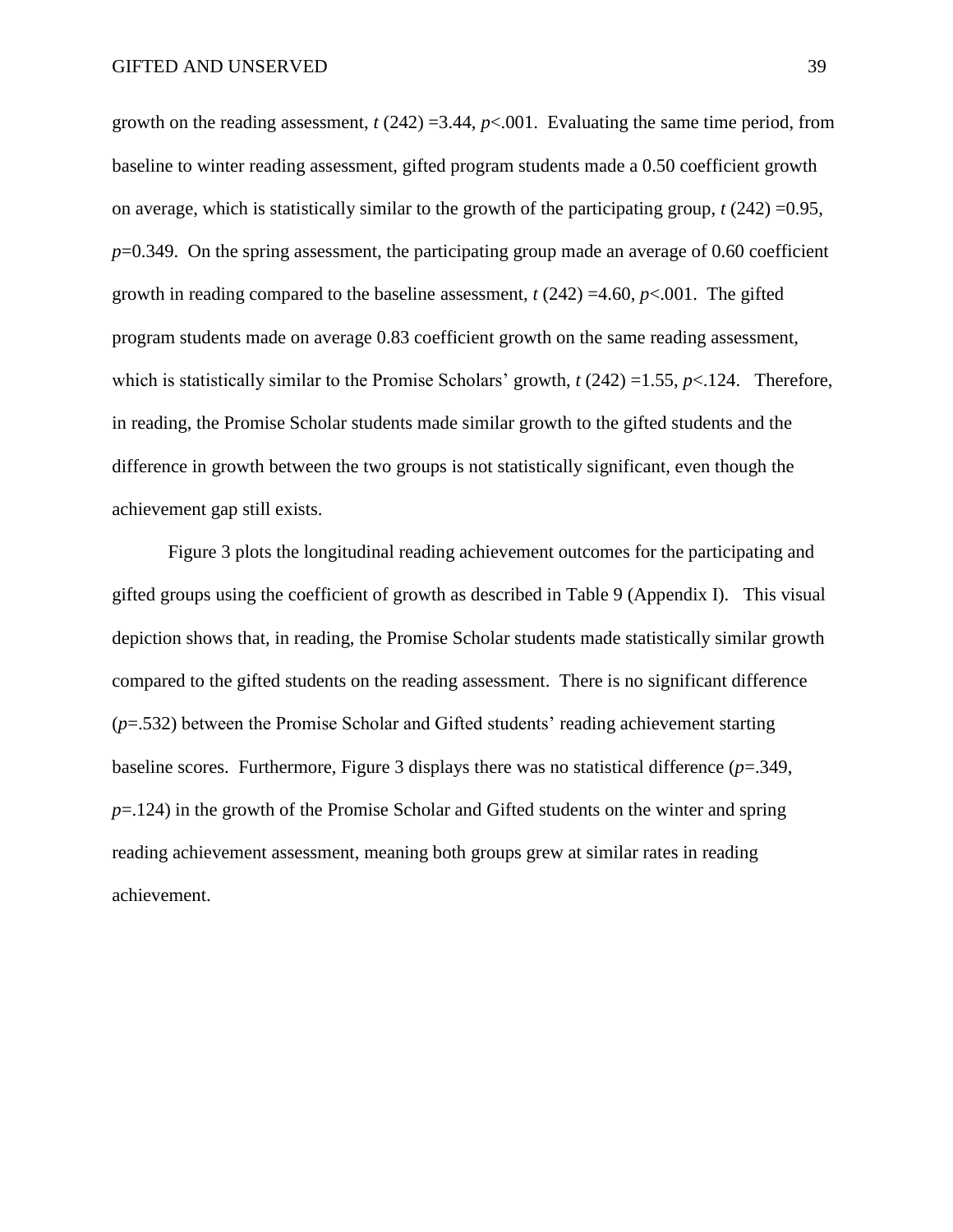## *Figure 3.*



Plot of Reading Achievement for Promise Scholar and Gifted Program Students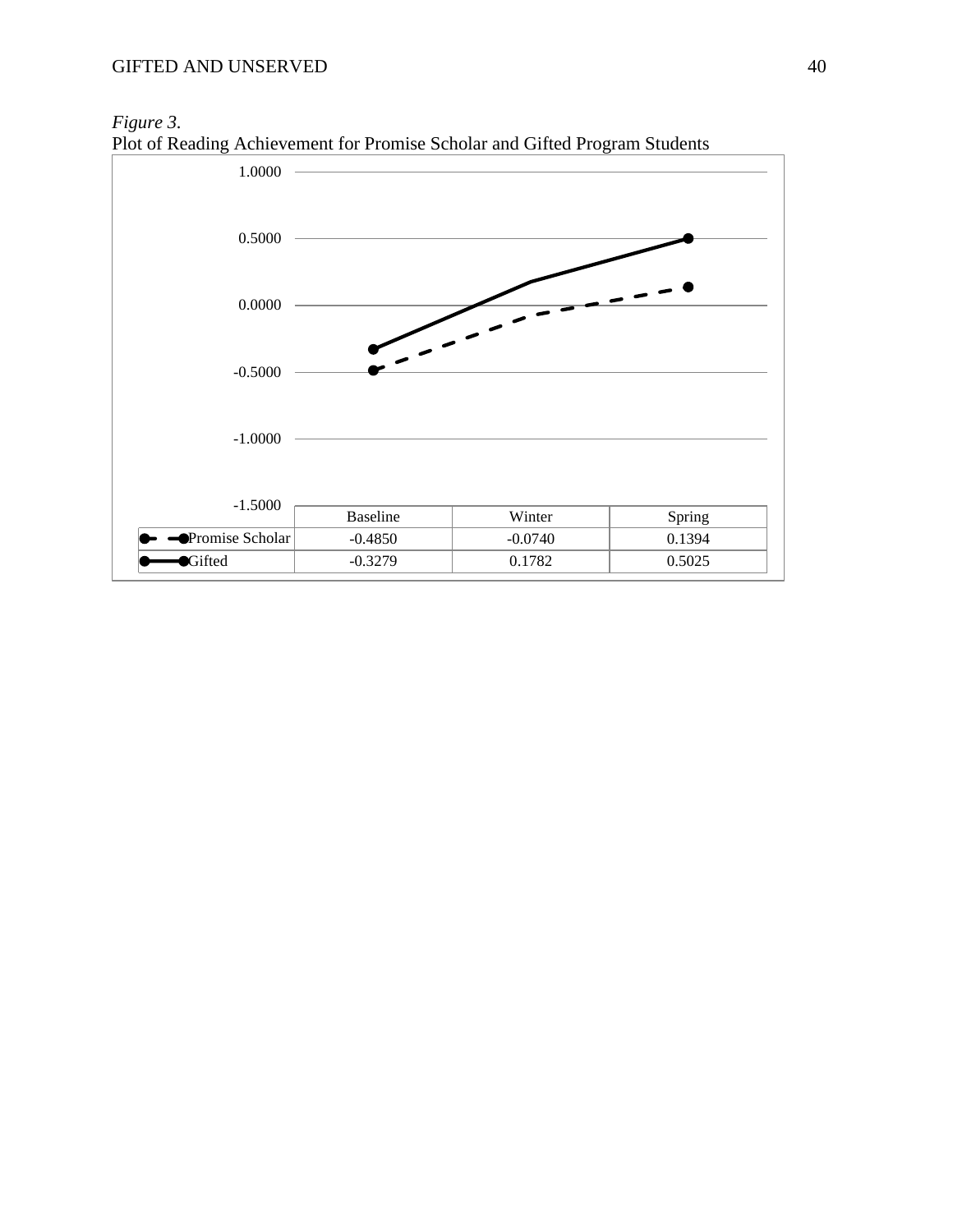#### **CHAPTER 6: DISCUSSION**

There is a crisis on our hands. Minority students across the nation are grossly underrepresented in gifted education. This study took a deeper look at Kent School District's possible solution to this social justice disaster. Even in one of the largest and most diverse school districts in Washington State, African American and Hispanic students were being systematically placed into general education classrooms and denied access to gifted education while their White and Asian counterparts were receiving needed gifted services. Then, in 2014, KSD created and implemented an elementary-based talent development program, called Promise Scholars, whereby placing minority student in gifted education classrooms beginning in third grade. Participants in the Promise Scholar Program were exposed to advanced and accelerated gifted education curriculum alongside the gifted students within their classroom.

Using one academic year of data, this study analyzed the Promise Scholar Program's effectiveness of addressing the underrepresentation of minority students in Kent School District's gifted education program. In order to determine the effectiveness of program, an evaluation of the increased identification minority gifted students and an analysis of participating students' achievement data in reading and math was completed. This study answered the following two research questions:

- What is the effect of the Promise Scholar Program on increasing the number of African American and Hispanic students identified for gifted education in the Kent School District?
- What is the effect of the Promise Scholar Program on participants' academic achievement?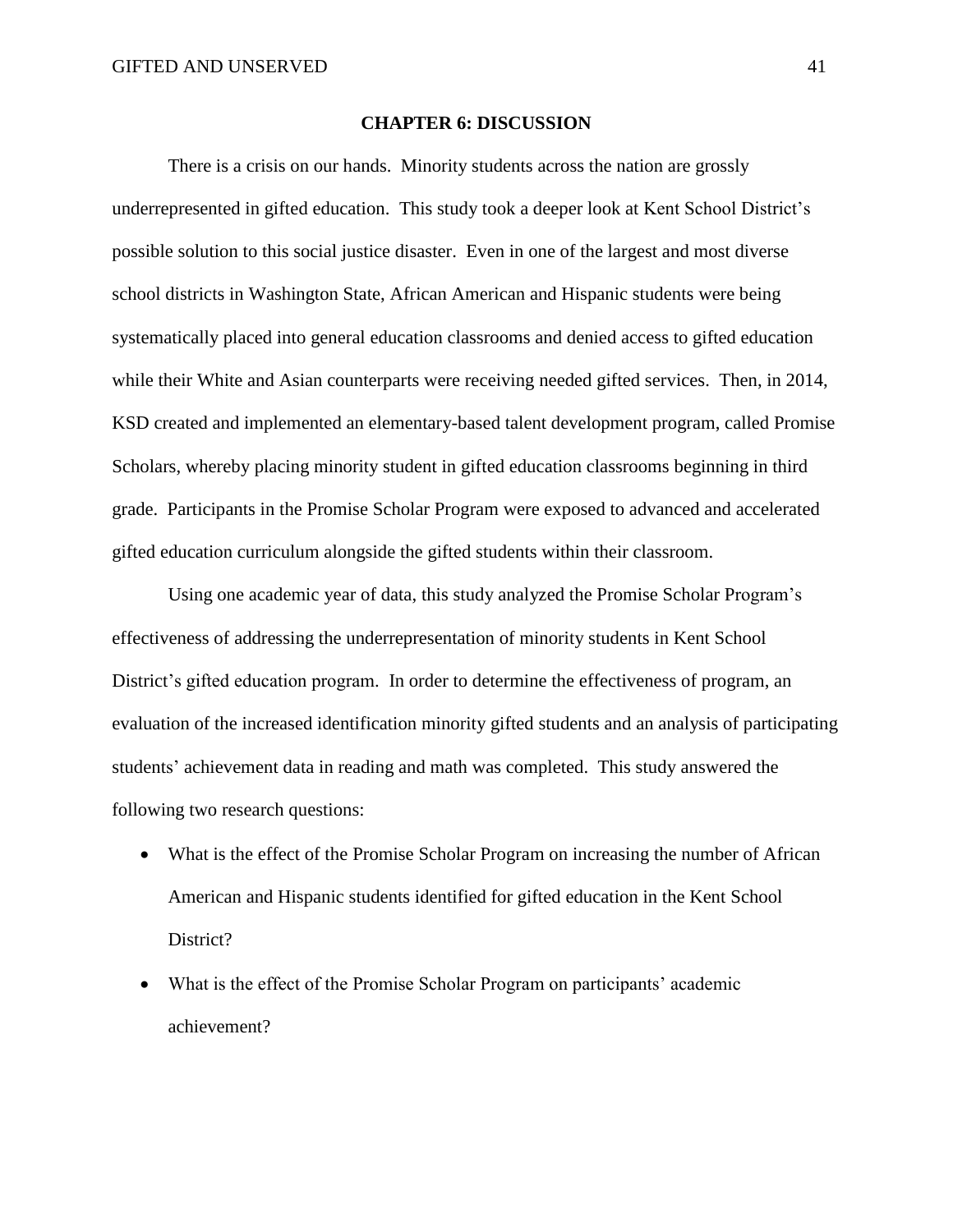The problem addressed in this study is directly related to the opportunity gap, specifically the gap between minority students and White and Asian students who are traditionally overrepresented in gifted education classrooms across the nation. As the literature suggests (Editorial Projects in Education Research Center, 2011; Hart & Risley, 2003; Morris, 2001; Murphy, 2010; Robinson, Shore, & Enersen, 2007; Taylor, 2006), exposure, or the lack thereof, to key academic experiences from an early age can drastically impact a student's academic trajectory, creating an opportunity gap. The non-traditional model of utilizing an elementary talent development program as a way to mitigate the effects of the opportunity gap and increase the identification of minority students for gifted education was the key focus of this evaluative study. Specifically, the research focused on the comparison of participating students achievement data to general education and identified gifted students. The purpose of this chapter is to identify, discuss, and recommend replicable program components that can be used to inform similarly focused efforts to identify underrepresented populations in gifted education across the nation.

#### **Summary and Discussion**

The results obtained in this study led to compelling conclusions about the effectiveness of elementary talent development models as a method to impact the identification of minority students for gifted education. The most apparent conclusion is that talent development models are effective in the elementary setting. The following summarizes and discusses the most significant findings from the study related to each of the two research questions.

### **Gifted Identification of Promise Scholar Students**

The main goal of the Promise Scholar Program is to increase the identification of underrepresented minority students, specifically African American and Hispanic students, in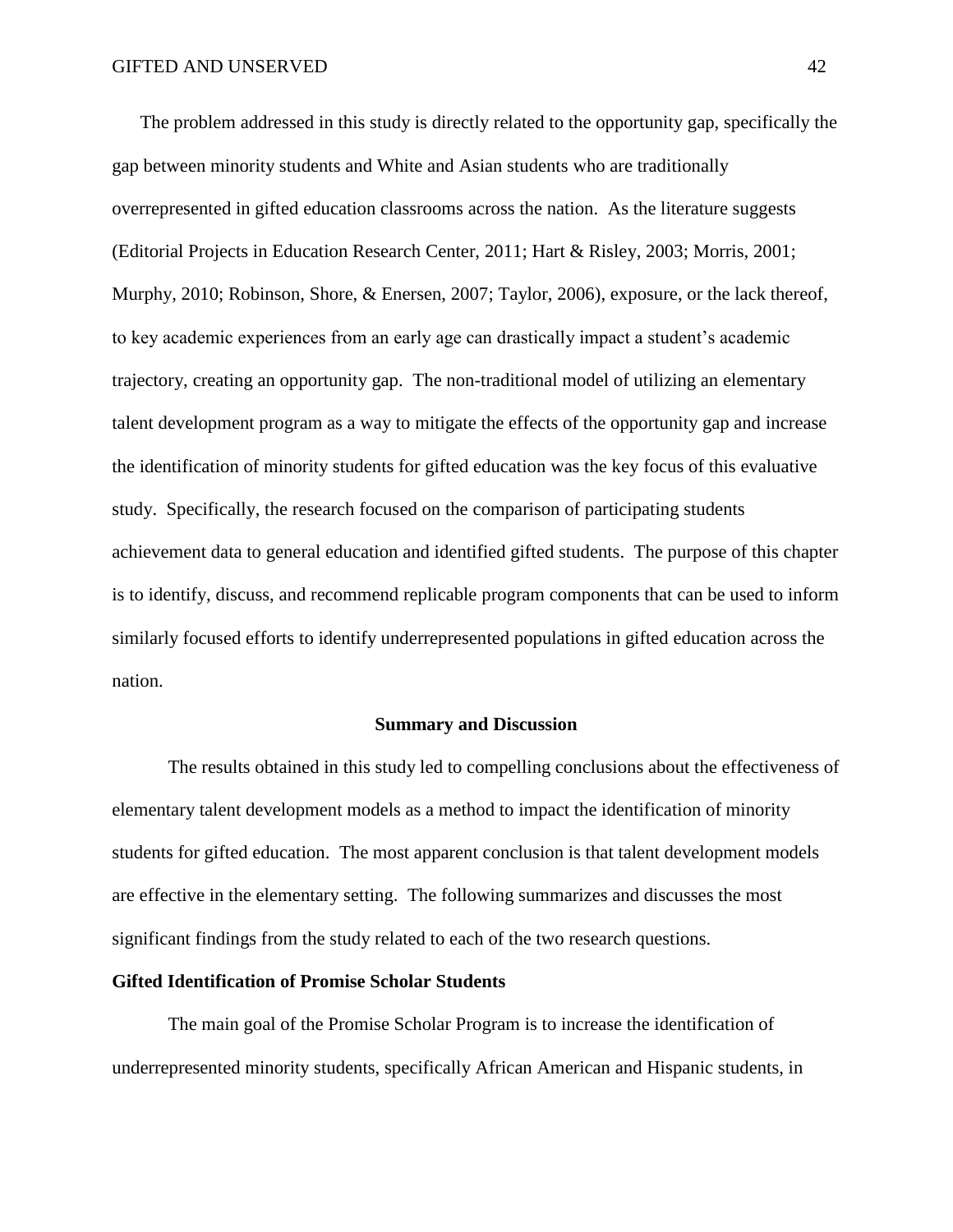Kent School District's gifted education program. Therefore, it was essential to complete an evaluation of the program's impact on the rate of gifted identification for minority students. After one year of participation in the Promise Scholar program, 17.4% of participating students were identified for gifted education services. Traditional practices in KSD yields an identification rate of approximately 10% of the student population (OSPI, 2015). Furthermore, these same traditional identification practices identify approximately 7% of Hispanic students for gifted services each year (OSPI, 2015). However, 37.4% of Hispanic Promise Scholar students were identified for gifted education services after one year of participation in the Promise Scholar Program. Although a small sample size, these numbers are a promising glimpse at possible results for future, expanded cohorts of Promise Scholar students. Additionally, these results confirm findings from earlier research about talent development models (Sheets, 1995); however, these results expand the previous findings from secondary settings into an elementary setting.

#### **Academic Achievement of Promise Scholar Students**

Another goal of the Promise Scholar Program is to address the opportunity gap for minority students through the exposure to rich, rigorous, advanced level gifted curriculum. In turn, this exposure should impact participating students' academic achievement. The results from this study showed that Promise Scholar students made similar academic growth to identified gifted students in reading. However, Promise Scholar students made less academic growth over the course of a year in mathematics compared to the identified gifted students. Perhaps student exposure to rich, rigorous gifted reading curriculum and extensive professional development provided to teachers serving gifted and Promise Scholar students impacted the reading achievement of participating students. Over the course of the year, teachers were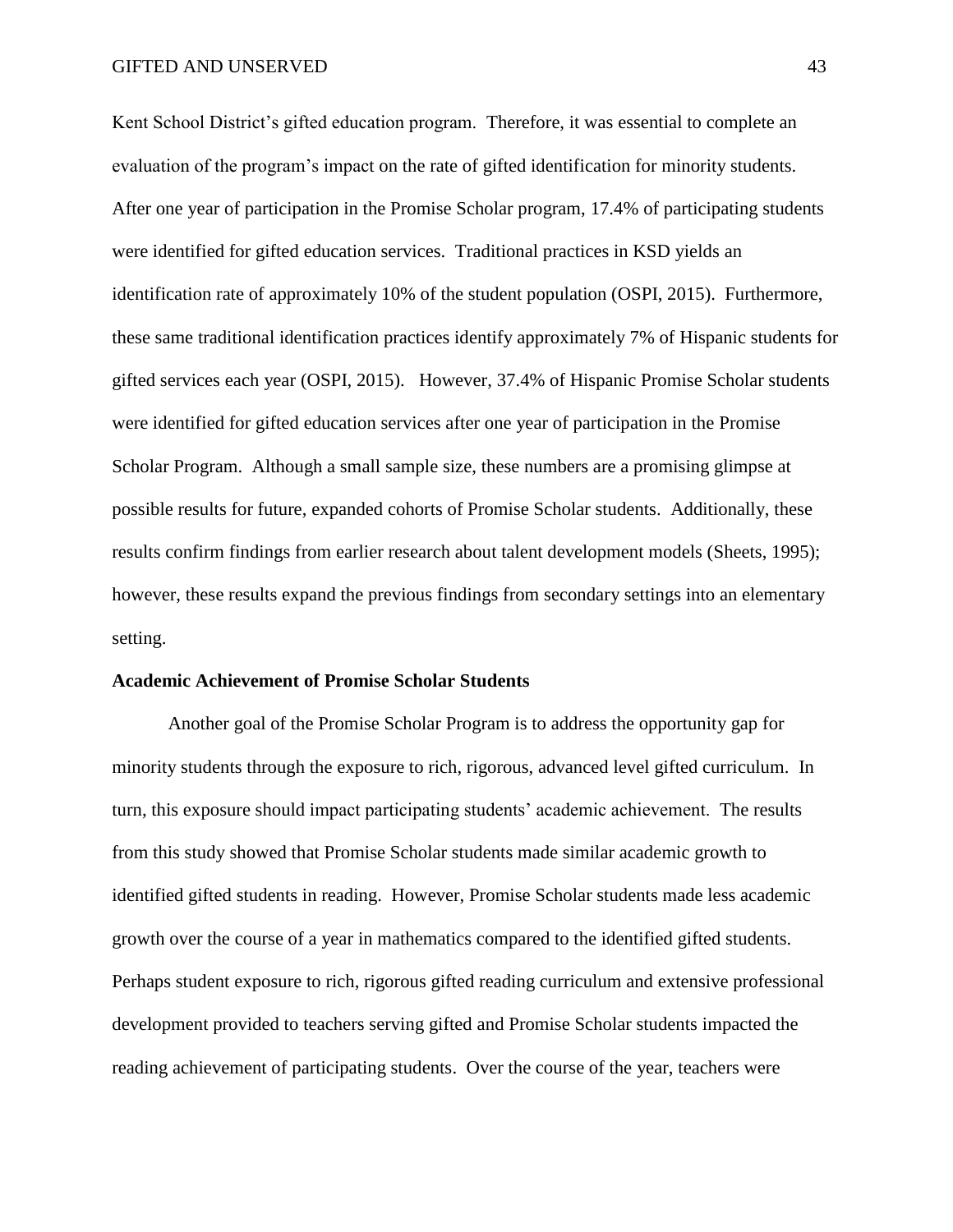provided with reading curricular resources identified and created specifically for gifted students that included *Jacob's Ladder Reading Comprehension Program*, *Wordly Wise 3000*, and *Junior Great Books*. Each teacher was provided with 20 hours of professional development regarding instructional reading strategies and utilizing the provided resources with gifted students. In contrast in math, where participating students made significantly less growth in math than gifted students, teachers were provided no additional resources regarding math instruction of gifted students and only two hours of professional development late in the academic year. The resources and professional development, or lack thereof, provided to gifted education teachers make the comparable reading growth and absence of math growth a noteworthy finding in this study.

#### **Recommendations**

The use of elementary talent development programs is an effective tool in addressing the disparate identification of minority students for gifted education. The results of this study, in the key areas of identification and student achievement growth, are translated into concrete recommendations and next steps for the Kent School District. The recommendations for curricular supports and program expansion are translated into actionable suggestions and program components school districts seeking to reduce the underrepresentation of minority students in their gifted education program can replicate.

#### **Curricular Supports**

The similar growth of participating students in reading compared to gifted students has a possible link to the exposure to rigorous gifted reading curriculum. In relation, the absence of corresponding growth of participating students in comparison to gifted students in mathematics also has a possible link to the lack of exposure to rigorous gifted mathematics curriculum. With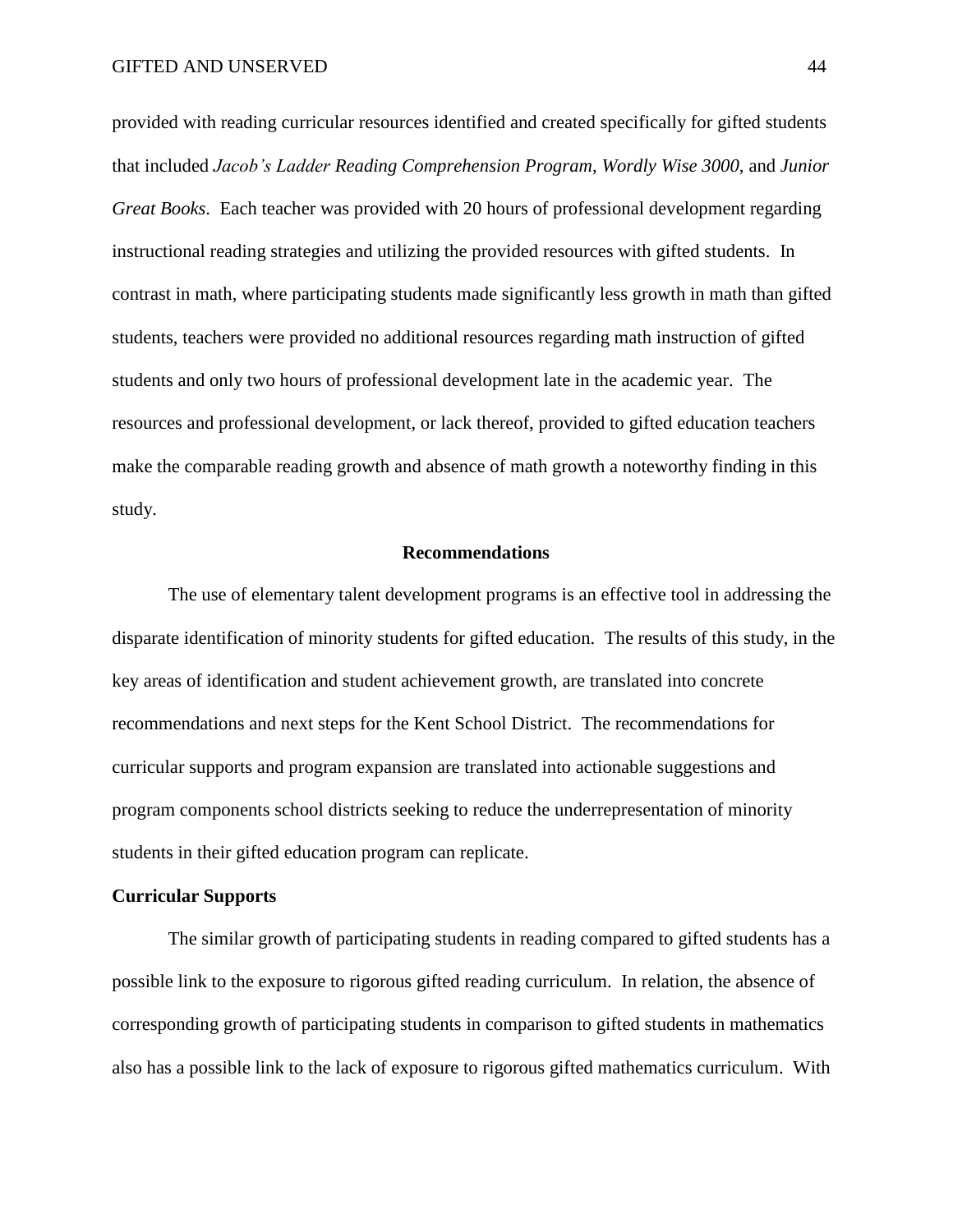#### GIFTED AND UNSERVED 45

this in mind, more research needs to be conducted on the correlation between the use of the specific gifted reading curriculum and participating students' achievement. However, the noteworthy reading growth of participating students makes the link to the use of specialized reading curricular materials undeniable. Therefore, the addition of specific gifted mathematics curriculum and continued use of reading supplemental materials would be a next logical step.

The access to high quality curriculum is a social justice issue. Much of the history of gifted education is marked by the lack of access to advanced courses and curriculum experienced by minority students (Hanushek, Kain & Rivkin, 1998; Morris, 2001; Murphy, 2010). The results from this study should be a significant indicator to districts that they must begin providing access to specialized gifted curriculum to promising minority students. Directly related to the opportunity gap, exposure to high quality, rigorous curricula specifically design for the instruction of gifted students is a feasible pathway for districts to begin to identify black and brown students for gifted services.

### **Program Expansion**

The implementation of the Promise Scholar Program demonstrated important impacts on the underrepresentation of minority students in Kent School District's gifted education program. The study also revealed positive academic growth for participating students. KSD should continue and expand the Promise Scholar program. The program began with students serviced at 15 of the 29 elementary schools in the district. Additional students should be added at the remaining elementary sites and to the existing cohort of students, now in  $4<sup>th</sup>$  grade. Promise Scholar services should continue to be provided to students throughout their academic career regardless of official gifted identification. KSD should continue to identify and serve Promise Scholar students through this model, constructing new cohorts each school year.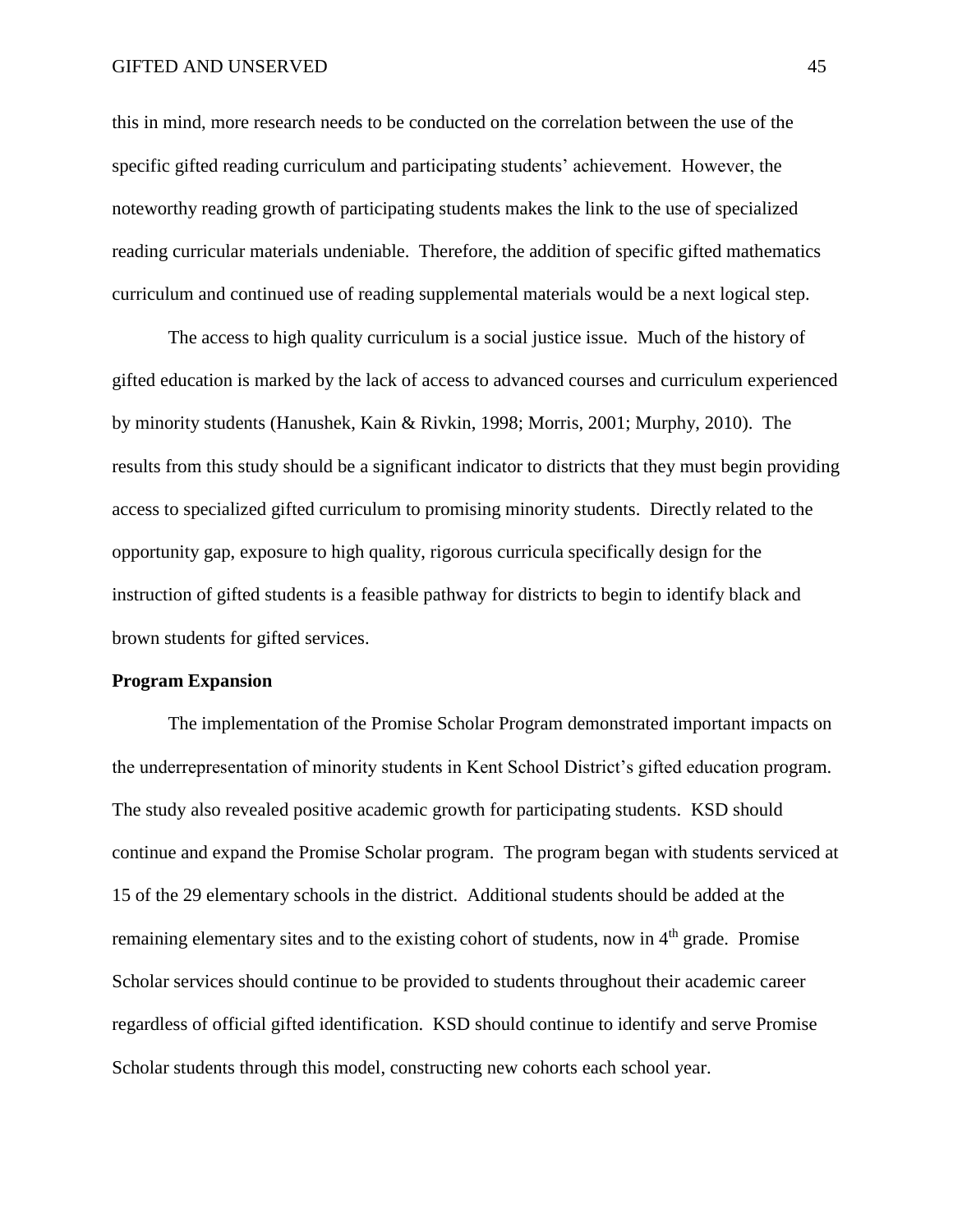Districts across the nation should begin the process of implementing talent development models at the elementary level. Many districts already have open enrollment policies for advanced placement and honors courses at the secondary level in place, a key component regarding access to quality and rigorous courses often missing from minority students' educational experience. As shown in this study, talent development models are a way to raise minority student achievement, a key component in many districts' gifted identification process. With a history entrenched in the use of single assessment, biased identification tools (Ford, 2010; Naglieri & Ford, 2003) it is unlikely that the field of gifted education will make the necessary changes required to provide equitable access for minority students. Even so, talent development models have the ability to raise minority student achievement to a level required by districts for gifted identification. The bottom line is that talent development models are a feasible way to rectify the underrepresentation of minority students in gifted education.

### **Continued Research**

Additional longitudinal research should be conducted on the Promise Scholar Program and similarly focused models around the nation. Similar to previous research regarding talent development models at the secondary level (Sheets, 1995), the impact of exposure to treatment over multiple years on participating students needs to be conducted. Larger effects on student achievement and identification rates of minority students could be seen with long-term exposure to program services. Lasting impacts of elementary talent development programs on the identification of minority students for gifted services should be directly evaluated and is a critical next step in the field of gifted education.

Finally, while this study did not include a qualitative component, the narrative voice of the Promise Scholar students is critical in breaking down the barriers for minority students in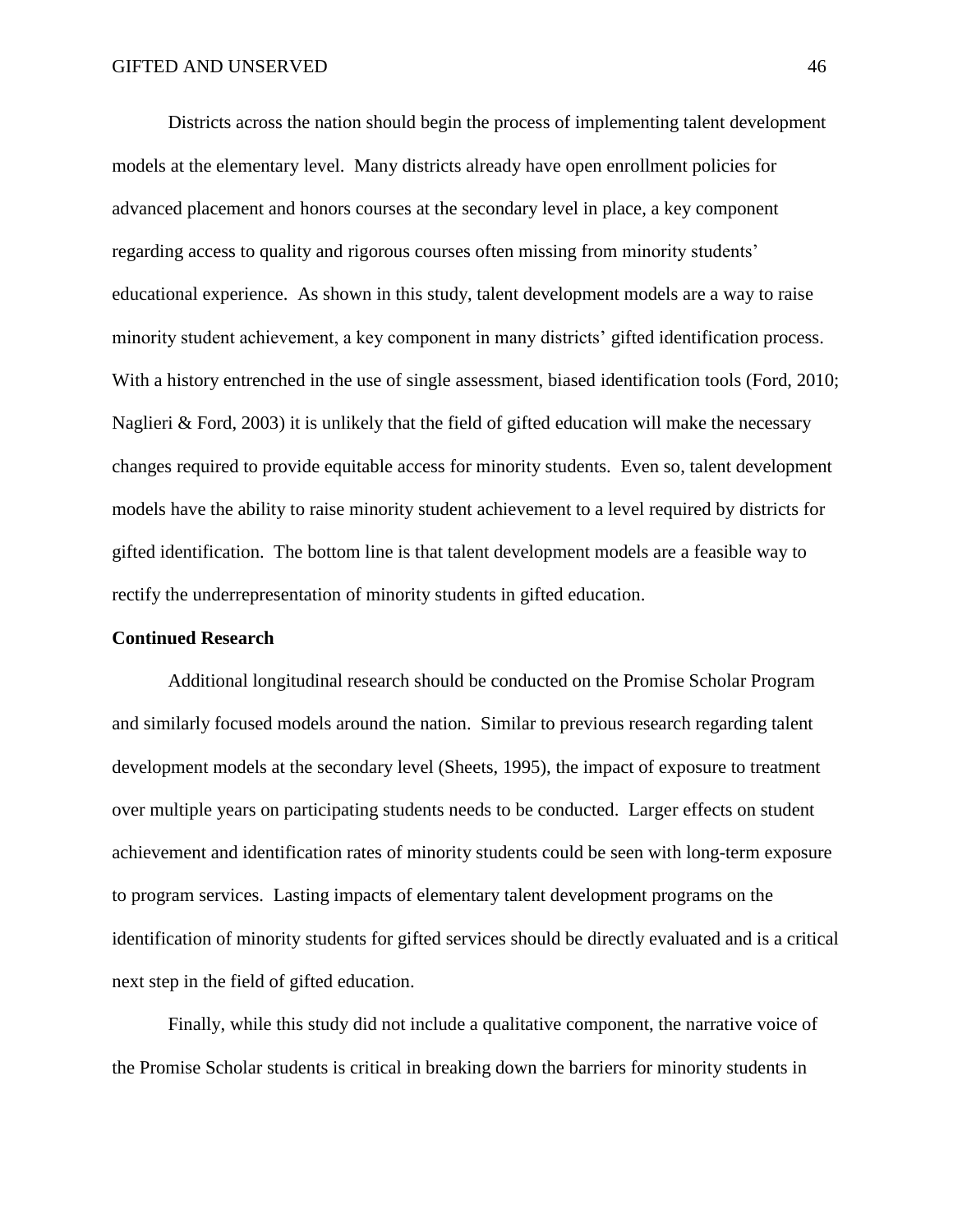gifted education. The idea of using storytelling is entrenched in the foundation of Critical Race Theory. As a tool, storytelling can act as a powerful means of identifying and exposing discrimination, bridging the gap between theory and reality, and has the ability to enable marginalized groups to speak back about racism (Delgado & Stefancic, 2012). Storytelling in education is where the narratives about low achievement and opportunity gaps students of color face are personalized and revealed (Solorzano & Yosso, 2002). These forms of storytelling have the ability to mobilize minority groups with little power and status to inform and influence change in the education system. Ultimately, narrative voice has the potential to act as a persuasive and transformative tool to challenge the systemic, ingrained racism in United States society and provide a valuable opportunity for students to use their narrative voice to enact social change within gifted education.

#### **Limitations**

Though this study was successful in analyzing the impacts of the Promise Scholar Program, limitations did exist. The greatest study limitation was the sample size of participating Promise Scholar students. The 32 students participating in the research was bound by the amount of students KSD identified for the Promise Scholar Program. As a result, the study is therefore limited in terms of generalizability. Future research should be conducted on the Promise Scholar Program as it expands in KSD with a larger sample size.

Furthermore, a larger effect could have been present with a longer exposure to treatment for participants. Previous research (Sheets, 1995) involving talent development models in the secondary setting exposed students to treatment for multiple academic years. Additional longitudinal follow-up and research with the continuing 2014 cohort of Promise Scholar students should be conducted as they progress through the program in the KSD system.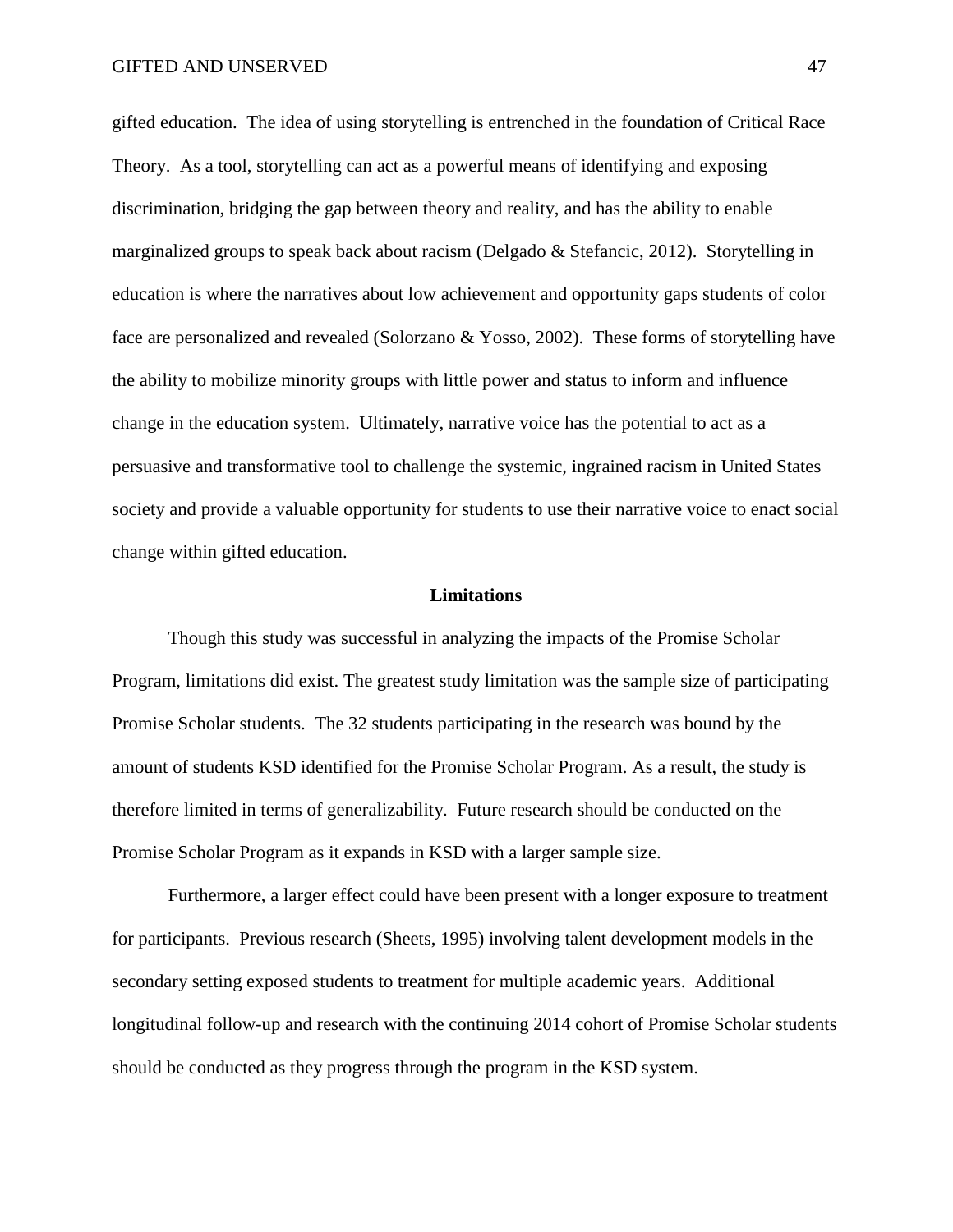The final limitation was the use of the CogAT assessment tool in this study to place Promise Scholar students and later used as the tool for official gifted identification. This specific assessment tool has been cited throughout research to be racially biased (Naglieri & Ford, 2003); yet it was used in this study with racially diverse, minority students. As the official tool for gifted identification in the Kent School District, there was no way to eliminate this barrier for minority students in the this study.

### **Conclusion**

Something must be done to address the racial segregation present in gifted education classrooms across the United States; social change must be enacted. This study provided the opportunity to uncover tools and systems that are working to rectify the social injustice of the underrepresentation of minority students in gifted education in the Kent School District. The research conducted showed marked academic improvement for students participating in the Promise Scholar Program and the increased identification of participating Hispanic students for gifted education, suggesting that talent develop models are viable options for districts looking to increase the representation of minority students in their gifted education program.

There are decades of social injustices in the world of gifted education to rectify. How will the field of gifted education respond? The time is now to begin moving gifted education toward an equitable model that is inclusionary of all races and ethnicities. The Promise Scholar Program demonstrated that it is possible to positively impact the representation of minority students in gifted education. It is reasonable to conclude that talent development models in the elementary setting are an integral part of the future of gifted education.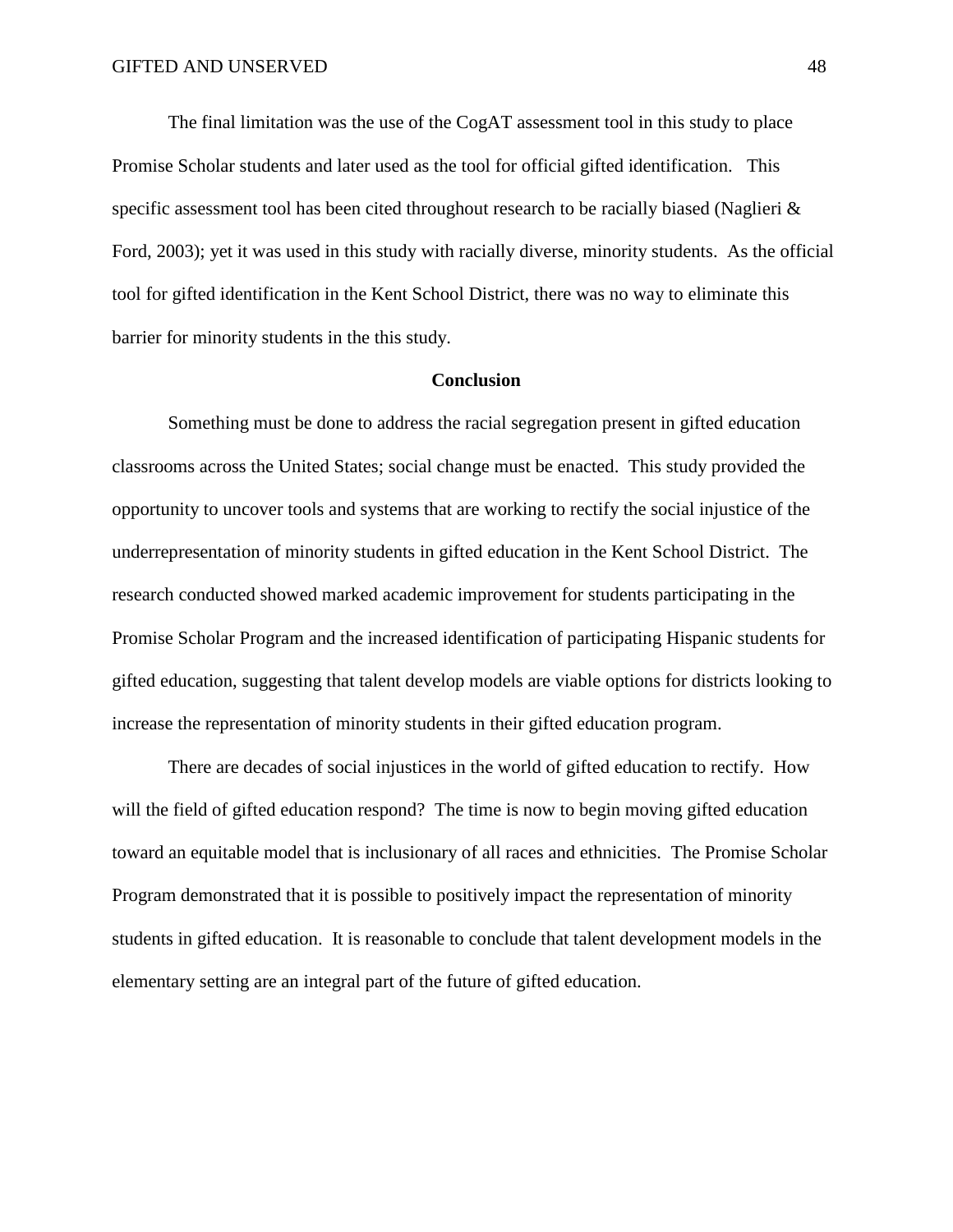#### References

Bell Jr, D. A. (1979). Brown v. Board of Education and the interest-convergence dilemma. *Harvard. Law Review*, *93*, 518.

*Brown v. Board of Education*, 347 U.S. 483, 74 S. Ct. 686, 98 L. Ed. 873 (1954).

- Callahan, C. M. (Ed.). (2004). Program evaluation in gifted education. Thousand Oaks, CA: Corwin Press.
- Card, D., & Giuliano, L. (2015). Can Universal Screening Increase the Representation of Low Income and Minority Students in Gifted Education? *NBER Working Paper Series,* N/a.

*Cognitive Abilities Test Edition 7* (2014). [Measurement Instrument]. Riverside Publishing.

- Creswell, J. W. (2014). *Research design: Qualitative, quantitative, and mixed methods approaches*. Los Angeles, CA: Sage Publications.
- Curriculum Associates, (2015). *The science behind i-Ready's adaptive diagnostic*. Retrieved December 5, 2015 from

http://www.kent.k12.wa.us/cms/lib/WA01001454/Centricity/Domain/728/iReady-

Science-Behind-the-Diagnostic.pdf.

- Davidson Institute for Talent Development (2016). *Gifted education policies*. Retrieved March 9, 2016 from http://www.davidsongifted.org/db/StatePolicy.aspx.
- Delgado, R., & Stefancic, J. (2012). *Critical race theory: An introduction.* New York, NY: New York University Press.

Delpit, L. D. (2006). *Other people's children: Cultural conflict in the classroom*. The New Press.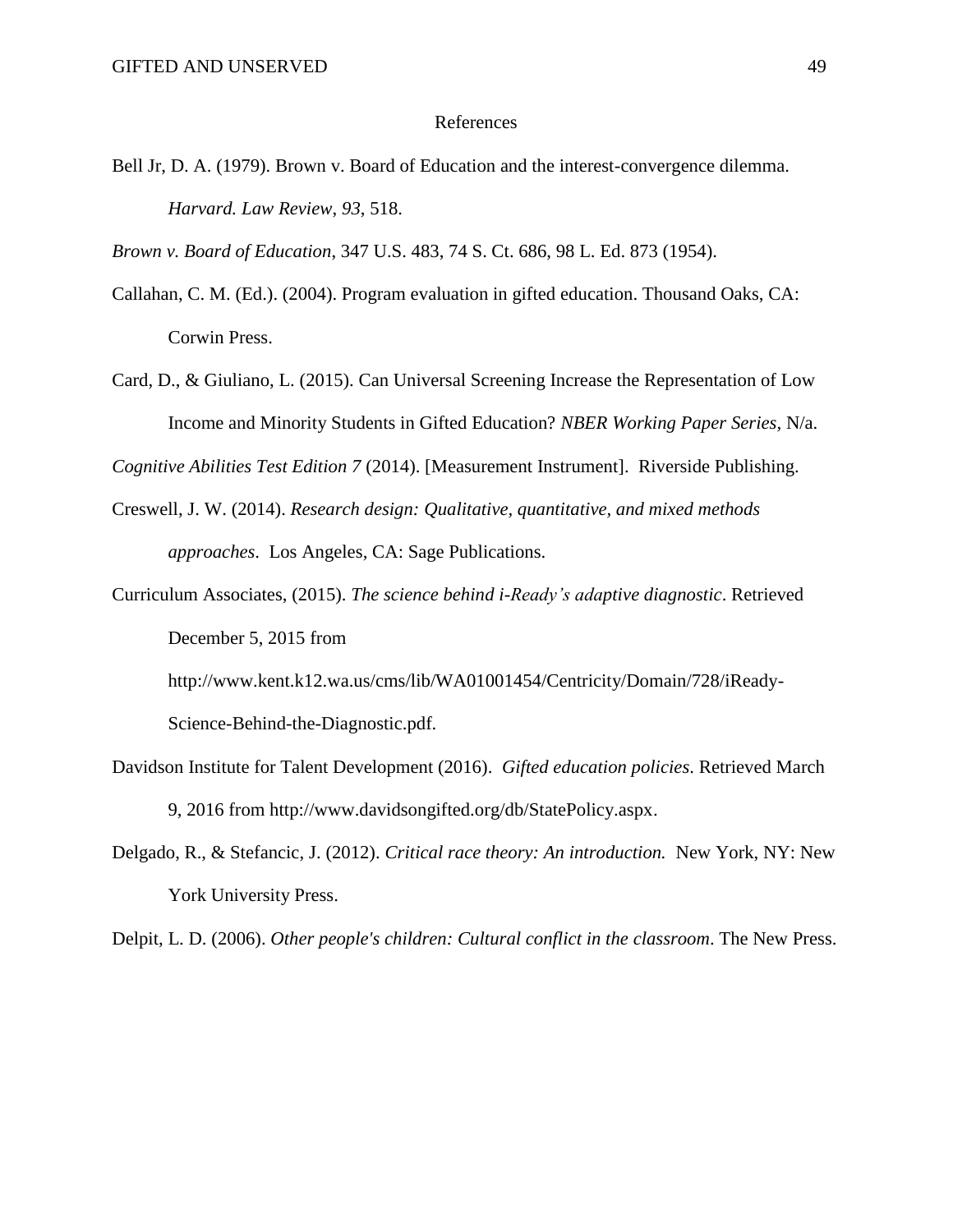- Editorial Projects in Education Research Center. (2011, July 7). Issues A-Z: Achievement Gap. *Education Week.* Retrieved February 1, 20016 from http://www.edweek.org/ew/issues/achievement-gap/.
- Fagan, J. F., & Holland, C. R. (2002). Equal opportunity and racial differences in IQ. *Intelligence, 30*, 361-387.
- Fernández, A. T., Gay, L. R., Lucky, L. F., & Gavilán, M. R. (1998). Teacher perceptions of gifted Hispanic limited English proficient students. *Journal for the Education of the Gifted*, *21*(3), 335-351.
- Ford, D. (2010). Multicultural theory and gifted education: Implications for the identification of two underrepresented groups. In S. Hunsaker, (Ed.), *Identification: The theory and practice of identifying students for gifted and talented education services* (57-74). Mansfield Center, CT: Creative Learning Press.
- Ford, D. Y., Grantham, T. C., & Whiting, G. W. (2008). Culturally and linguistically diverse students in gifted education: Recruitment and retention issues. *Exceptional Children*, 74(3), 289-306.
- Ford, D. Y., & Harmon, D. A. (2001). Equity and excellence: Providing access to gifted education for culturally diverse students. *Journal of Secondary Gifted Education*, *12*(3), 141-141.
- Ford, D. Y., & King, R. A. (2014) Desegregating gifted education for underrepresented students: Equity promotes equality. *Teaching for High Potential*, *Fall* (4) 16-18.
- Frasier, M. M., Garcia, J. H., & Passow, A. H. (1995). *A review of assessment issues in gifted education and their implications for identifying gifted minority students* (Vol. 95204). DIANE Publishing.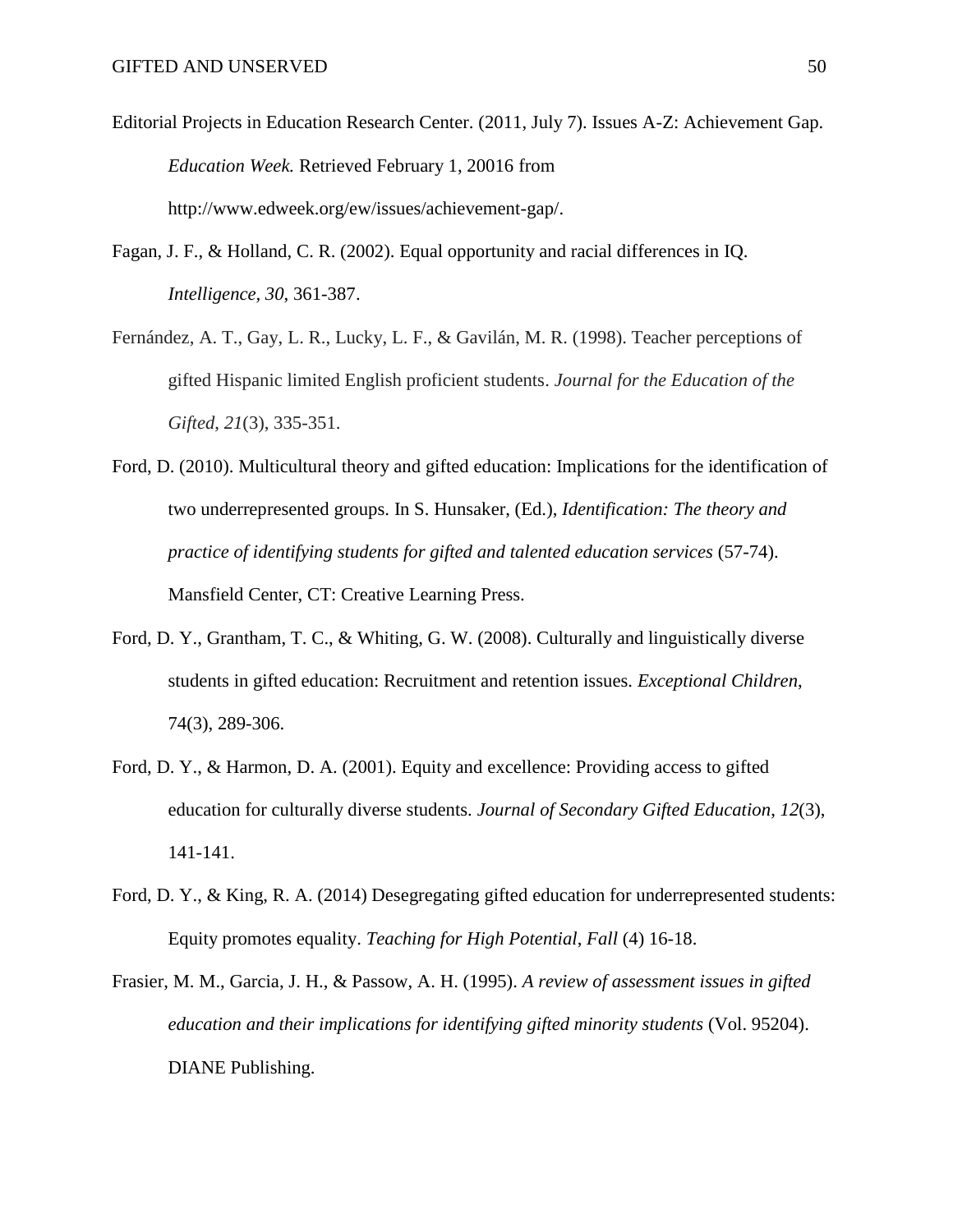- Frasier, M. M., & Passow, A. H. (1994). Towards a New Paradigm for Identifying Talent Potential. Research Monograph 94112. Storrs: National Research Center on the Gifted and Talented, University of Conneticut.
- Gardner, D. P., Larsen, Y. W., Baker, W., Campbell, A., & Crosby, E. A. (1983). *A nation at risk: The imperative for educational reform* (p. 65). United States Department of Education.
- Hanushek, E. A., Kain, J. F., & Rivkin, S. G. (1998). *Teachers, schools, and academic achievement* (No. w6691). National Bureau of Economic Research.
- Hart, B., & Risley, T. R. (2003). The early catastrophe: The 30 million word gap by age 3. *American educator*, *27*(1), 4-9.
- Hartlep, N. (2011). *Going public: Critical race theory & issues of social justice*. Mustang, OK: Tate Publishing.
- Henry, T. S. (1920). *Classroom problems in the education of gifted children*. (Doctoral dissertation). Library of Congress. Retrieved from https://archive.org/stream/classroomproblem00henr#page/n7/mode/2up.
- Hollingsworth, L.S. (1926). *Gifted children: Their nature and nurture.* New York, NY: Macmillan.
- Hunsaker, S.L., & Shepherd, P. (2010). Policy perspectives on gifted education. In S. Hunsaker, (Ed.), *Identification: The theory and practice of identifying students for gifted and talented education services* (121-141). Mansfield Center, CT: Creative Learning Press.
- Jack Kent Cooke Foundation. (2014). *Advancing the education of exceptionally promising students who have financial need.* Retrieved November 16, 2015 from http://www.jkcf.org/.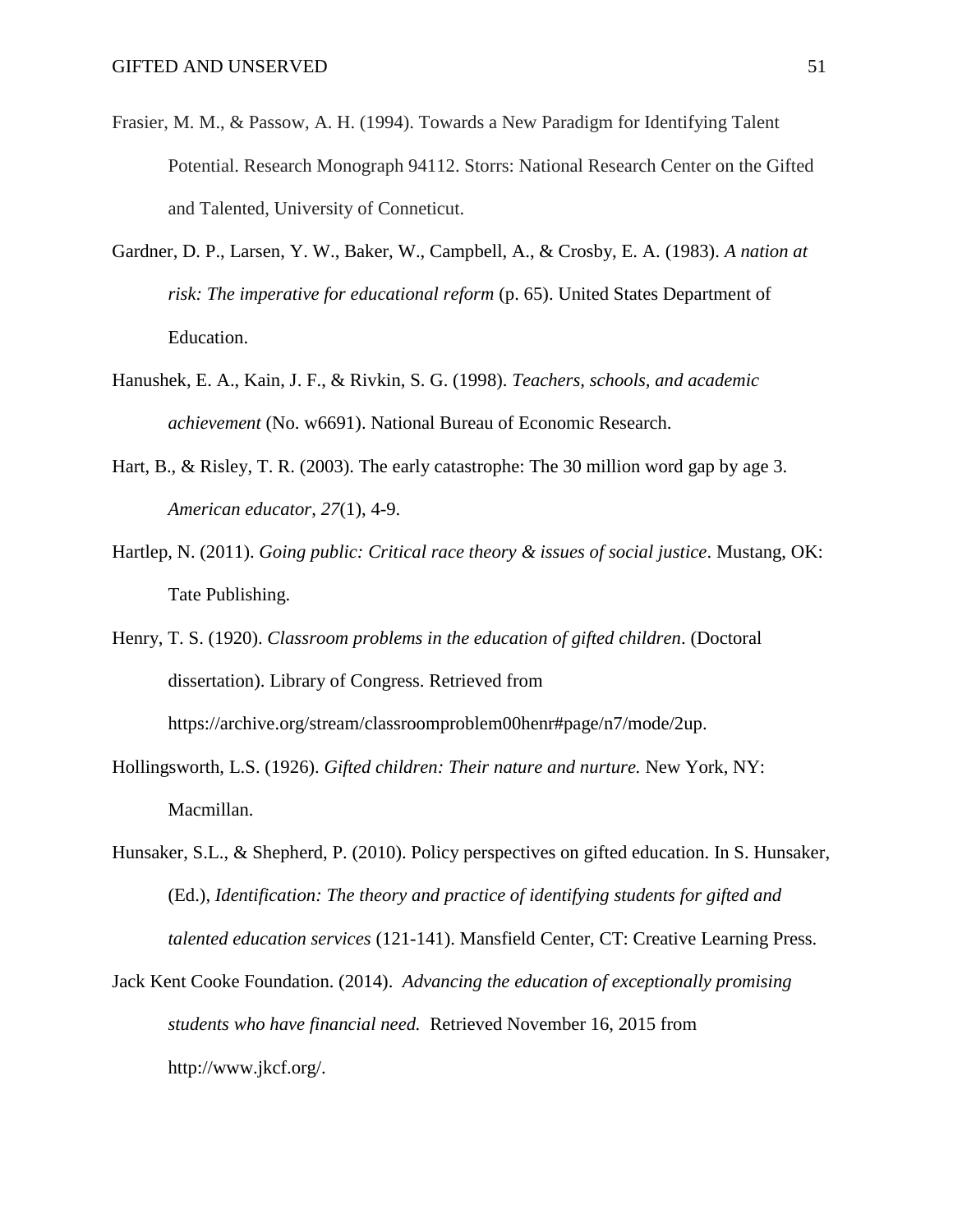- *Jacob K. Javits Gifted and Talented Students Education Act*, Pub. L. 89-10, title IV, part B. (1988).
- *Jacob K. Javits Gifted and Talented Students Education Act*, Pub. L. 103-382, title I, Sec 101. (1994).
- Kawai, Y. (2005). Stereotyping Asian Americans: The dialectic of the model minority and the yellow peril. *The Howard Journal of Communications, 16*(2), 109-130.

Kent School District. (2014). Retrieved March 10, 2015 from http://kent.k12.wa.us/domain/37

- Ladson-Billings, G., & Tate IV, W. (1995). Toward a critical race theory of education. *The Teachers College Record*, *97*(1), 47-68.
- Mansfield, K. C. (2015). Giftedness as Property: Troubling Whiteness, Wealth, and Gifted Education in the US. *International Journal of Multicultural Education, 17*(1), pp-143.
- Marland, S. P., Jr. (1972). *Education of the gifted and talented: Report to the Congress of the United States by the U.S. Commissioner of Education and background papers submitted to the U.S. Office of Education* (Vols. 1-2). (Government Documents Y4.L 11/2: G36). Washington, DC: U.S. Government Printing Office.
- Morris, J. E. (2001). African American students and gifted education: The politics of race and culture. *Roeper Review*, *24*(2), 59-62.
- Murphy, J. (2010). *The educator's handbook for understanding and closing achievement gaps*. Thousand Oaks, CA: Corwin Press.
- Murray, C., & Herrnstein, R. (1994). Race, genes, and I.Q. An apologia: The case for a conservative multiculturalism. *The New Republic, 211*(18), 27-37.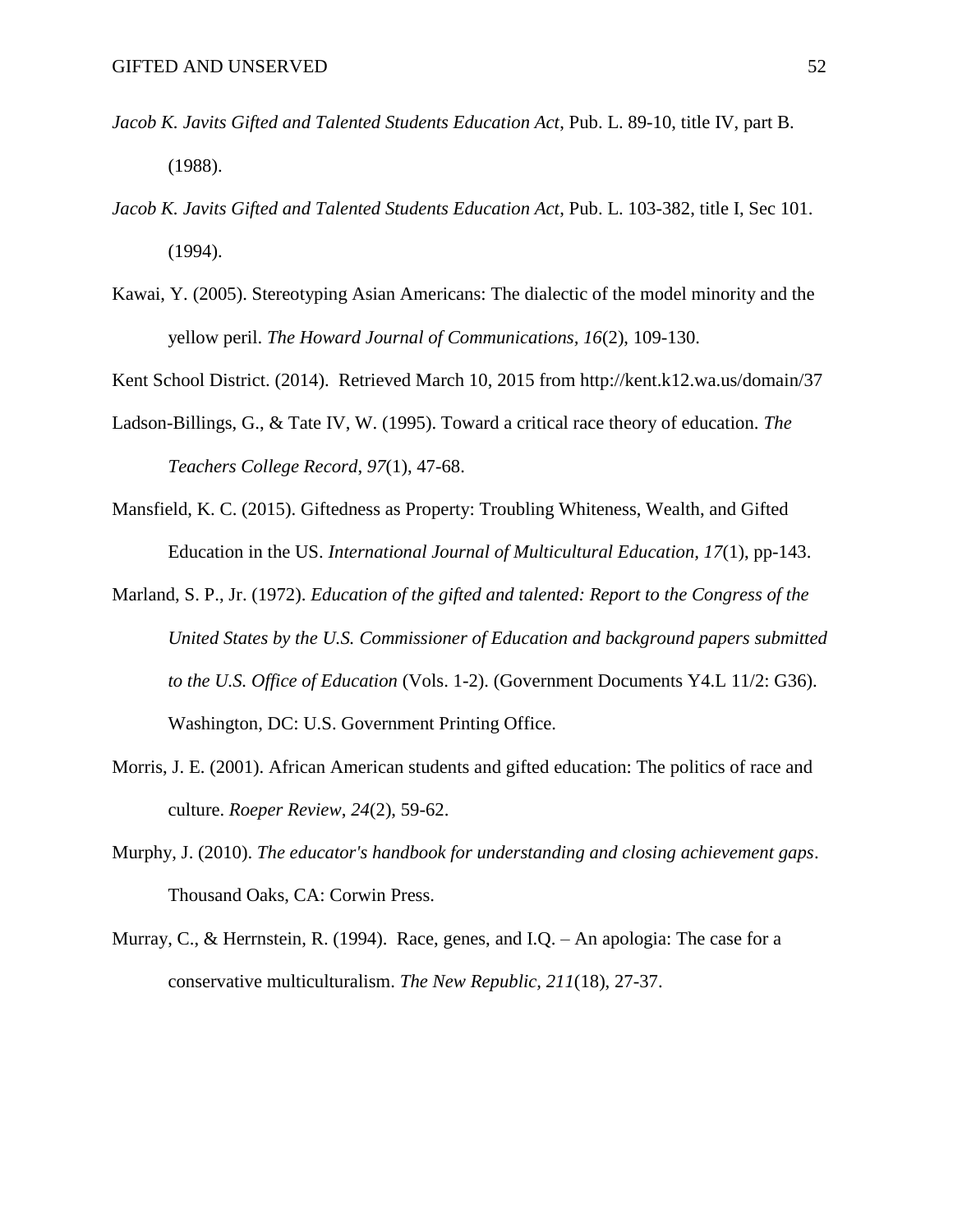- Naglieri, J. A., & Ford, D. Y. (2003). Addressing under-representation of gifted minority children using the Naglieri Nonverbal Ability Test (NNAT). *Gifted Child Quarterly, 47*, 155-160.
- *Naglieri Nonverbal Abilities Test.* (2008). [Measurement Instrument]. Pearson.
- National Association for Gifted Children (NAGC). (2015a). *Definitions of giftedness*. Retrieved May 3, 2015 from http://www.nagc.org/resources-publications/resources/definitionsgiftedness.
- National Association for Gifted Children (NAGC). (2015b). *Gifted education in the U.S.*. Retrieved May 20, 2015 from http://www.nagc.org/resourcespublications/resources/gifted-education-us.
- National Association for Gifted Children (NAGC). (2015c). *A brief history of gifted and talented education*. Retrieved May 20, 2015 from http://www.nagc.org/resourcespublications/resources/gifted-education-us/brief-history-gifted-and-talented-education.
- National Association for Gifted Children (NAGC), (2016). *Jacob Javits Gifted & Talented Students Education Act*. Retrieved March 1, 2016 from http://www.nagc.org/resourcespublications/resources-university-professionals/jacob-javits-gifted-talented-students.
- National Center for Education Statistics (NCES). (2015). *Digest of education statistics: Number of gifted and talented students in public elementary and secondary schools, by sex, race/ethnicity, and state: 2004 and 2006.* Retrieved from https://nces.ed.gov/programs/digest/d14/tables/dt14\_204.80.asp.
- National Research Center on the Gifted and Talented (NRCGT). (2014). *National surveys of gifted programs: Executive summary.* Institute of Education Sciences, U.S. Department of Education. Charlottesville, Virginia: University of Virginia. Retrieved from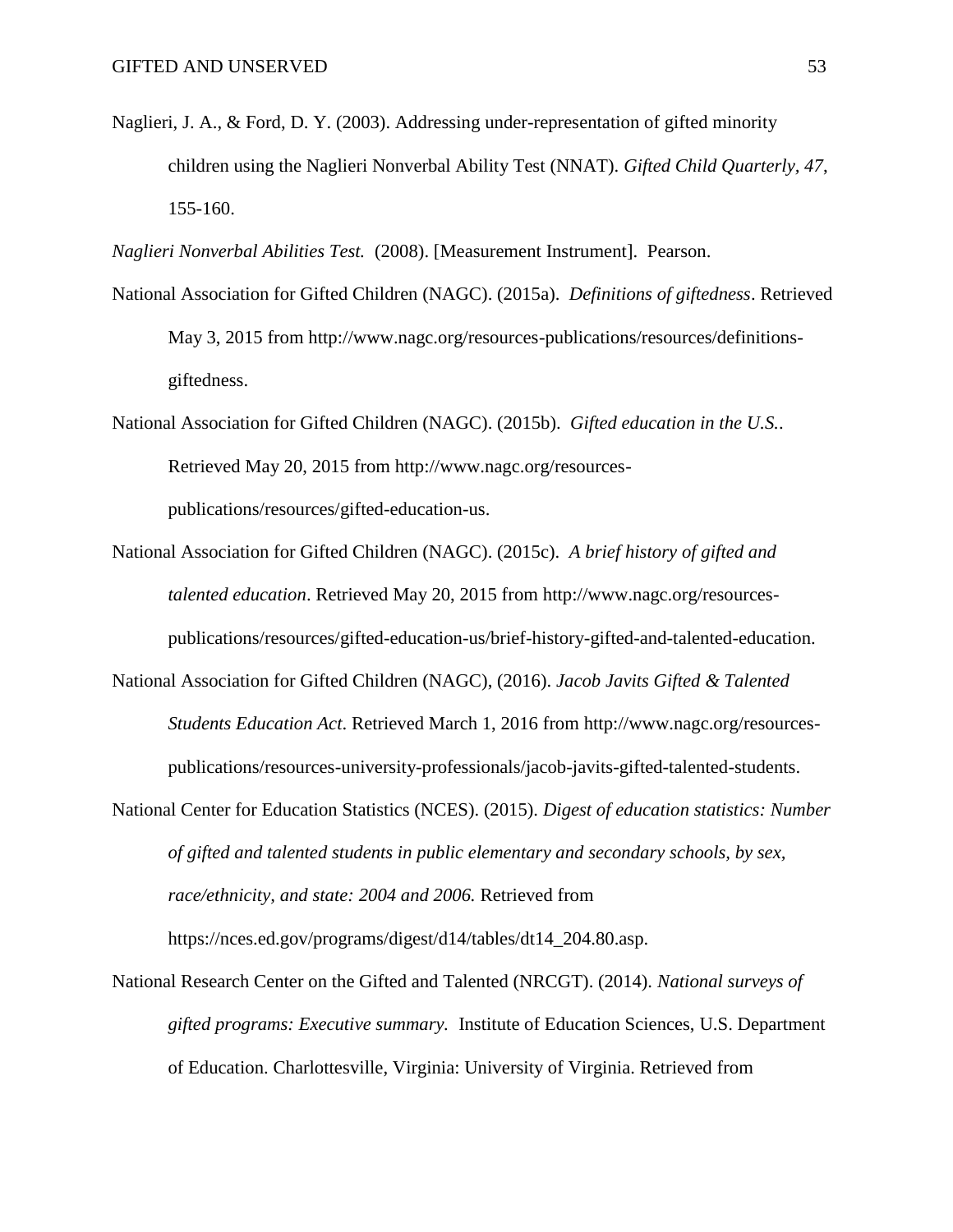http://www.nagc.org/sites/default/files/key%20reports/2014%20Survey%20of%20GT%2 0programs%20Exec%20Summ.pdf.

- Oakes, J. (2005). *Keeping track: How schools structure inequality.* New Haven, CT: Yale University Press.
- Office of the Superintendent of Public Instruction (OSPI), (2015). *HCP Ctudent Enrollment by All Funds 2010-2011*. Retrieved May 30, 2015 at http://data.k12.wa.us/PublicDWP/web/Washingtonweb/PublishedReports/PublishedRepo rts.aspx.
- Olszewski-Kubilius, P. p., & Thomson, D. (2015). Talent Development. *Gifted Child Today*, *38*(1), 5-6.
- Raudenbush, S. W., & Bryk, A. S. (2002). *Hierarchical linear models: Applications and data analysis methods* (Vol. 1). Sage.
- *Raven Standard Progressive Matrices.* (2000). [Measurement Instrument]. Retrieved from https://www.raventest.net/.
- Reavis, P. R. (2007). An Analysis of Racial/ethnic Representation in Gifted Education in a Large School District in the Southeast: A Study Comparing Test Instrumentation Results as Part of a Multidimensional Identification Process. ProQuest.
- Renzulli, J.S. (1986). The three-ring conception of giftedness: A developmental model for creative productivity. In R.J. Sternberg & J.E. Davidson (Eds.). *Conceptions of giftedness*, (pp. 53-92). New York, NY: Cambridge University Press.

Revised Code of Washington [RCW]. (2015). *Highly capable students*. Chapter 28A.185.

Riverside Publishing Company, The (2014). *Cognitive Abilities Test Edition 7*. Retrieved June 3,

2015 from http://www.riversidepublishing.com/products/cogAT7/content.html.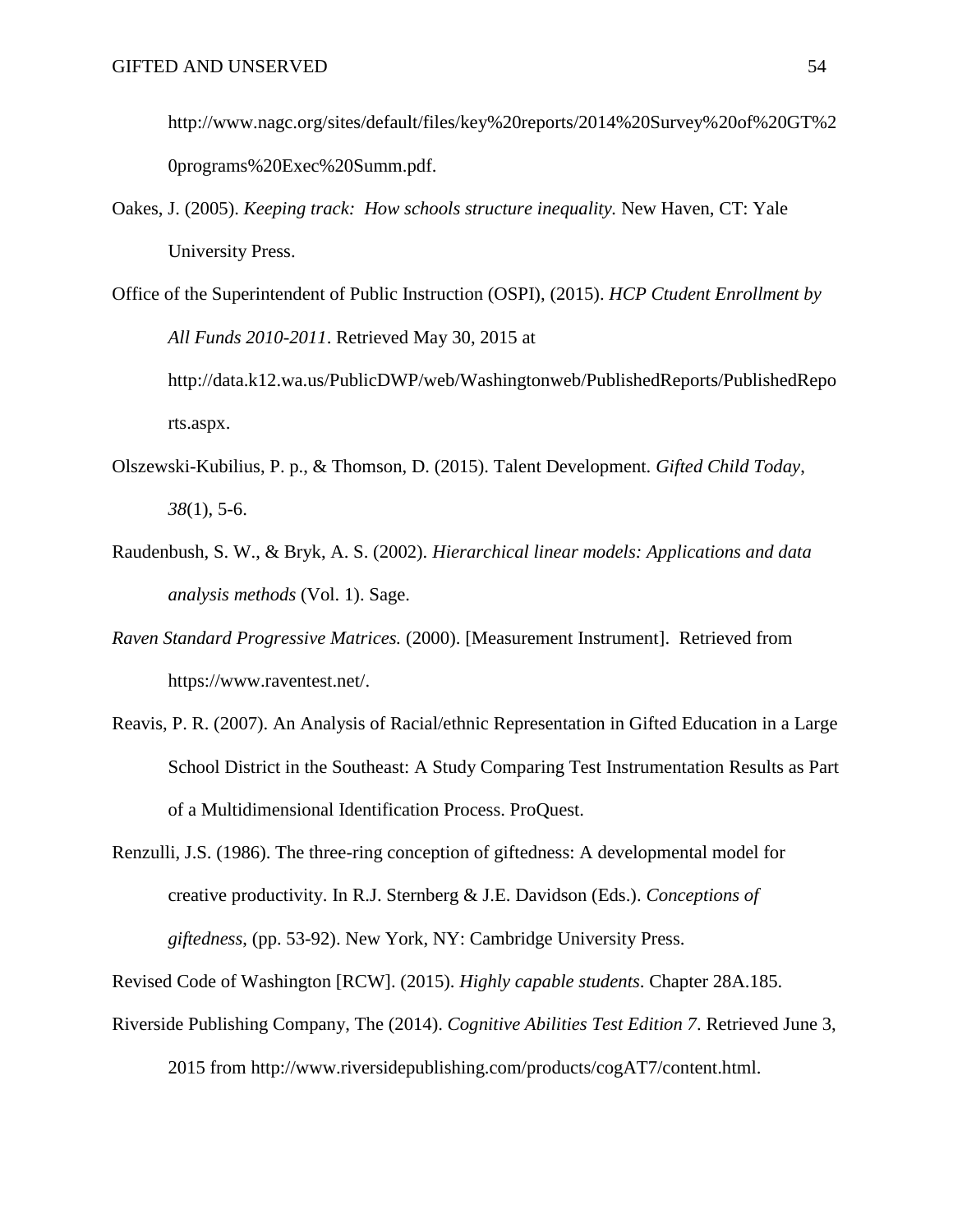- Robinson, A., Bradley, R. H., & Stanley, T. D. (1990). Opportunity to achieve: Identifying mathematically gifted black students. *Contemporary Educational Psychology*, *15*(1), 1- 12.
- Robinson, A., Shore, B. M., & Enersen, D. L. (2007). Developing talents in culturally diverse learners. *Best practices in gifted education: An evidence-based guide* (pp. 247-254). Waco, TX: Prufrock Press.
- Sarouphim, K. M. (2001). DISCOVER: Concurrent validity, gender differences, and identification of minority students. *Gifted Child Quarterly*, *45*(2), 130-138.
- Shaunessy, E., Karnes, F.A., & Cobb, Y. (2004). Assessing potentially gifted students from lower socioeconomic status with nonverbal measures of intelligence. *Perceptual and Motor Skills, 98,* 1129-1138.
- Sheets, R. (1995). *College Board Advanced Placement Spanish literature for at-risk native speakers: A model with multicultural, bilingual and gifted dimensions.* Paper presented at the annual meeting of the American Education Research Association, New Orleans, LA.
- Slade, M. (2012). The impact of professional standards if gifted education on the identification of giftedness & talent. In S. Hunsaker, (Ed.), *Identification: The theory and practice of identifying students for gifted and talented education services* (167-193). Mansfield Center, CT: Creative Learning Press.
- Solorzano, D. G., & Yosso, T. J. (2002). Critical race methodology: Counter-storytelling as an analytical framework for education research. *Qualitative inquiry*, *8*(1), 23-44.
- Taylor, E. (2006). A critical race analysis of the achievement gap in the United States: Politics, reality, and hope. *Leadership and Policy in Schools*, *5*(1), 71-87.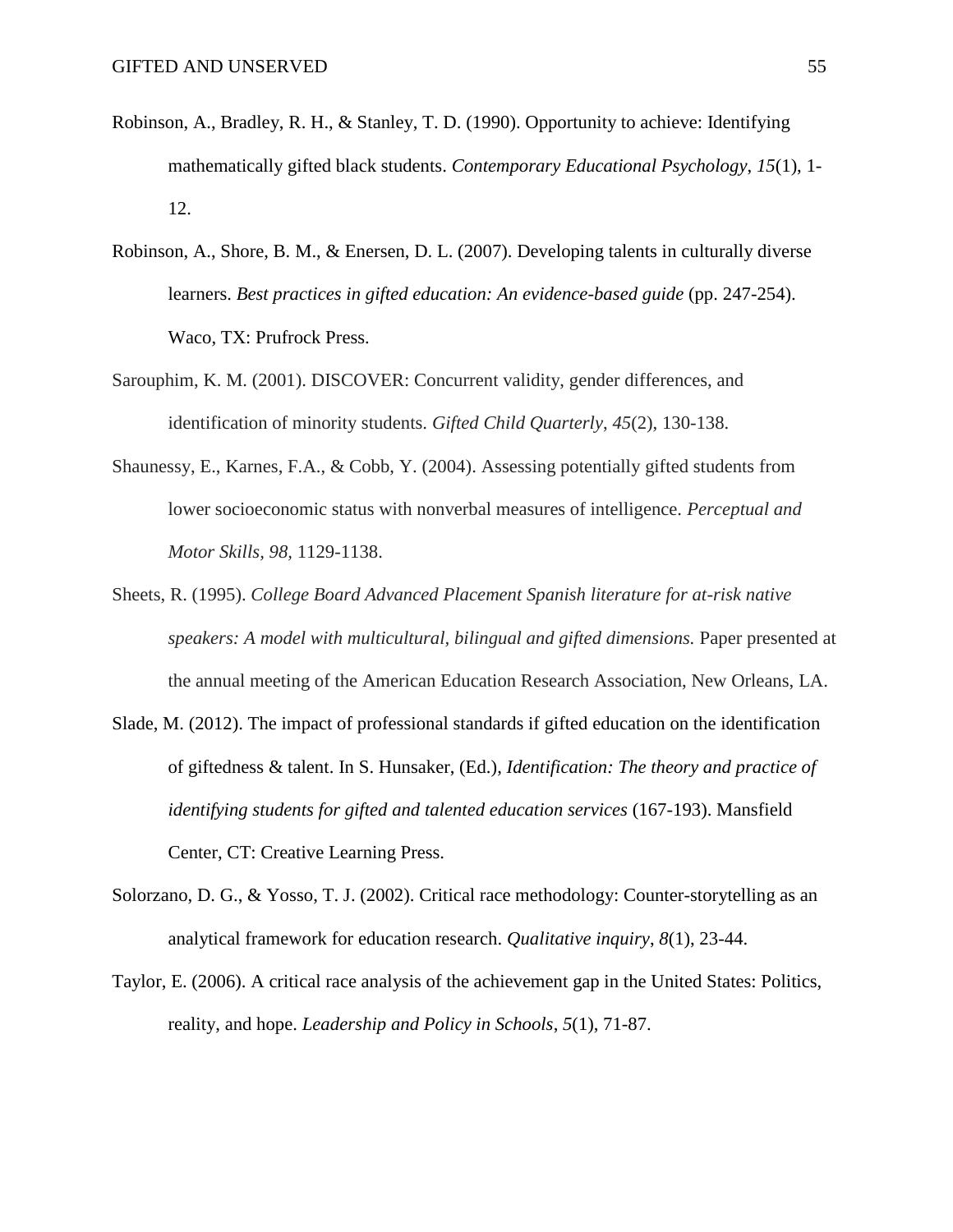- Terman, L. M. (1925). *Genetic studies of genius. Mental and physical traits of a thousand gifted children*. Palo Alto, CA: Stanford Univ. Press.
- Tittle, C. K. (1994). Test bias. In T. Husen & T. N. Postlethwaite (Eds.) *International encyclopedia of education.* (2<sup>nd</sup> ed., pp. 6315-6321). Oxford, England: Elsevier Science.
- Tonemah, S. (1987). Assessing American Indian gifted and talented students' abilities. *Journal for the Education of the Gifted*, *10,* 181-194.
- United States Census Bureau. (2011). *Overview of race and Hispanic origin: 2010 census briefs.* Retrieved from http://www.census.gov/prod/cen2010/briefs/c2010br-02.pdf.
- U.S. Department of Education. (2015). *The condition of education 2015.* Washington, DC: U.S. Government Printing Office.
- Washington Administrative Code [WAC]. (2015). *Special service program – highly capable students.* Chapter 392-170.

*Westchester Intelligence Scale for Children*. (2014). [Measurement Instrument]. Pearson.

Winebrenner, S., & Brulles, D. (2008). *The cluster grouping handbook: A schoolwide model: How to challenge gifted students and improve achievement for all. Minneapolis, MN:* Free Spirit Publishing.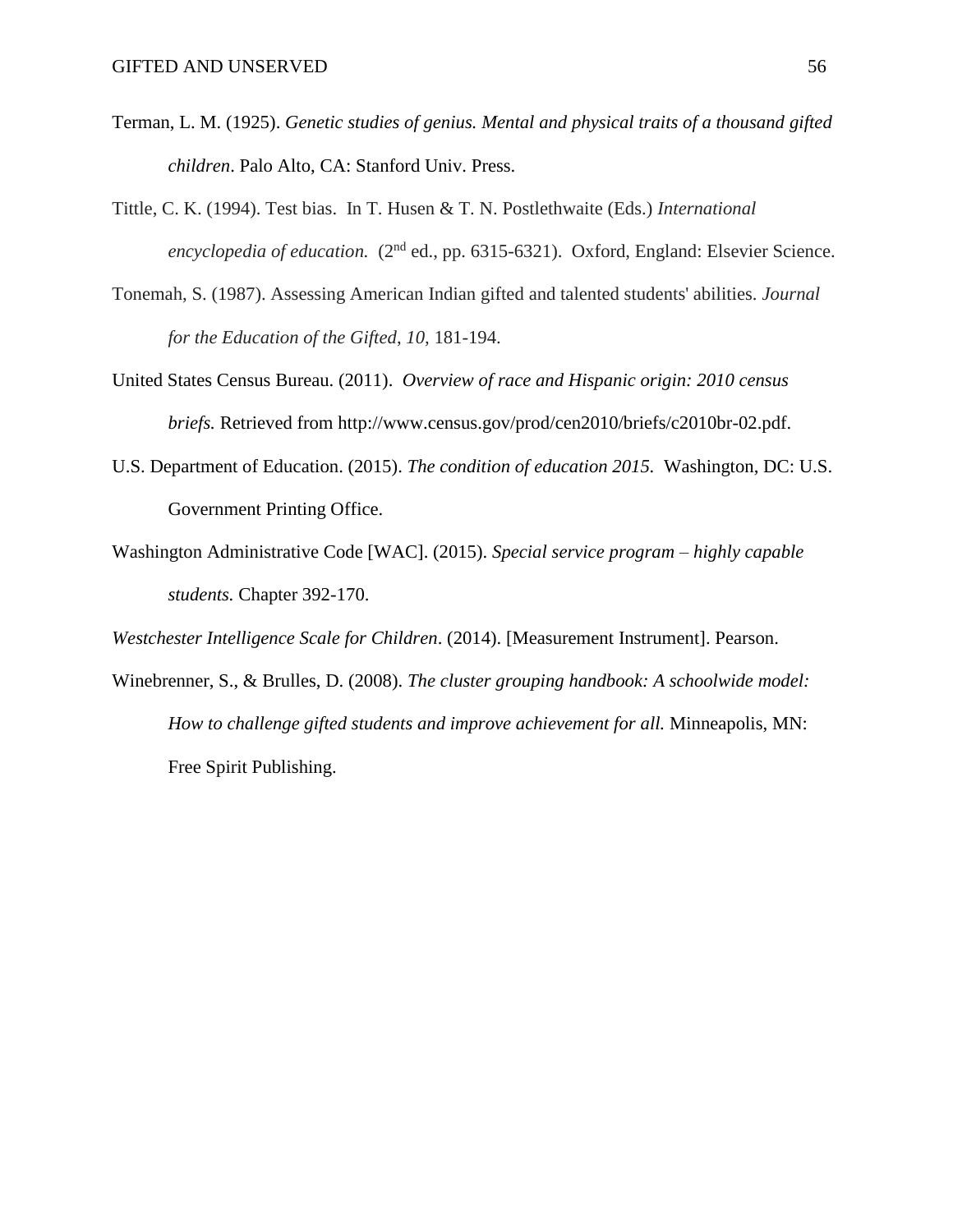# **Appendix A**

### Table 1.

*Baseline Equivalence on Group Demographic Characteristics*

|              | Participating<br>$N = 32$ |       |                  | Comparison |                  | Gifted |            | Participating vs |                  |  |
|--------------|---------------------------|-------|------------------|------------|------------------|--------|------------|------------------|------------------|--|
|              |                           |       | $N = 32$         |            | $N = 92$         |        | Comparison |                  |                  |  |
|              | $\boldsymbol{n}$          | $\%$  | $\cal N$         | $\%$       | $\boldsymbol{N}$ | $\%$   | $\chi^2$   | df               | $\boldsymbol{P}$ |  |
| Gender       |                           |       |                  |            |                  |        |            |                  |                  |  |
| Male         | 14                        | 44%   | 16               | 50%        | 41               | 45%    | 0.25       | $\mathbf{1}$     | .616             |  |
| Female       | 18                        | 56%   | 16               | 50%        | 51               | 55%    |            |                  |                  |  |
| Race         |                           |       |                  |            |                  |        |            |                  |                  |  |
| <b>Black</b> | 14                        | 44%   | 6                | 19%        | 6                | 7%     | 6.83       | $\overline{4}$   | .145             |  |
| Hispanic     | $8\,$                     | 25%   | 14               | 44%        | 11               | 12%    |            |                  |                  |  |
| Multi-racial | 10                        | 31%   | 10               | 31%        | 13               | 14%    |            |                  |                  |  |
| Islander     | $\boldsymbol{0}$          | 0%    | $\mathbf{1}$     | 3%         | $\boldsymbol{0}$ | 0%     |            |                  |                  |  |
| Asian        | $\boldsymbol{0}$          | $0\%$ | $\mathbf{1}$     | 3%         | 19               | 21%    |            |                  |                  |  |
| White        |                           |       |                  |            | 43               | 47%    |            |                  |                  |  |
| <b>ELL</b>   |                           |       |                  |            |                  |        | 0.16       | $\mathbf{1}$     | .689             |  |
| $\rm No$     | 29                        | 91%   | 28               | 88%        | 82               | 89%    |            |                  |                  |  |
| Yes          | 3                         | 9%    | $\overline{4}$   | 12%        | 10               | 11%    |            |                  |                  |  |
| Language     |                           |       |                  |            |                  |        | 3.36       | $\overline{4}$   | .499             |  |
| English      | 24                        | 75%   | 20               | 63%        | 67               | 73%    |            |                  |                  |  |
| French       | $\overline{0}$            | $0\%$ | $\mathbf{1}$     | 3%         | $\boldsymbol{0}$ | $0\%$  |            |                  |                  |  |
| Somali       | $\mathbf{1}$              | 3%    | 3                | 9%         | $\mathbf{1}$     | 1%     |            |                  |                  |  |
| Spanish      | $\tau$                    | 22%   | $\tau$           | 22%        | 6                | 7%     |            |                  |                  |  |
| Vietnamese   | $\boldsymbol{0}$          | $0\%$ | $\mathbf{1}$     | 3%         | $\mathbf 1$      | 1%     |            |                  |                  |  |
| Other        | $\boldsymbol{0}$          | 0%    | $\boldsymbol{0}$ | 0%         | 17               | 18%    |            |                  |                  |  |

*Note.* ELL=English language learner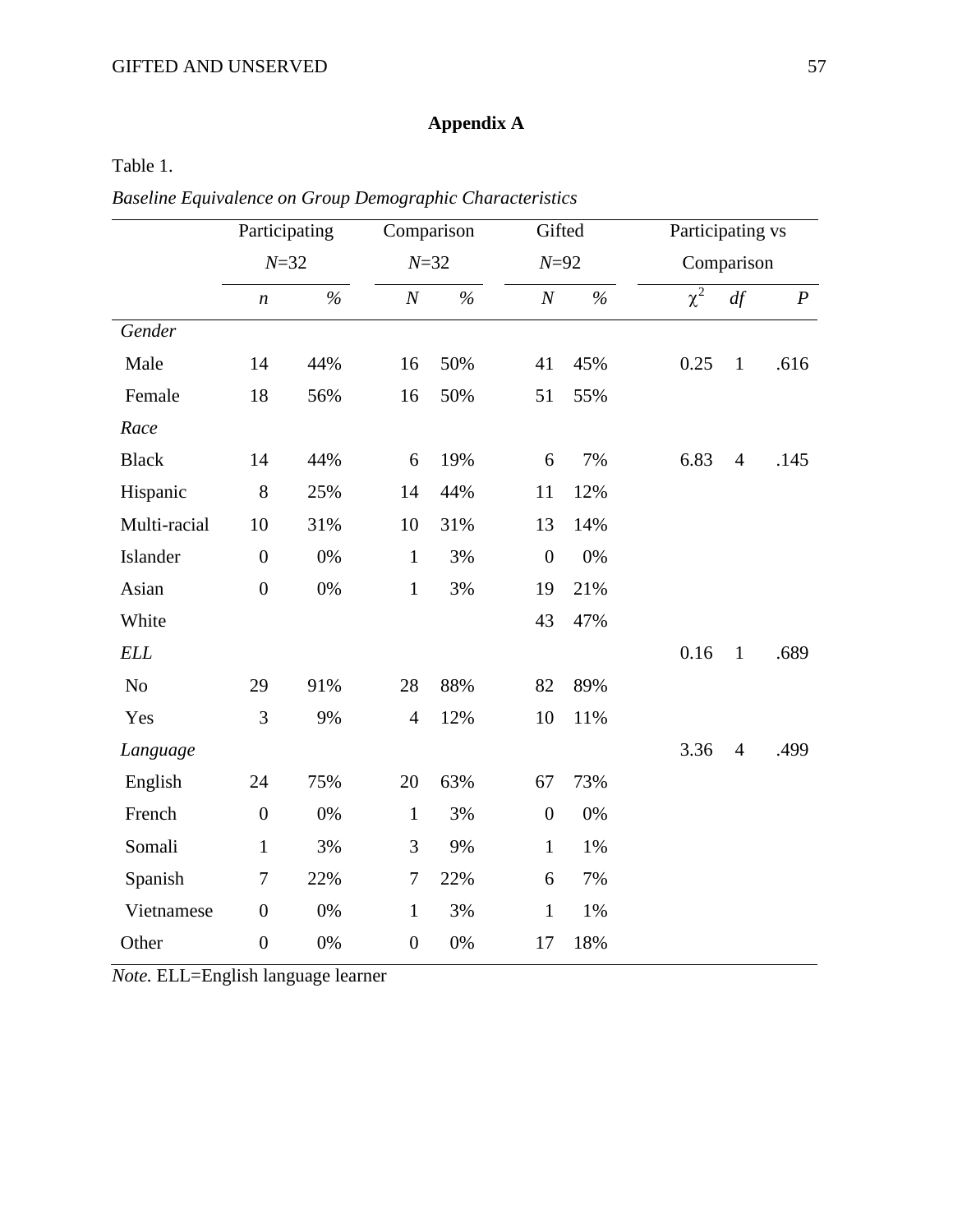## **Appendix B**

Table 2.

*Students Identified for Gifted Services from Participating Group*

|              | $\boldsymbol{n}$ | $\boldsymbol{N}$ | $\%$  |
|--------------|------------------|------------------|-------|
| Total        | $\overline{4}$   | 23               | 17.4% |
| Gender       |                  |                  |       |
| Male         | $\overline{2}$   | 12               | 16.6% |
| Female       | $\overline{2}$   | 11               | 18.2% |
| Race         |                  |                  |       |
| <b>Black</b> | $\mathbf{1}$     | 11               | 9.1%  |
| Hispanic     | 3                | 8                | 37.4% |
| Multi-Racial | $\boldsymbol{0}$ | $\overline{4}$   | 0.0%  |

*Note. n*=number of students identified; *N*=number of participating students; *%*=percentage of identified students out of participating group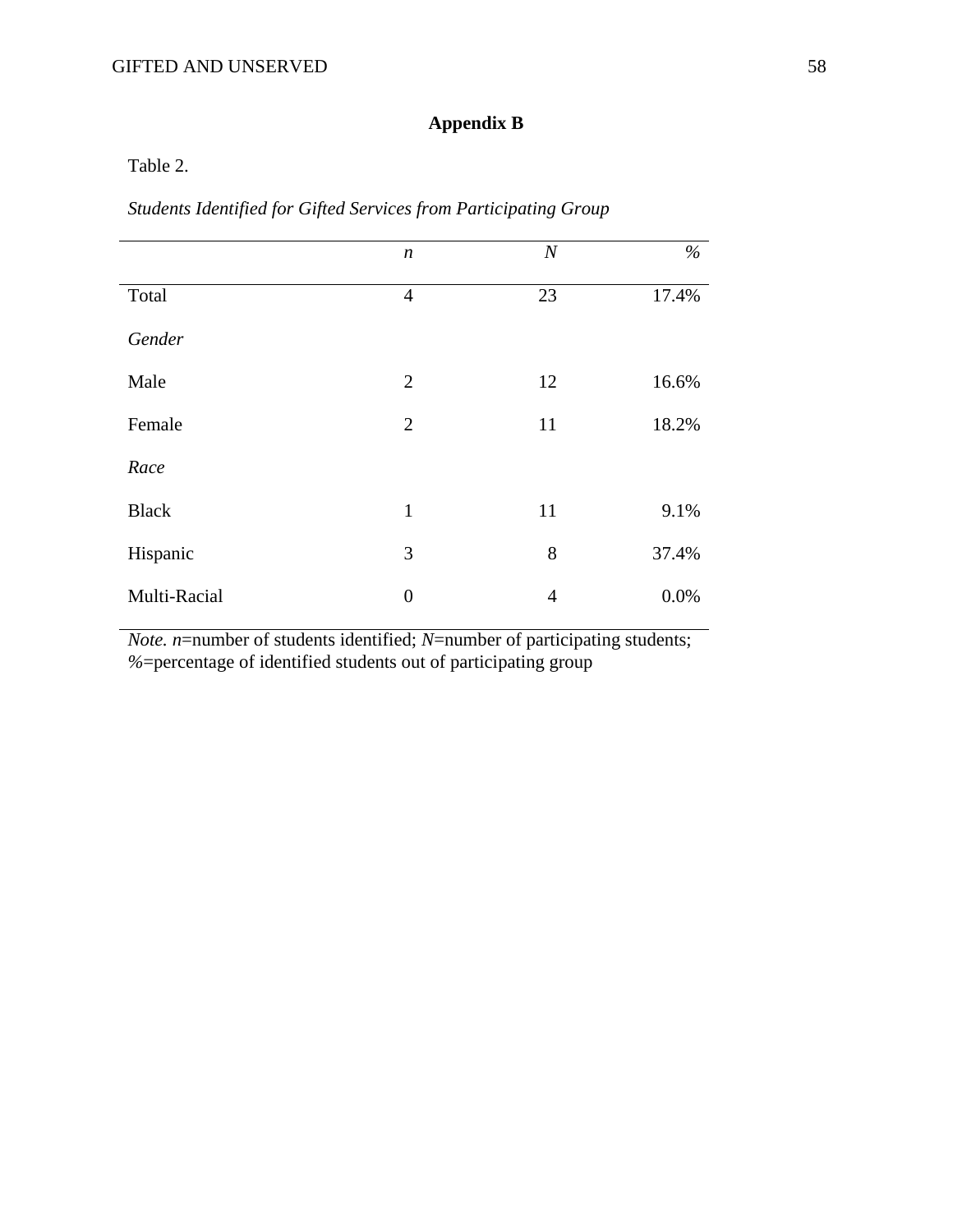# **Appendix C**

Table 3.

*Baseline Equivalence on Math and Reading for Participating and Comparison Groups*

|                  |                  |       |                  |    |                  |      | 95%                 |       |
|------------------|------------------|-------|------------------|----|------------------|------|---------------------|-------|
|                  |                  |       |                  |    |                  |      | Confidence Interval |       |
|                  | $\boldsymbol{M}$ | SD    | $\boldsymbol{t}$ | Df | $\boldsymbol{P}$ | SE   | Lower               | Upper |
| Baseline-Math    | 451.25           | 11.44 | $-0.36$          | 62 | 0.719            | 3.20 | $-7.56$             | 5.25  |
|                  | 452.41           | 14.06 |                  |    |                  |      |                     |       |
| Baseline-Reading | 548.41           | 22.67 | 0.17             | 61 | 0.869            | 7.26 | $-7.90$             | 9.32  |
|                  | 550.38           | 22.11 |                  |    |                  |      |                     |       |

*Note*. M=mean; SD=Standard Deviation; SE=Standard Error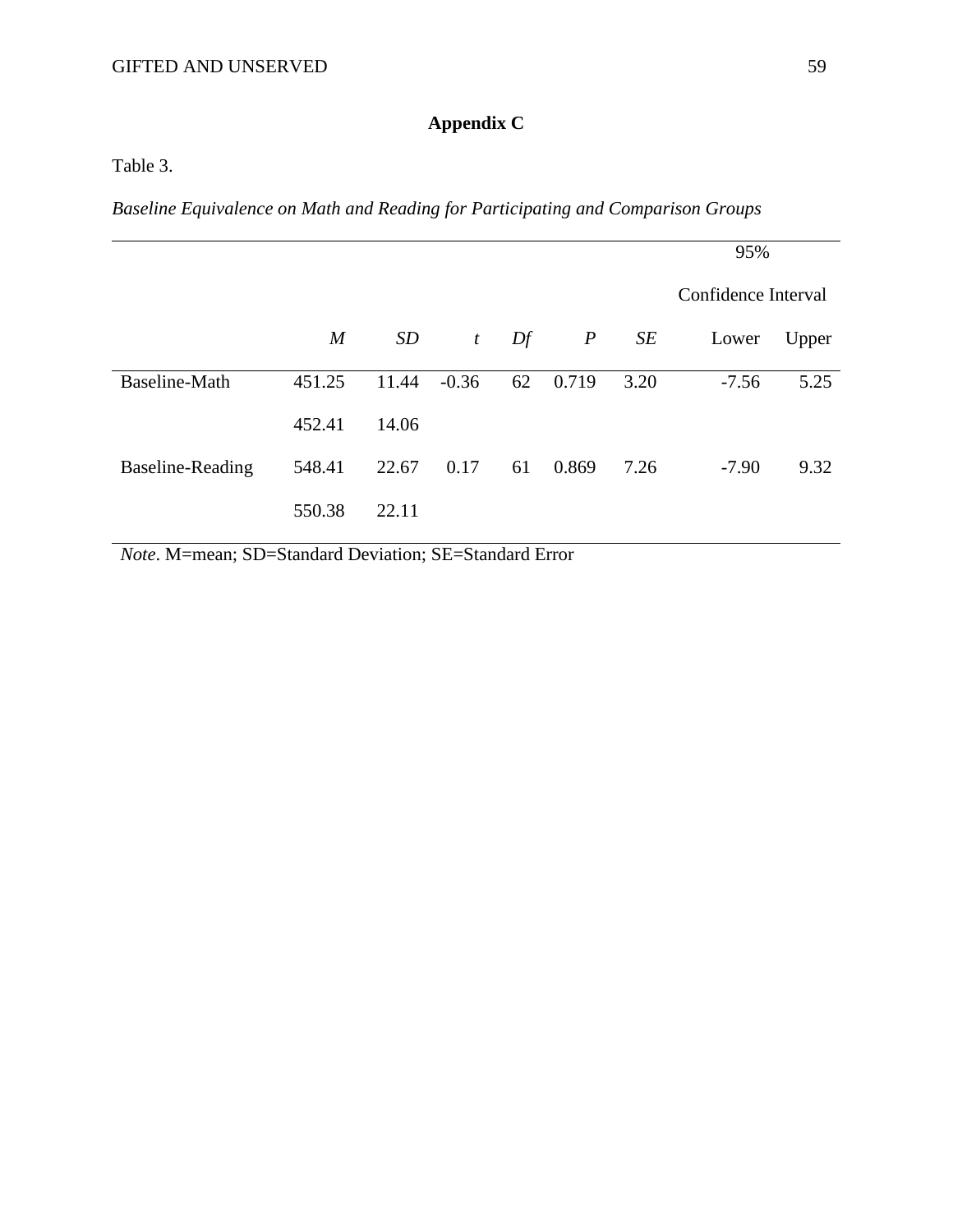# **Appendix D**

Table 4.

# *Math Achievement by Groups*

|                 |               | $\boldsymbol{N}$ | $\boldsymbol{M}$ | SD    | SE   | Min | Max |
|-----------------|---------------|------------------|------------------|-------|------|-----|-----|
| <b>Baseline</b> | Comparison    | 32               | 451.25           | 11.44 | 2.02 | 427 | 473 |
|                 | Participating | 32               | 452.41           | 14.06 | 2.49 | 424 | 489 |
|                 | Gifted        | 92               | 463.90           | 15.13 | 1.58 | 423 | 519 |
|                 |               | 156              | 458.95           | 15.35 | 1.23 | 423 | 519 |
| Winter          | Comparison    | 32               | 464.94           | 16.03 | 2.83 | 442 | 495 |
|                 | Participating | 31               | 464.23           | 18.12 | 3.25 | 426 | 503 |
|                 | Gifted        | 92               | 482.07           | 15.93 | 1.66 | 448 | 524 |
|                 |               | 155              | 474.96           | 18.44 | 1.48 | 426 | 524 |
| Spring          | Comparison    | 32               | 480.13           | 18.03 | 3.19 | 433 | 510 |
|                 | Participating | 31               | 478.00           | 21.06 | 3.78 | 418 | 508 |
|                 | Gifted        | 92               | 500.86           | 14.19 | 1.48 | 464 | 533 |
|                 |               | 155              | 492.01           | 19.66 | 1.58 | 418 | 533 |

*Note*. M=mean; SD=Standard Deviation; SE=Standard Error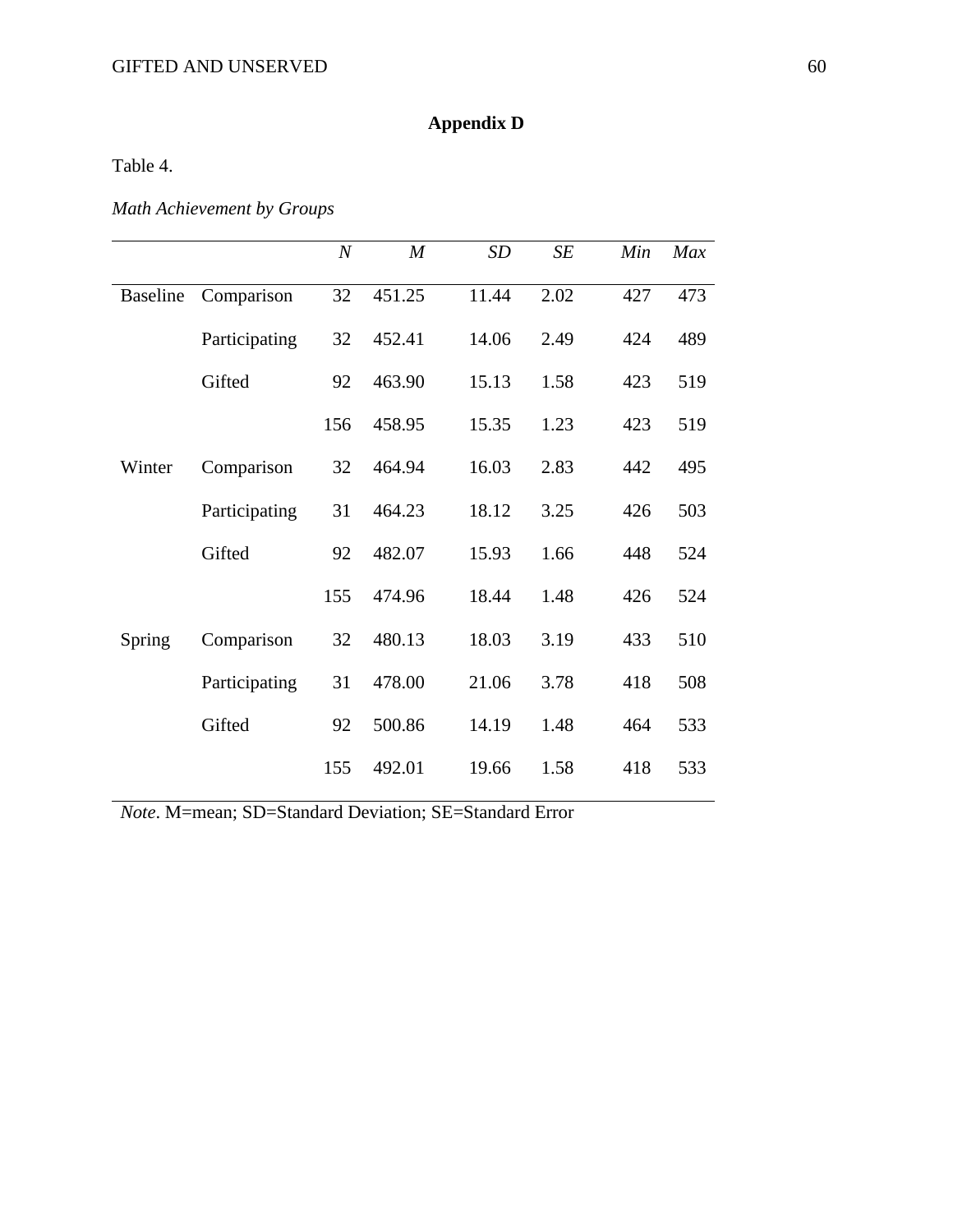### GIFTED AND UNSERVED 61

# **Appendix E**

Table 5.

# *Reading Achievement by Groups*

|                 |               | $\boldsymbol{N}$ | $\boldsymbol{M}$ | SD    | SE   | Min | Max |
|-----------------|---------------|------------------|------------------|-------|------|-----|-----|
| <b>Baseline</b> | Comparison    | 32               | 548.41           | 22.67 | 4.01 | 510 | 611 |
|                 | Participating | 32               | 550.38           | 22.11 | 3.91 | 495 | 591 |
|                 | Gifted        | 92               | 557.90           | 28.10 | 2.93 | 490 | 643 |
|                 |               | 156              | 554.41           | 26.12 | 2.09 | 490 | 643 |
| Winter          | Comparison    | 32               | 561.31           | 28.76 | 5.09 | 506 | 610 |
|                 | Participating | 31               | 562.29           | 28.88 | 5.19 | 472 | 617 |
|                 | Gifted        | 92               | 573.55           | 32.57 | 3.40 | 493 | 682 |
|                 |               | 155              | 568.77           | 31.46 | 2.53 | 472 | 682 |
| Spring          | Comparison    | 32               | 569.81           | 31.09 | 5.50 | 499 | 636 |
|                 | Participating | 31               | 568.84           | 28.42 | 5.10 | 509 | 634 |
|                 | Gifted        | 92               | 583.59           | 28.71 | 2.99 | 514 | 654 |
|                 |               | 155              | 577.79           | 29.81 | 2.39 | 499 | 654 |

*Note*. M=mean; SD=Standard Deviation; SE=Standard Error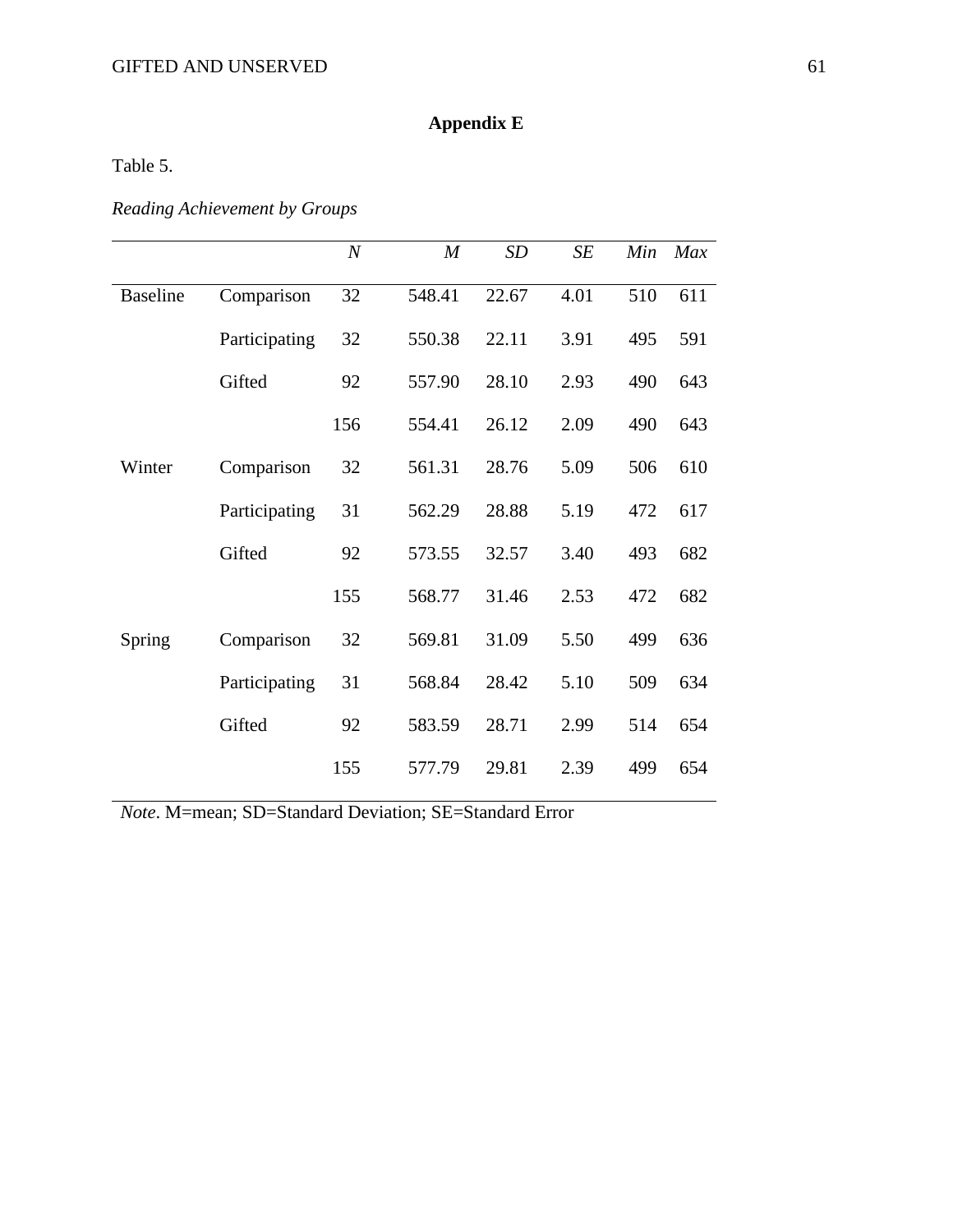# **Appendix F**

Table 6.

*HLM Results of Promise Scholar and Comparison Students on Math*

|                  | Coefficient | Std.Error | df  | $\overline{T}$ | $\boldsymbol{P}$ |
|------------------|-------------|-----------|-----|----------------|------------------|
| (Intercept)      | $-0.75$     | 0.16      | 122 | $-4.58$        | < .001           |
| Treatment        | 0.03        | 0.16      | 57  | 0.16           | 0.875            |
| Winter           | 0.69        | 0.14      | 122 | 4.83           | < .001           |
| Spring           | 1.45        | 0.16      | 122 | 8.84           | < .001           |
| Male             | 0.12        | 0.15      | 57  | 0.81           | .423             |
| Multiracial      | $-0.10$     | 0.18      | 57  | $-0.54$        | .591             |
| Hispanic         | 0.03        | 0.18      | 57  | 0.17           | .863             |
| Islander         | 0.06        | 0.59      | 57  | 0.10           | .921             |
| Asian            | 1.81        | 0.59      | 57  | 3.06           | .003             |
| Treatment*Winter | $-0.11$     | 0.20      | 122 | $-0.54$        | .592             |
| Treatment*Spring | $-0.18$     | 0.23      | 122 | $-0.78$        | .438             |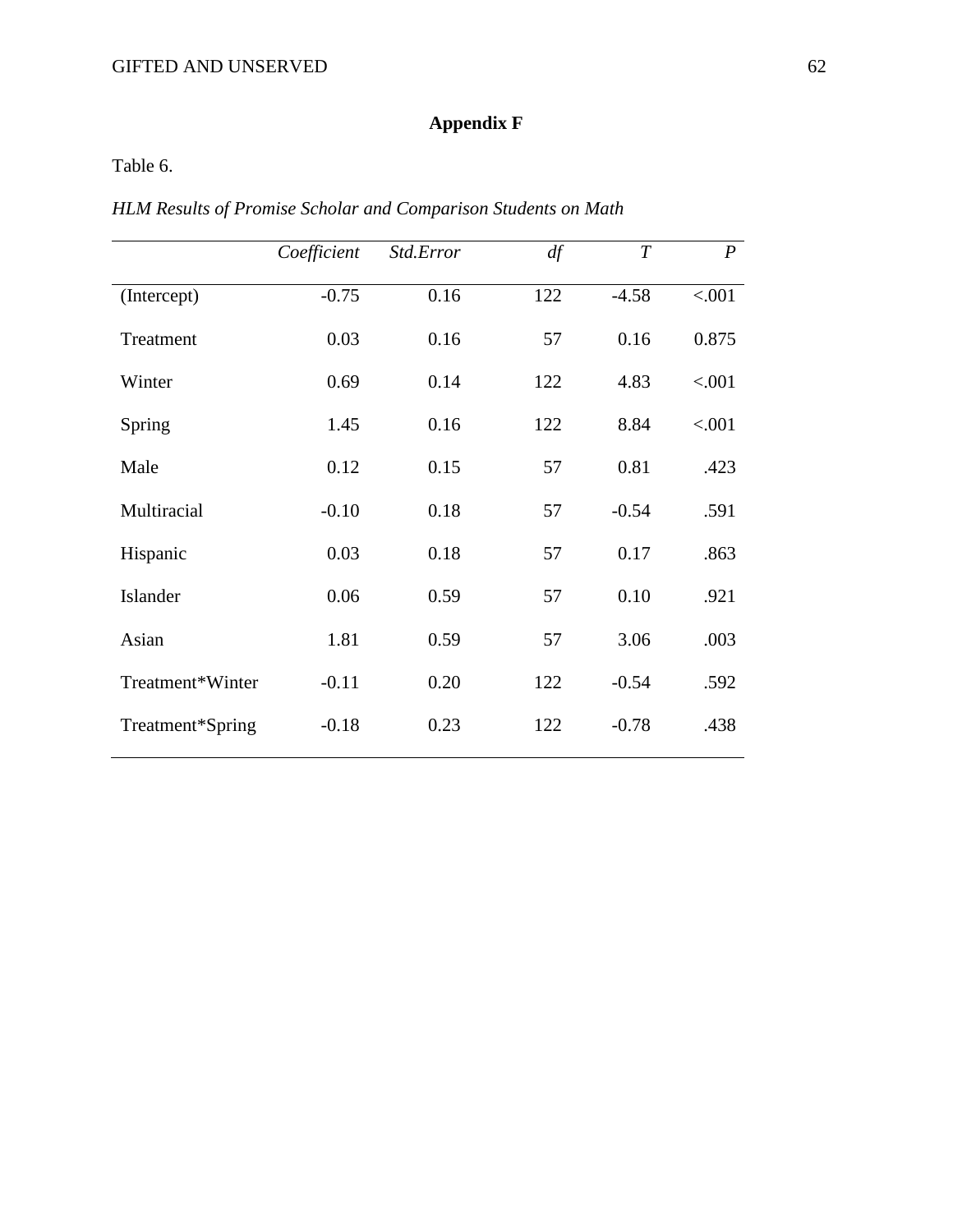# **Appendix G**

Table 7.

*HLM Results of Promise Scholar and Comparison Students on Reading*

|                  | Coefficient | Std.Error | Df  | $\boldsymbol{t}$ | $\boldsymbol{P}$ |
|------------------|-------------|-----------|-----|------------------|------------------|
| (Intercept)      | $-0.75$     | 0.21      | 122 | $-3.62$          | < .001           |
| Treatment        | $-0.10$     | 0.20      | 57  | $-0.50$          | 0.6203           |
| Winter           | 0.46        | 0.13      | 122 | 3.56             | < .001           |
| Spring           | 0.76        | 0.15      | 122 | 4.99             | < .001           |
| Male             | $-0.08$     | 0.19      | 57  | $-0.43$          | 0.6695           |
| Multiracial      | 0.59        | 0.24      | 57  | 2.50             | 0.0152           |
| Hispanic         | 0.72        | 0.24      | 57  | 3.08             | 0.0032           |
| Islander         | 0.83        | 0.77      | 57  | 1.08             | 0.286            |
| Asian            | 0.85        | 0.77      | 57  | 1.11             | 0.271            |
| Treatment*Winter | $-0.04$     | 0.18      | 122 | $-0.20$          | 0.8425           |
| Treatment*Spring | $-0.11$     | 0.22      | 122 | $-0.49$          | 0.6269           |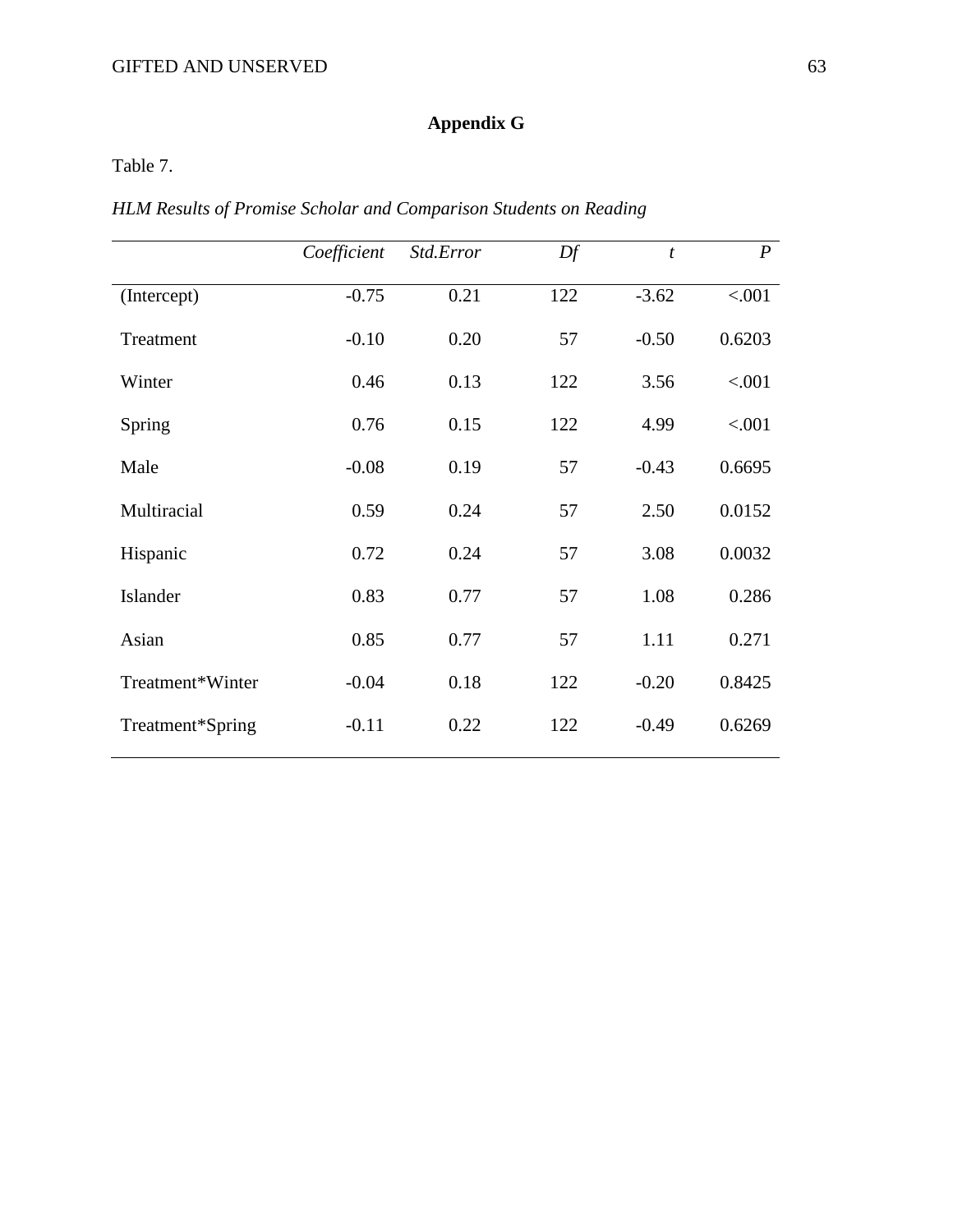## **Appendix H**

Table 8.

*HLM Results of Promise Scholar and Gifted Program Students on Math*

|                  | Coefficient | Std.Error | Df  | $\mathfrak{t}$ | $\boldsymbol{P}$ |
|------------------|-------------|-----------|-----|----------------|------------------|
| (Intercept)      | $-1.12$     | 0.19      | 242 | $-5.77$        | $\boldsymbol{0}$ |
| Treatment        | 0.41        | 0.16      | 116 | 2.55           | .012             |
| Winter           | 0.51        | 0.11      | 242 | 4.59           | < .001           |
| Spring           | 1.13        | 0.12      | 242 | 9.35           | < .001           |
| Male             | 0.16        | 0.11      | 116 | 1.50           | .137             |
| <b>Black</b>     | $-0.17$     | 0.20      | 116 | $-0.86$        | .392             |
| Multiracial      | $-0.10$     | 0.16      | 116 | $-0.58$        | .564             |
| Hispanic         | $-0.05$     | 0.17      | 116 | $-0.30$        | .764             |
| Islander         | $-0.26$     | 0.61      | 116 | $-0.42$        | .672             |
| Asian            | 0.26        | 0.16      | 116 | 1.64           | .103             |
| Treatment*Winter | 0.30        | 0.13      | 242 | 2.30           | .022             |
| Treatment*Spring | 0.52        | 0.14      | 242 | 3.71           | < .001           |